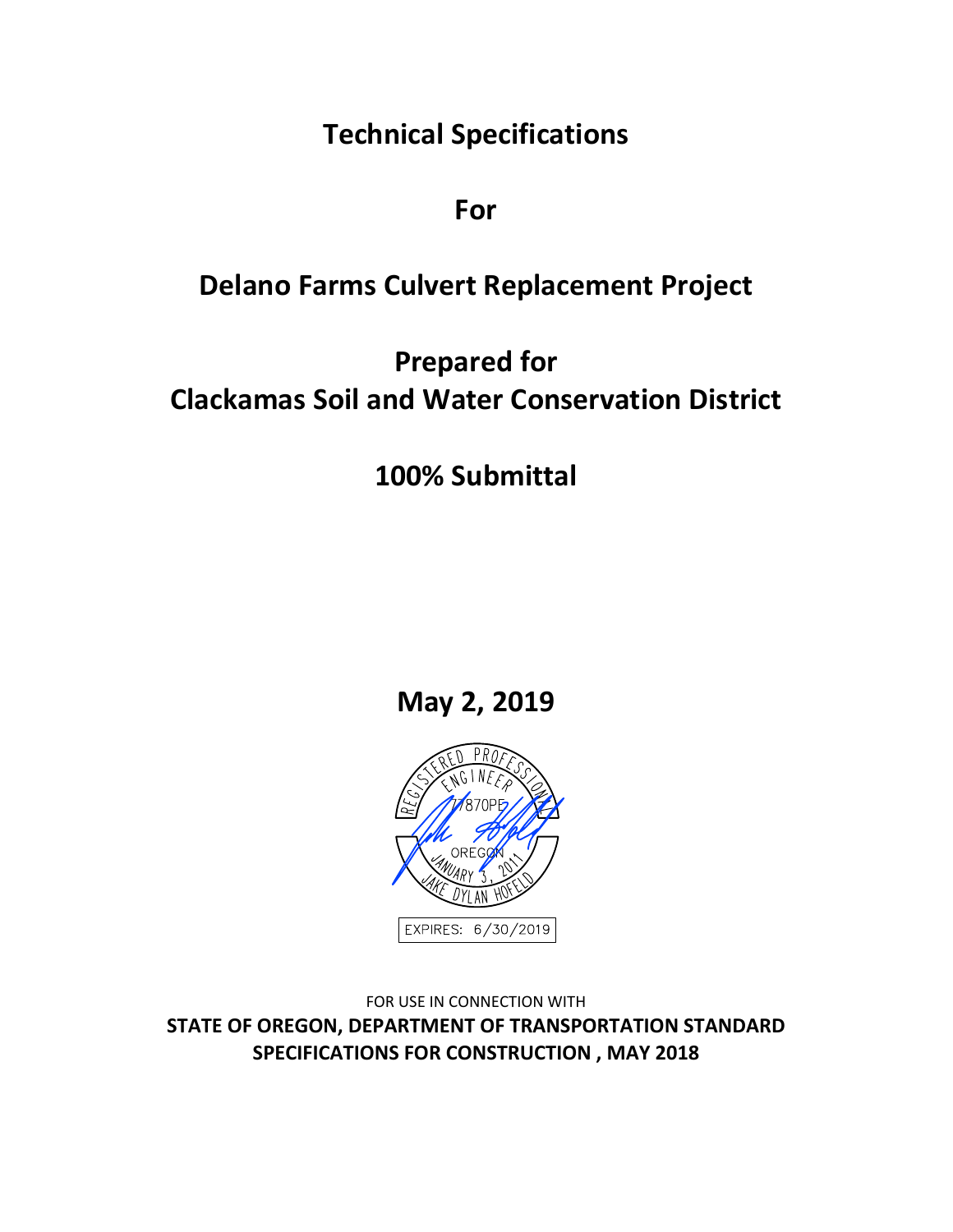### **Delano Farms Culvert Replacement Project Technical Specifications 100% Submittal**

### **Table of Contents Page 1**

#### **Section No.** Title

| 017123.16Construction Surveying |  |
|---------------------------------|--|
|                                 |  |
|                                 |  |
|                                 |  |
|                                 |  |
|                                 |  |
|                                 |  |
|                                 |  |
|                                 |  |
|                                 |  |
|                                 |  |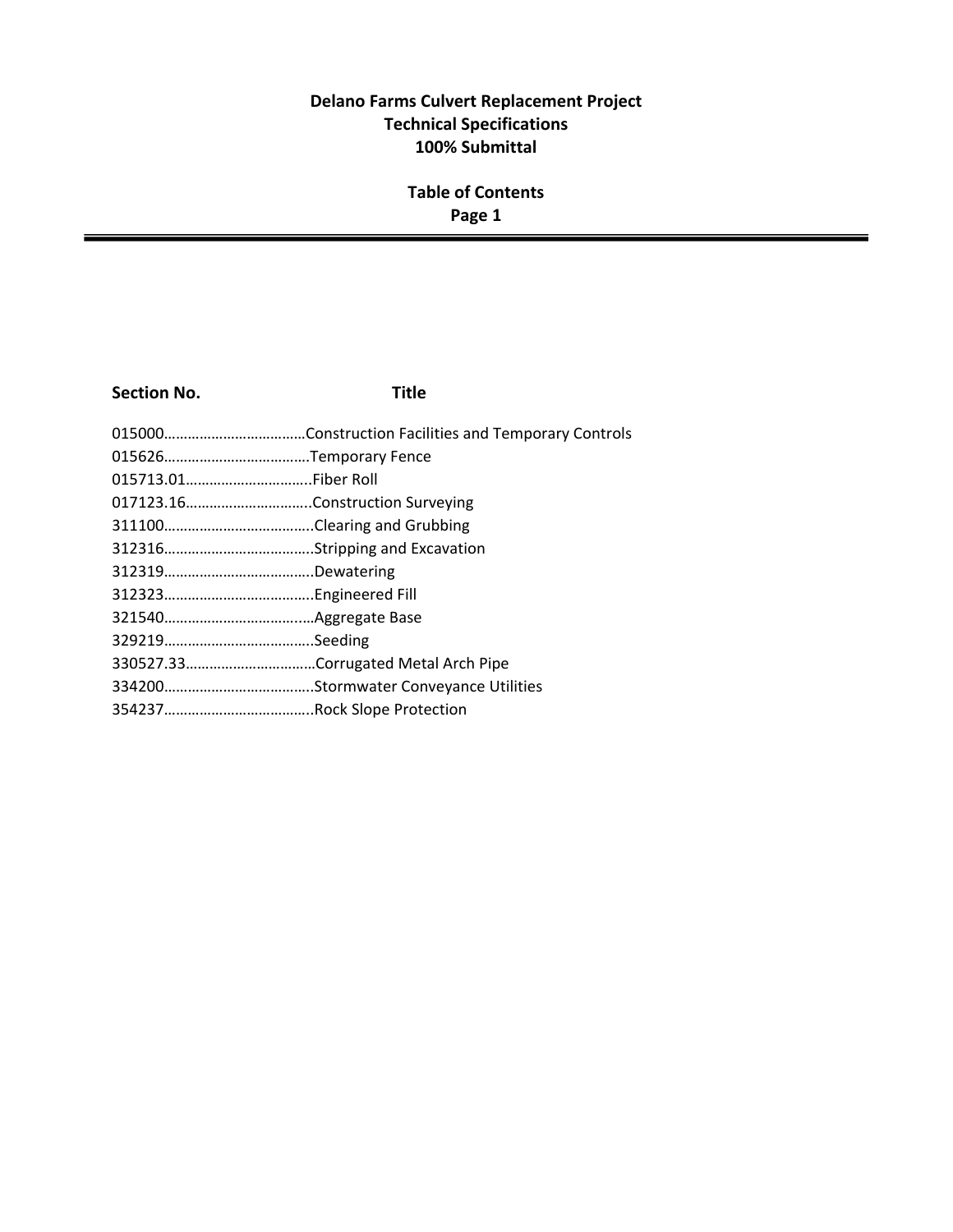#### **INDEX SECTION 015000 MOBILIZATION**

### Paragraph

#### Page

| $\mathbf{1}$ . |      |  |  |
|----------------|------|--|--|
|                | 1.1  |  |  |
|                | 1.2  |  |  |
| 2.             |      |  |  |
| 3.             |      |  |  |
|                | 3.1  |  |  |
|                | 3.2  |  |  |
|                | 3.3  |  |  |
|                | 3.4  |  |  |
|                | 3.5  |  |  |
|                | 3.6  |  |  |
|                | 3.7  |  |  |
|                | 3.8  |  |  |
|                | 3.9  |  |  |
|                | 3.10 |  |  |
|                | 3.11 |  |  |
|                | 3.12 |  |  |
| 4.             |      |  |  |
|                | 4.1  |  |  |
|                | 4.2  |  |  |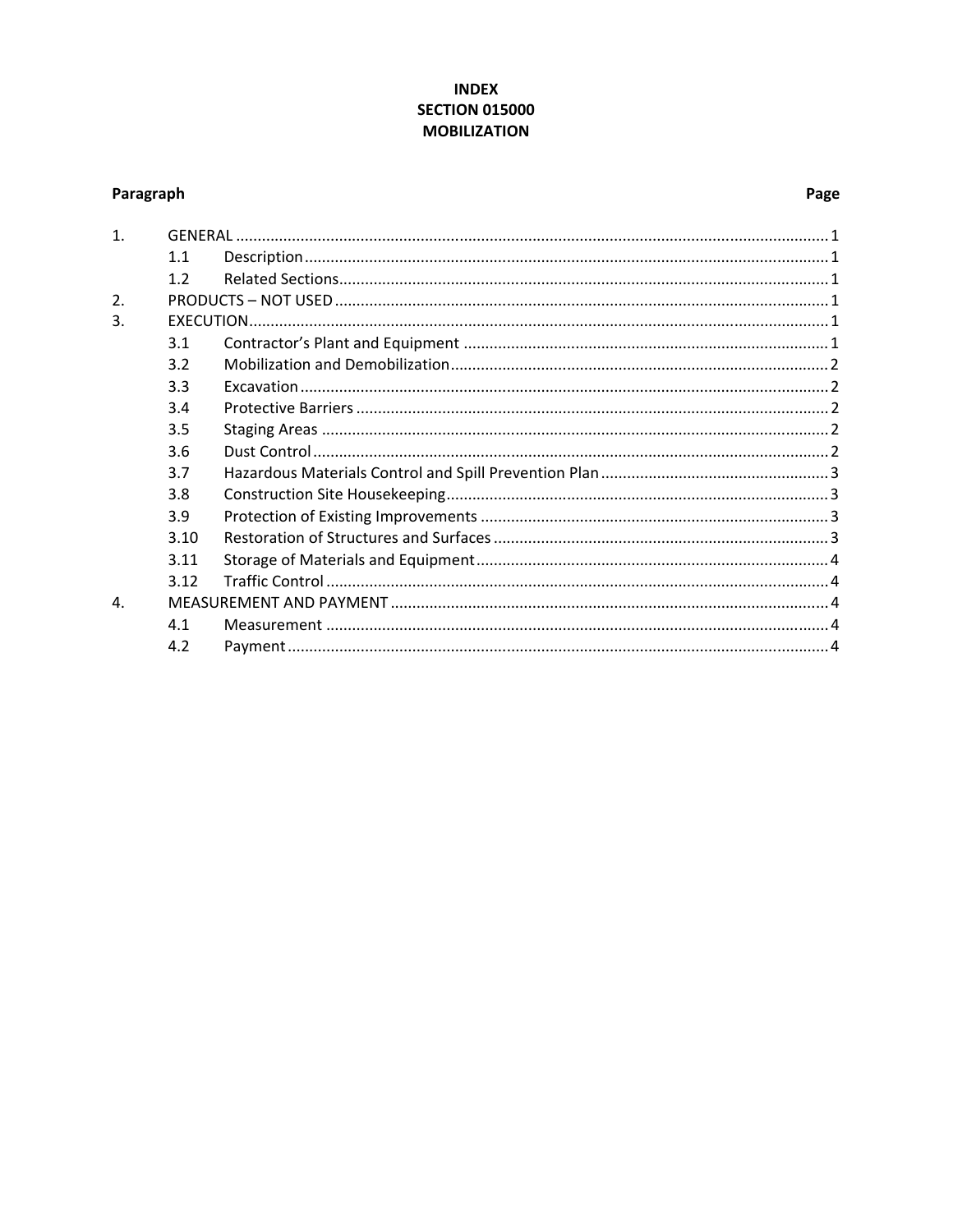### **SECTION 015000 TEMPORARY FACILITIES AND CONTROLS (a.k.a. Mobilization & Demobilization)**

#### **1. GENERAL**

#### **1.1 DESCRIPTION**

- A. The work covered by this section consists of the construction facilities and temporary controls, including mobilization and demobilization, as specified, as shown on the Drawings, or as otherwise directed by the Engineer. Work includes traffic control, temporary fencing – type ESA, and erosion control items not specifically addressed under other pay items.
- B. Mobilization shall consist of preparatory work and operations, including, but not limited to, those necessary for the movement of personnel, equipment, supplies, and incidentals to the site; for the establishment of all offices, and other facilities necessary for work on the project; and for all other work and operations which must be performed, or costs incurred prior to beginning work, on the various items on the project site.
- C. Demobilization shall consist of work and operations necessary to disband all mobilized items and cleanup the site. The removal of all temporary crossings, ramps, access ways, roads, signs, and fencing; dewatering facilities; and temporary facilities or works, and the restoration of surfaces to an equal or better than existing condition shall also be included as part of demobilization.

#### **1.2 RELATED SECTIONS**

1. Section 015626, Temporary Fence – Type ESA

#### **2. PRODUCTS – NOT USED**

#### **3. EXECUTION**

#### **3.1 CONTRACTOR'S PLANT AND EQUIPMENT**

- A. Security. Contractor shall, at all times, be responsible for security of their plant and equipment. Owner shall not be responsible for missing or damaged equipment, tools, or personal belongings.
- B. Construction Power and Communication Facilities. Contractor shall be responsible for providing sufficient electrical power and communication facilities to construct the work.
- C. Storage Facilities.
	- 1. Provide storage facilities for the protection of materials and supplies from weather, and shall keep the facilities clean and in proper order at all times.
	- 2. Provide a storage area for lubricants, oils, and hazardous materials with sufficient means to contain spills. Facilities, handling, and any required cleanup will comply with all current local, state, and federal standards. Petroleum products stored on the site shall be secured from vandalism.
- D. Sanitary Facilities. Maintain adequate toilet facilities at or near the work site.
- E. Solid Waste Handling. Provide sufficient solid waste handling facilities to maintain site in a clean, orderly condition.

#### **015000‐1**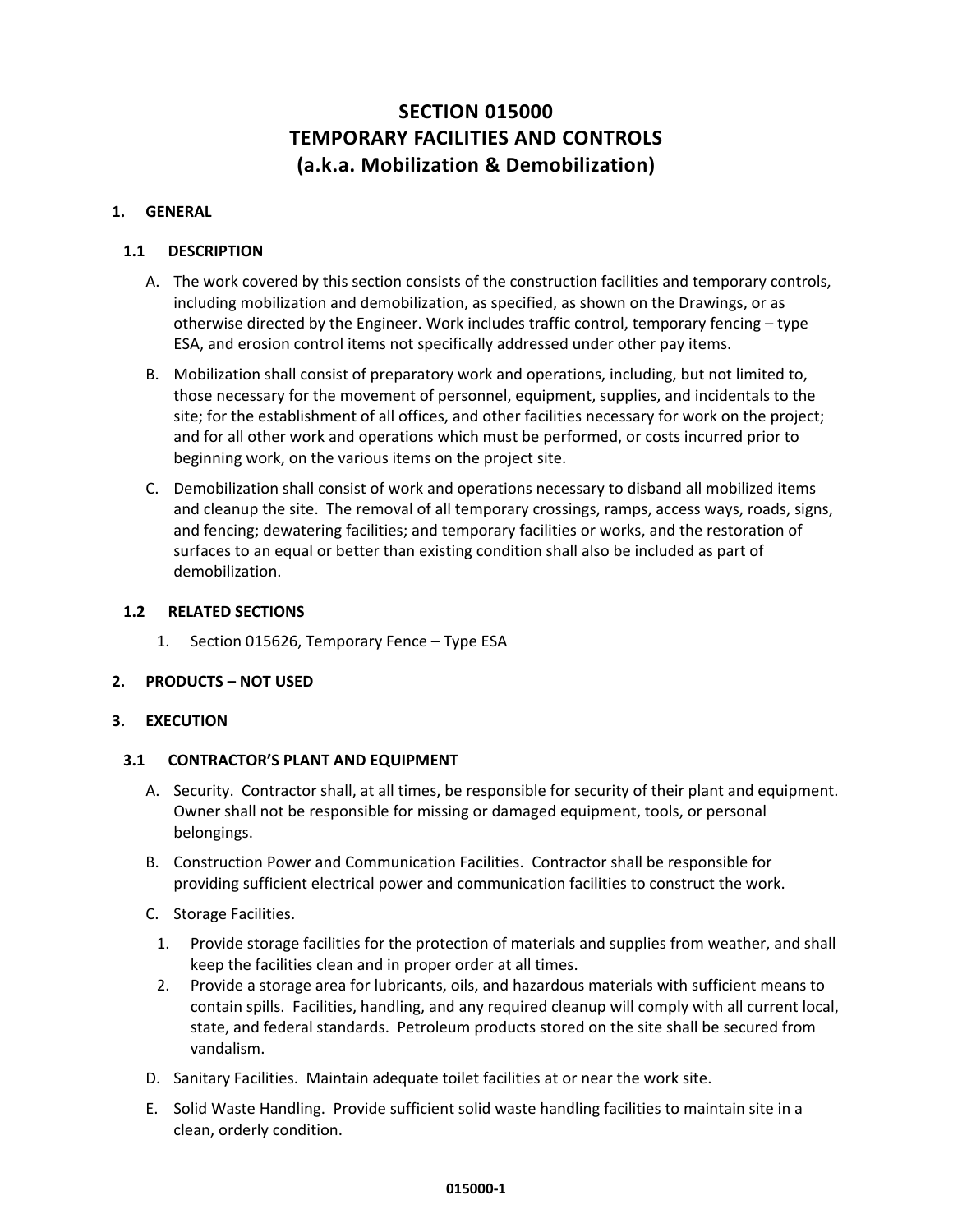F. Water. Contractor shall provide all water necessary for construction and maintenance as specified.

#### **3.2 MOBILIZATION AND DEMOBILIZATION**

A. General. Perform mobilization and demobilization activities in accordance with the Drawings, and as specified.

#### **3.3 EXCAVATION**

A. The Contractor, and any subcontractor, is required to notify U.S.A. forty‐eight hours in advance of performing excavation work, by calling the toll free number (800) 332‐2344.

#### **3.4 PROTECTIVE BARRIERS**

- A. Protective barriers shall be erected around sensitive areas as designated on the Drawings or as directed by the Engineer. Barriers shall be constructed using bright orange plastic safety fencing (type ESA), per Section 015626, Temporary Fence – Type ESA.
- B. Temporary fencing shall be maintained during construction. Except as directed by the Engineer, barriers shall be removed after completion of work.

#### **3.5 STAGING AREAS**

- A. General. Staging areas at the project site are provided for the Contractor's use. By making this area available to the Contractor, the Engineer, and any other person or agency connected with the properties shall in no way be responsible or liable for any activity of the Contractor, subcontractors, or any individual or organization connected with the project.
- B. Alternative Staging Areas. Alternative sites must be acceptable to Owner, and the Contractor must make all arrangements for their use at the Contractor's expense, and in accordance with all local, State and Federal regulations.
- C. Additional Storage Areas. Should the Contractor require space in addition to that available on‐ site, the Contractor shall make arrangements for storage of materials and equipment in locations off the construction site, and shall provide the Engineer a copy of the letter of authorization for storage from the Owner.

#### **3.6 DUST CONTROL**

- A. General. The Contractor shall be responsible for the control of dust within the limits of the project at all times. The Contractor shall take whatever steps are necessary to eliminate the nuisance of blowing dust. Responsibility for any damage to property, crops, or orchards from dust caused by the Contractor's operations shall be borne by the Contractor.
- B. Dust Control. Periodically, water or otherwise treat access roads and haul roads, as required to suppress dust. Trucks transporting fill material to and from the Project site must be tarped from the point of origin. After clearing, grading, earth moving or excavation is completed, the entire area of disturbed soil must be treated to prevent wind pickup of soil. This may be accomplished by: spreading soil binders; sufficiently wetting the area to form a crust on the surface, with repeated soakings as necessary to maintain the crust and prevent dust pickup by the wind; or other methods approved in advance by the Air Pollution Control District and the Engineer.
- C. Cleanup. The Contractor shall keep all streets, roadways, and easements, as well as all ground adjacent to the project site, clean and free of dust, mud and debris resulting from the

#### **015000‐2**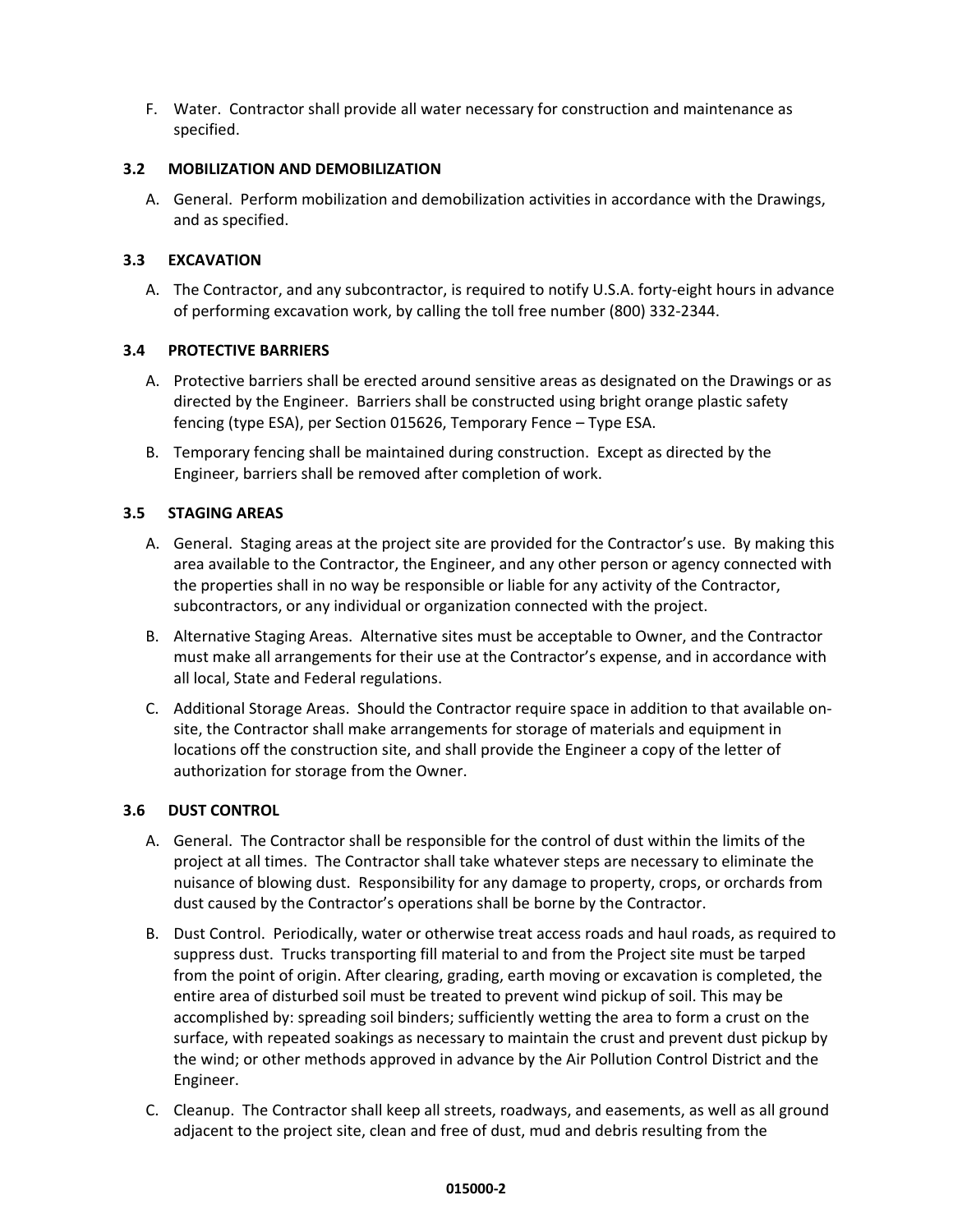Contractor's operations. Daily cleanup throughout the project shall be required as the Contractor progresses with the work. Spillage of earth, gravel, concrete, asphalt, or other materials resulting from hauling operations along or across any public street or private driveway or access road shall be removed immediately by the Contractor.

#### **3.7 HAZARDOUS MATERIALS CONTROL AND SPILL PREVENTION PLAN**

- A. General. Before starting work on the project, the Contractor shall submit for acceptance by the Engineer a Hazardous Materials Controls and Spill Prevention Plan. The Plan shall include provisions for preventing hazardous materials from contaminating soil or entering water courses and shall establish a Spill Prevention and Countermeasure Plan.
- B. Facilities. Provide staging and storage areas for equipment, as required to contain contaminants away from water courses. Provide a contained, locked storage facility for fuels, lubricants, construction chemicals and other hazardous materials and supplies stored at site. Provide a lined pit for concrete washdown, located where spills or overflow cannot enter nearby watercourses or storm drains. The pit shall be located a minimum of 150 feet from any flowing watercourse.
- C. Equipment Maintenance. Clean and maintain equipment to prevent any leakage of fuel and lubricants. Establish a designated equipment refueling area. All fueling and maintenance of vehicles and other equipment and staging area shall occur at least 75 feet from any riparian habitat or water body.
- D. Spills Countermeasures. Isolate work areas during in‐water construction activities by using oil containment booms. Maintain a supply of oil booms, sorbent pads and other supplies to contain and clean spills. Contain and cleanup any hazardous material spills immediately and notify Engineer.

#### **3.8 CONSTRUCTION SITE HOUSEKEEPING**

A. Remove rubbish, trash, and debris from site on a regular basis. Transport and dispose of all rubbish and debris in accordance with all local regulations. Maintain staging area in an orderly manner. Regularly clean mud and debris, resulting from work at the site, from roadways. Cleanup and dispose of all concrete debris and washings when concrete work is complete.

#### **3.9 PROTECTION OF EXISTING IMPROVEMENTS**

A. Existing facilities, utilities, and property shall be protected from damage resulting from the Contractor's operations. Roadways and other improved surfaces shall be protected from damage by vehicles with tracks or lugs. Any damage resulting from the Contractor's operations shall be repaired by the Contractor to the condition which existed prior to the damage, and to the satisfaction of the Engineer, at no additional cost to the Owner.

#### **3.10 RESTORATION OF STRUCTURES AND SURFACES**

- A. Structures, Equipment, and Pipework. The Contractor shall remove such existing structures, equipment, and pipework as may be necessary for the performance of the work, and shall rebuild, or replace, the items thus removed in as good a condition as found. Contractor shall repair any existing structures that were damaged as a result of the Work.
- B. Roads and Streets. Roadways used by the Contractor for hauling materials, equipment, supplies, etc., shall be cleaned and repaired if the condition of the roadway is damaged, or otherwise affected, due to the Contractor's operations.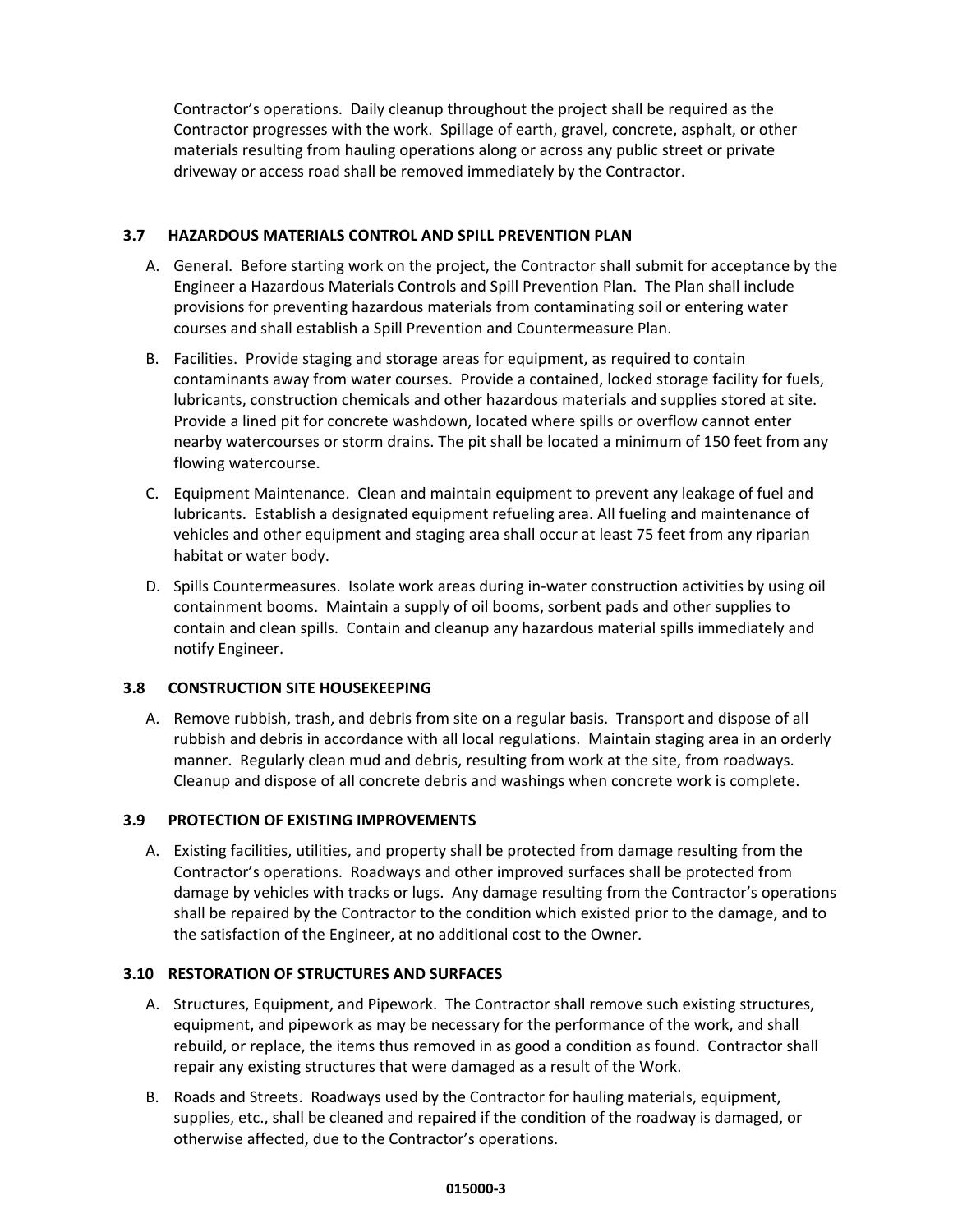- C. Curbs, Gutters, Driveways, and Sidewalks. All curbs, gutters, driveways, sidewalks, and similar structures that are broken, or damaged, by the installation of the work shall be reconstructed by the Contractor. Reconstruction shall be of the same kind of materials with the same finish, and in not less than the same dimensions as to original work. Repairs shall be made by removing and replacing the entire portions between joints or scores, and not merely refinishing any damaged part. All restoration work shall match the appearance of the existing improvements, as nearly as possible.
- D. Cultivated Areas and Other Surface Improvements. All cultivated and natural areas, either agricultural or lawns, and other surface improvements which are damaged by actions of the Contractor, shall be restored, including roadside drainage ditches, as nearly as possible, to their original conditions.

#### **3.11 STORAGE OF MATERIALS AND EQUIPMENT**

A. Materials and equipment shall be stored so as to ensure the preservation of their quality and fitness for the work. Stores of equipment and materials shall be located so as to facilitate inspection. The Contractor shall be responsible for all damages that occur in connection with the care and protection of all materials and equipment, supplied by the Contractor, until completion and final acceptance of the Work by the Owner.

#### **3.12 TRAFFIC CONTROL**

- A. General. The Contractor shall be responsible for public safety and traffic control at all times.
- B. The Contractor shall furnish, install, and maintain temporary construction warning signs, flaggers, barricades, and other devices necessary to safeguard the general public and the work, and to provide for the safe and proper routing of all vehicular and pedestrian traffic within and through the limits of the project during the performance of the work.
- C. Traffic Control Plan. The Contractor will provide a traffic control plan to the Engineer for review and approval prior to project construction including: staging areas, dump sites, operating hours, project duration, scheduling and phasing, and total number of construction vehicles and their respective haul routes, per project phase.

#### **4. MEASUREMENT AND PAYMENT**

#### **4.1 MEASUREMENT**

A. Work under this section will be measured for payment on a lump sum basis.

#### **4.2 PAYMENT**

- A. The lump sum contract price for Construction Facilities and Temporary Controls, also known as Mobilization and Demobilization**,** will include full compensation for the furnishing of all labor, materials, tools, equipment, administrative costs, and incidentals for mobilization; demobilization; and temporary facilities and controls.
- B. Payment will be made under:

Pay Item **Pay Item Pay Unit** Mobilization & Demobilization Lump Sum

**END OF SECTION** 

**015000‐4**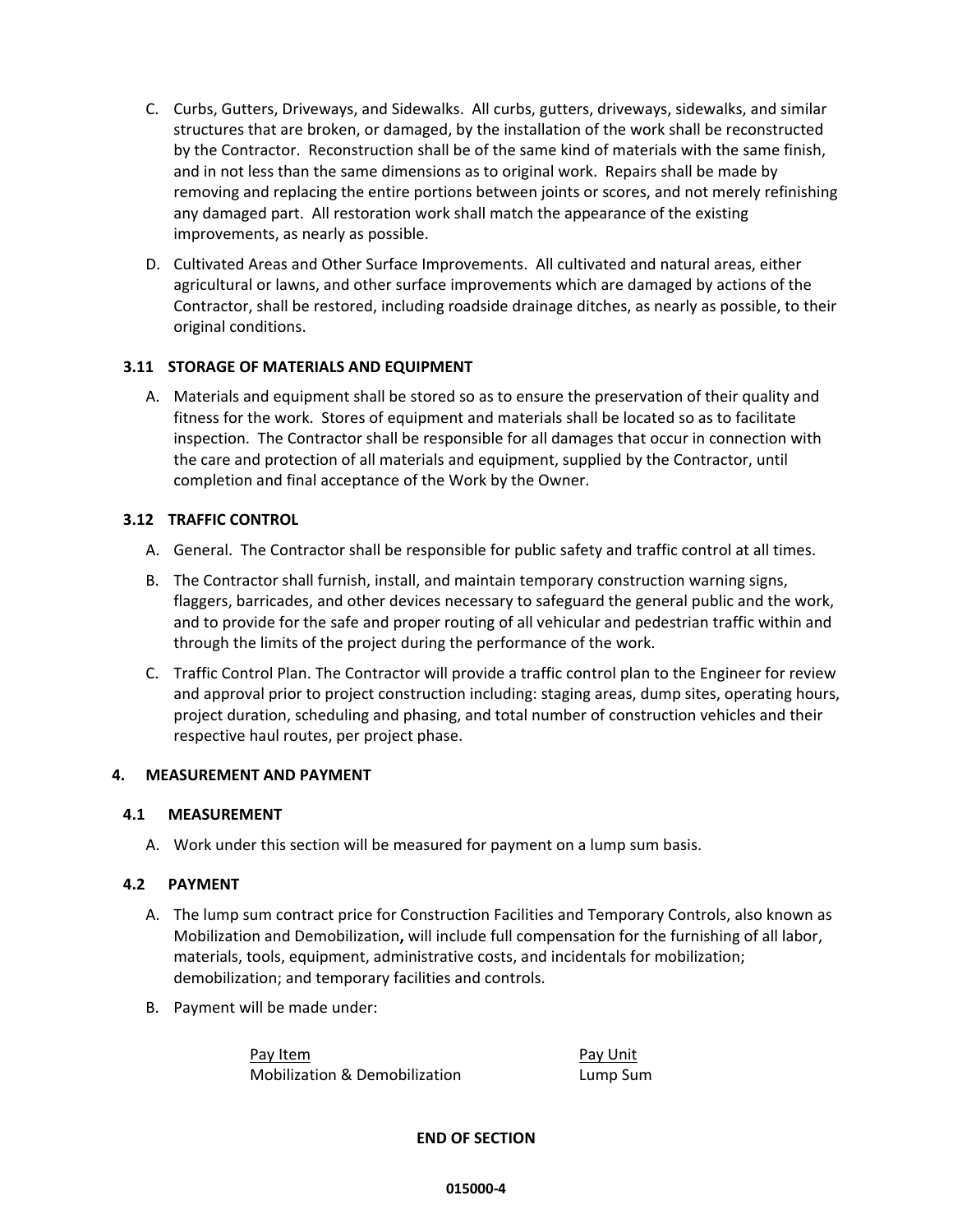### **INDEX SECTION 015626 TEMPORARY FENCE - TYPE ESA**

### Paragraph

### Page

| $\mathbf{1}$ |  |  |
|--------------|--|--|
| 1.1          |  |  |
| 1.2          |  |  |
| 1.3          |  |  |
| 1.4          |  |  |
|              |  |  |
| 2.1          |  |  |
|              |  |  |
| 3.1          |  |  |
| 3.2          |  |  |
| 3.3          |  |  |
|              |  |  |
| 4.1          |  |  |
| 4.2          |  |  |
|              |  |  |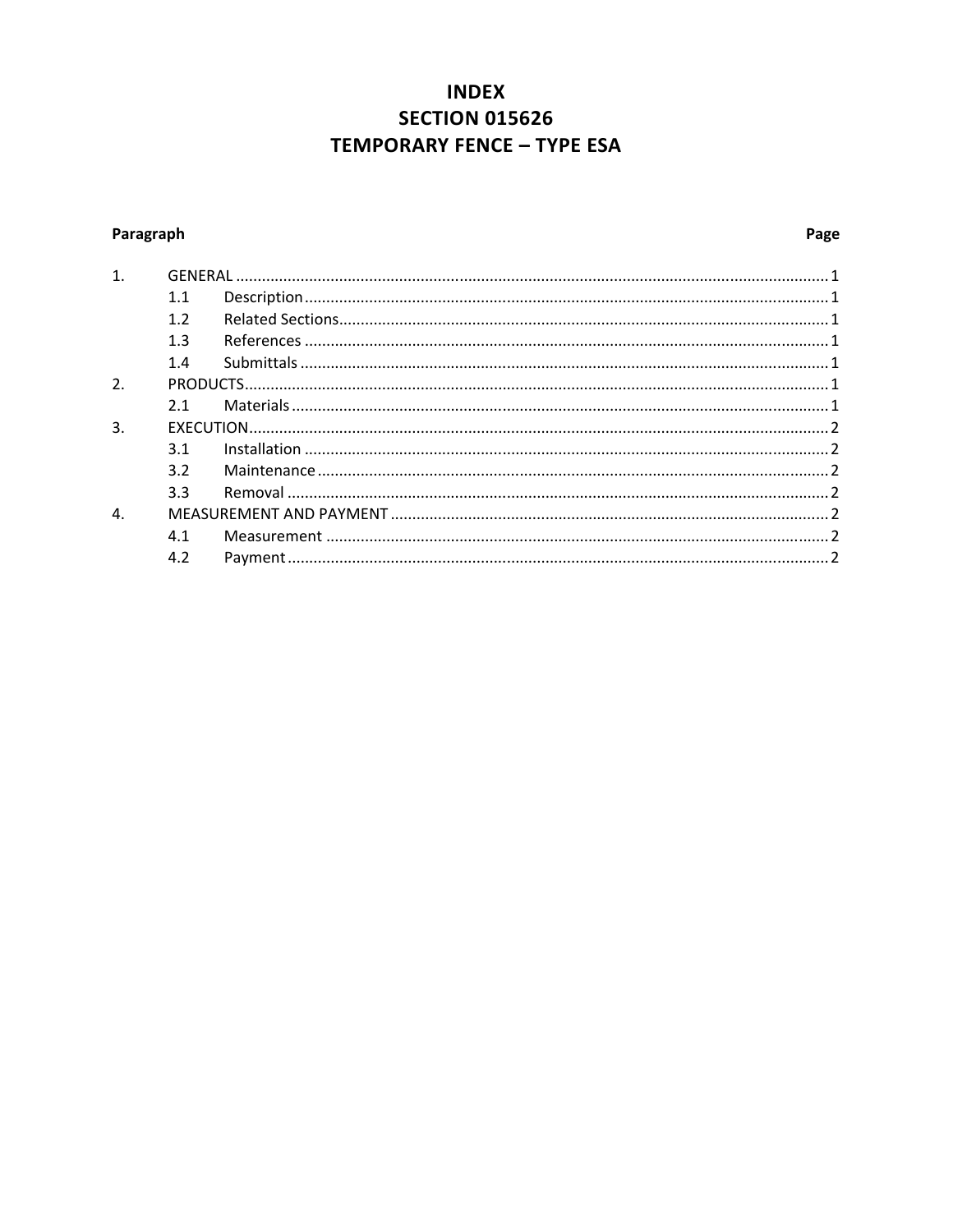### **SECTION 015626 TEMPORARY FENCE – TYPE ESA**

#### **1. GENERAL**

#### **1.1 DESCRIPTION**

A. Work under this section includes furnishing all labor, materials, equipment, and incidentals to install, maintain, and remove Temporary Fence – Type ESA , as shown on the Drawings, as specified, or as otherwise directed by the Engineer.

#### **1.2 RELATED SECTIONS**

- 1. Section 015000, Mobilization
- 2. Section 311100, Clearing and Grubbing
- 3. Section 312316, Stripping and Excavation

#### **1.3 REFERENCES**

A. State of Oregon, Department of Transportation (ODOT) State Standard Specifications, current edition

#### **1.4 SUBMITTALS**

- A. Submit to the Engineer, for review, the following:
	- 1. Manufacturer's data for proposed fencing fabric.
	- 2. Manufacturer's data or descriptive literature for proposed fence posts.

#### **2. PRODUCTS**

#### **2.1 MATERIALS**

- A. High Visibility Fabric. High visibility fabric shall be machine produced, orange colored mesh manufactured from polypropylene or polyethylene. High visibility fabric may be made of recycled materials. Materials shall not contain biodegradable filler materials that can degrade the physical or chemical characteristics of the finished fabric. High visibility fabric shall be fully stabilized ultraviolet resistant and a minimum of four feet in width with a maximum mesh opening of 2" x 2". High visibility fabric shall be furnished in one continuous width and shall not be spliced to conform to the specified width dimension.
- B. Posts. Posts for temporary fence (Type ESA) shall be of one of the following:
	- 1. Wood posts shall be fir or pine, shall have a minimum cross section of  $2'' \times 2''$ , and a minimum length of 5.25 feet. The end of the post to be embedded in the soil shall be pointed. Wood posts shall not be treated with wood preservative.
	- 2. Steel posts shall have a "U," "T," "L," or other cross sectional shape that resists failure from lateral loads. Steel posts shall have a minimum weight of 0.75 pounds per linear foot and a minimum length of 5.25 feet. One end of the steel post shall be pointed and the other end shall have a high visibility colored top.
- C. Fasteners. Fasteners for attaching high visibility fabric to the posts shall be as follows: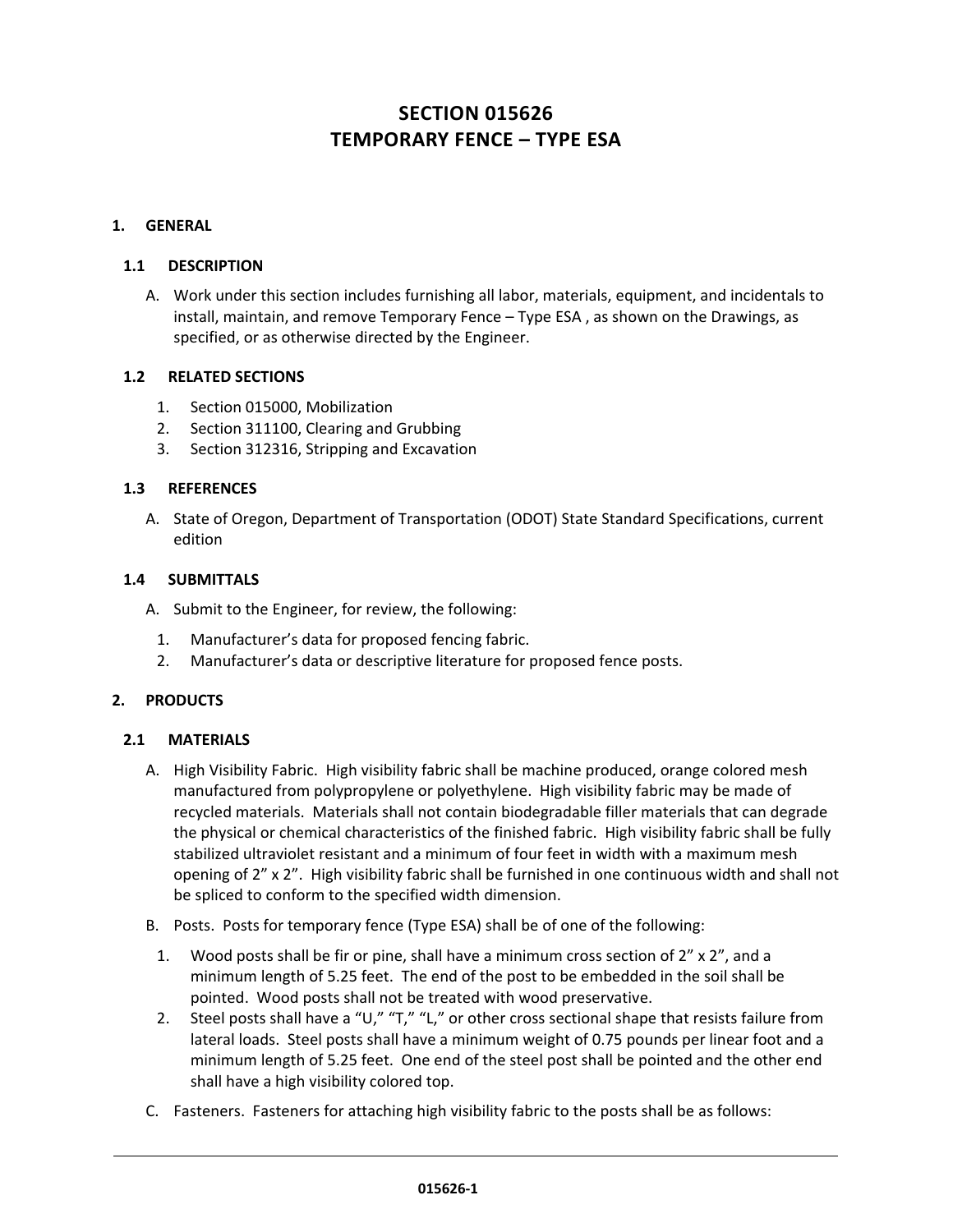- 1. The high visibility fabric shall be attached to wooden posts with commercial quality nails or staples, or as recommended by the manufacturer or supplier.
- 2. Tie wire or locking plastic fasteners shall be used for attaching the high visibility fabric to steel posts. Maximum spacing of tie wire or fasteners shall be 24 inches along the length of the steel post.
- D. Used materials may be installed provided the used materials conform to these Specifications.

#### **3. EXECUTION**

#### **3.1 INSTALLATION**

- A. All fence construction activities shall be conducted from the work side of the ESA as shown on the Drawings or as flagged in the field by the Engineer.
- B. Posts shall be embedded in the soil a minimum of 16 inches. Post spacing shall be eight feet maximum from center to center and shall at all times support the fence in a vertical position.
- C. Temporary fence (Type ESA) shall be constructed prior to clearing and grubbing work, shall enclose the foliage canopy (drip line) of protected plants, and shall not encroach upon visible roots of the plants.
- D. Temporary fence (Type ESA) shall be located so that it is clearly visible, as determined by the Engineer.

#### **3.2 MAINTENANCE**

A. Temporary fence (Type ESA) that is damaged during the progress of the work shall be repaired or replaced by the Contractor the same day the damage occurs.

#### **3.3 REMOVAL**

A. When Type ESA fence is no longer required, as determined by the Engineer, it shall be removed, except when reused as provided in this section.

#### **4. MEASUREMENT AND PAYMENT**

#### **4.1 MEASUREMENT**

A. Temporary Fence – Type ESA will not be separately measured for payment.

#### **4.2 PAYMENT**

A. No separate payment will be made for Temporary Fence – Type ESA. Full compensation for all costs associated with this work shall be included in the contract price Mobilization and Demobilization in accordance with Section 015000.

#### **END OF SECTION**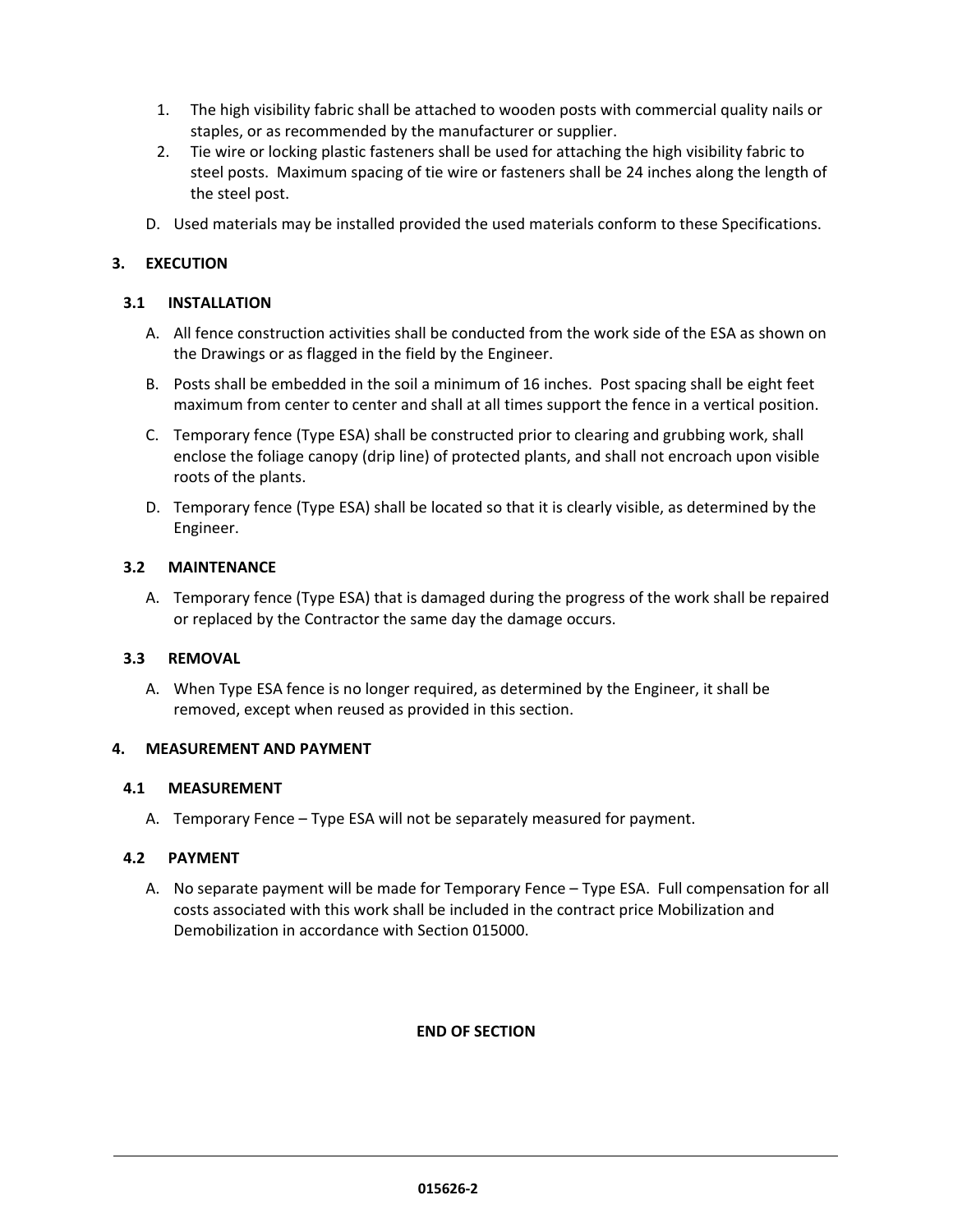### **INDEX SECTION 015713.01 FIBER ROLL**

#### Paragraph

#### Page

| 1.               |     |  |
|------------------|-----|--|
|                  | 1.1 |  |
|                  |     |  |
| $\overline{2}$ . |     |  |
|                  | 2.1 |  |
| 3.               |     |  |
|                  | 3.1 |  |
|                  | 3.2 |  |
|                  | 3.3 |  |
| 4.               |     |  |
|                  | 4.1 |  |
|                  | 4.2 |  |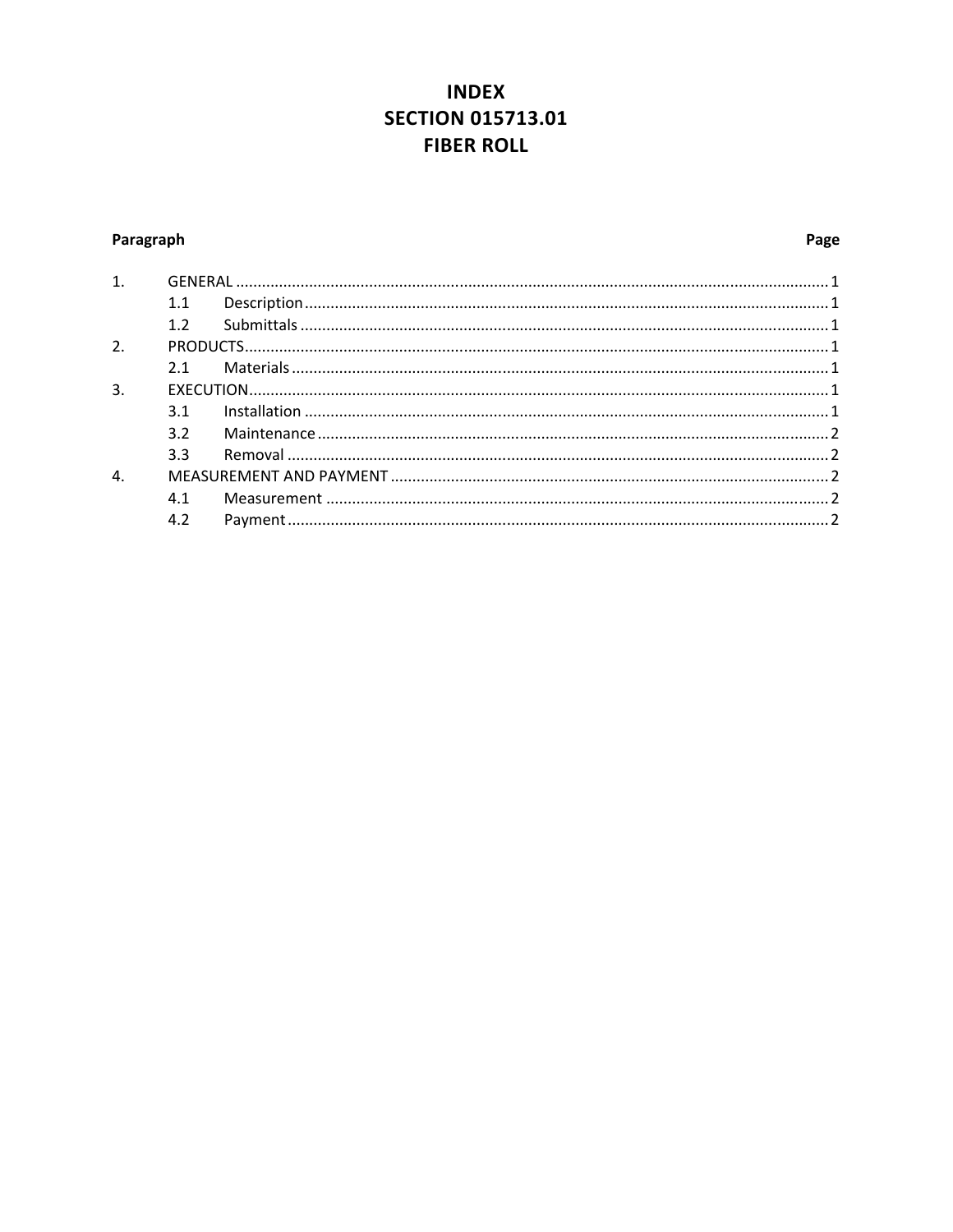### **SECTION 015713.01 FIBER ROLL**

#### **1. GENERAL**

#### **1.1 DESCRIPTION**

- A. Work under this Section includes furnishing all labor, materials, equipment, and incidentals to install, maintain, remove and dispose of Fiber Roll, as shown on the Drawings, as specified herein, or as otherwise directed by the Engineer.
- B. Fiber Roll shall be furnished, installed, and maintained at the locations shown on the Drawings and as specified. Fiber Roll shall be installed on excavation and embankment slopes and other disturbed soil areas, active or non‐active.
- C. Related Sections
	- 1. Section 015000, Mobilization and Demobilization
	- 2. Section 329200, Seeding

#### **1.2 SUBMITTALS**

- A. Submit to the Engineer, for review, the following manufacturer's data and Certification's:
	- 1. A certificate stating the name of the Fiber Roll manufacturer, product name, style compositions of filaments or yarns and other pertinent information to fully describe the geotextile, along with the manufacturer's certification of compliance with the material specifications contained herein.

#### **2. PRODUCTS**

#### **2.1 MATERIALS**

- A. Fiber Roll. Fiber Roll shall be:
	- 1. A pre-manufactured roll made from 100% weed free rice straw and wrapped in a 100% biodegradable tubular 7 oz. Plain Burlap liner. The burlap is Medium Weight Natural Burlap with a 9 X 8 Warp & Fill, and a minimum weight of 7 oz. per square yard. Plastic netting will not be accepted as an alternate.
	- 2. 9‐inch rolls shall have a minimum weight of approximately 1.6 pounds per foot.
	- 3. 12-inch rolls shall have a minimum weight of approximately 3.8 pounds per foot.
- B. Stakes. Wood stakes shall be a minimum of  $2'' \times 4'' \times 24''$  (ripped diagonally). Wood stakes shall be untreated fir, redwood, cedar, or pine and cut from sound timber. They shall be straight and free of loose or unsound knots and other defects which would render them unfit for the purpose intended. Metal stakes shall not be used.

#### **3. EXECUTION**

#### **3.1 INSTALLATION**

- A. Fiber Roll shall be installed as directed in the drawings.
- B. The bedding area for the Fiber Roll shall be cleared of obstructions including rocks, clods, and debris greater than one inch in diameter before installation.
- C. Fiber Roll shall be installed prior to seeding where used without slope protection fabric.

#### **015713.01-1**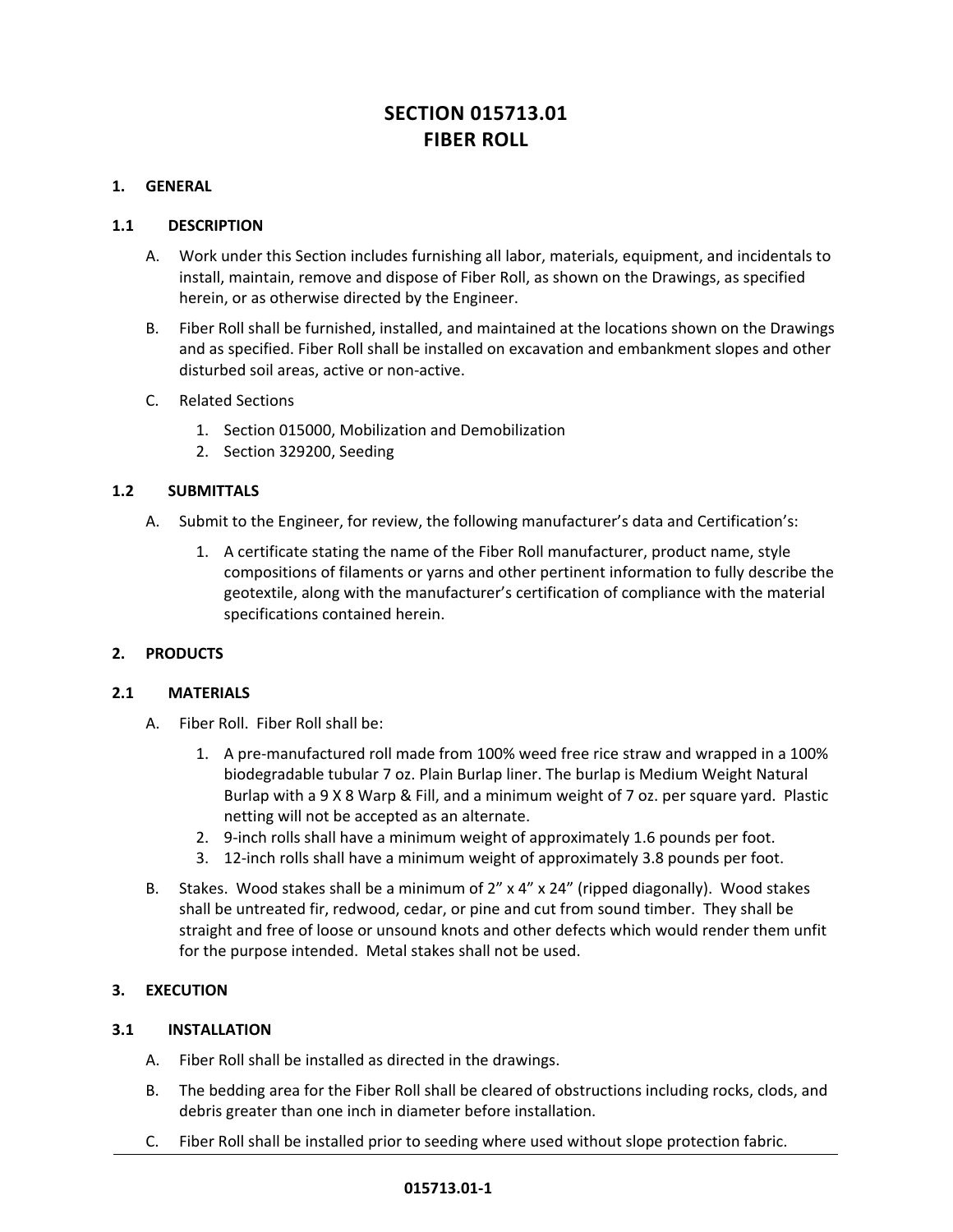#### **3.2 MAINTENANCE**

- A. The Contractor shall inspect all Fiber Roll immediately after each rainfall, and at least daily during prolonged rainfall. Any deficiencies shall be immediately corrected by the Contractor.
- B. The Contractor shall also make a daily review of the location of Fiber Roll in areas where construction activities have altered the natural contour and drainage runoff to ensure that the Fiber Rolls are properly located for effectiveness. Where deficiencies exist as determined by the Engineer, additional Fiber Rolls shall be installed as directed by the Engineer.
- C. Damaged or otherwise ineffective Fiber Roll shall be repaired or replaced promptly. Fiber Roll shall be maintained to disperse concentrated water runoff and to reduce runoff velocities. Split, torn, or unraveling rolls shall be repaired or replaced. Broken or split stakes shall be replaced. Sagging or slumping Fiber Roll shall be repaired with additional stakes or replaced. Locations where rills and other evidence of concentrated runoff have occurred beneath the rolls shall be corrected. Fiber Roll shall be repaired or replaced within 24 hours of identifying the deficiency.

#### **3.3 REMOVAL**

A. Fiber Rolls shown on the Drawings shall remain in place after project completion, unless otherwise specified, and be allowed to naturally degrade.

#### **4. MEASUREMENT AND PAYMENT**

#### **4.1 MEASUREMENT**

- A. Fiber Roll will be measured by the linear foot of Fiber Roll installed at the locations indicated on the Drawings, as specified, or as directed by the Engineer
- B. Fiber Roll that the Contractor installs for the implementation of temporary erosion control measures, in addition to that shown on the Drawings, shall not be separately measured for payment.

#### **4.2 PAYMENT**

- A. Fiber Roll will be paid for at the contract price per linear foot, which price will be payment in full for furnishing all labor, materials, tools, equipment, and incidentals necessary to install, maintain throughout the construction, and, where specified, to remove Fiber Roll after site stabilization.
- B. Fiber Roll that the Contractor installs for temporary erosion control measures, in addition to that shown on the Drawings, shall be paid for under Mobilization and Demobilization, Section 015000.
- C. Fiber Rolls required or used on a short term basis that are not permanently staked in place or are anticipated to be moved on a daily or routine basis (such as areas immediately adjacent to trench excavations, temporary stockpiles, active areas for soil processing/screening operations, spill containment devices, etc.) shall be considered as included in prices paid for the various contract items of work involved, and no additional compensation will be allowed.
- D. Payment shall be made under:

| Pay Item              | Pay Unit    |  |  |
|-----------------------|-------------|--|--|
| Fiber Roll            | Linear Foot |  |  |
| <b>END OF SECTION</b> |             |  |  |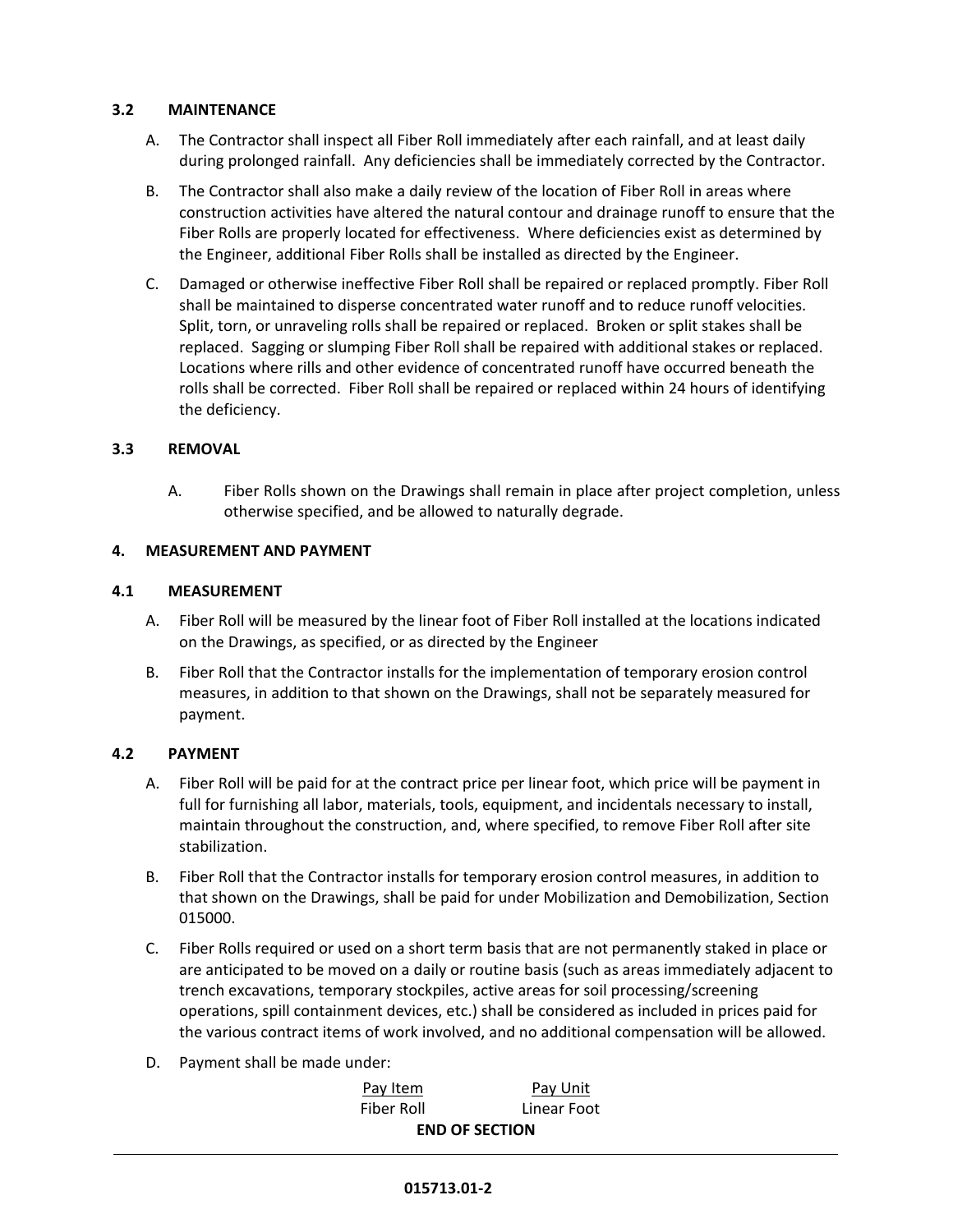### **INDEX SECTION 017123.16 CONSTRUCTION SURVEYING**

|    | 1.1 |  |
|----|-----|--|
|    | 1.2 |  |
|    | 1.3 |  |
|    | 1.4 |  |
|    |     |  |
| 2. |     |  |
| 3. |     |  |
| 4. |     |  |
|    |     |  |
|    | 4.2 |  |
|    |     |  |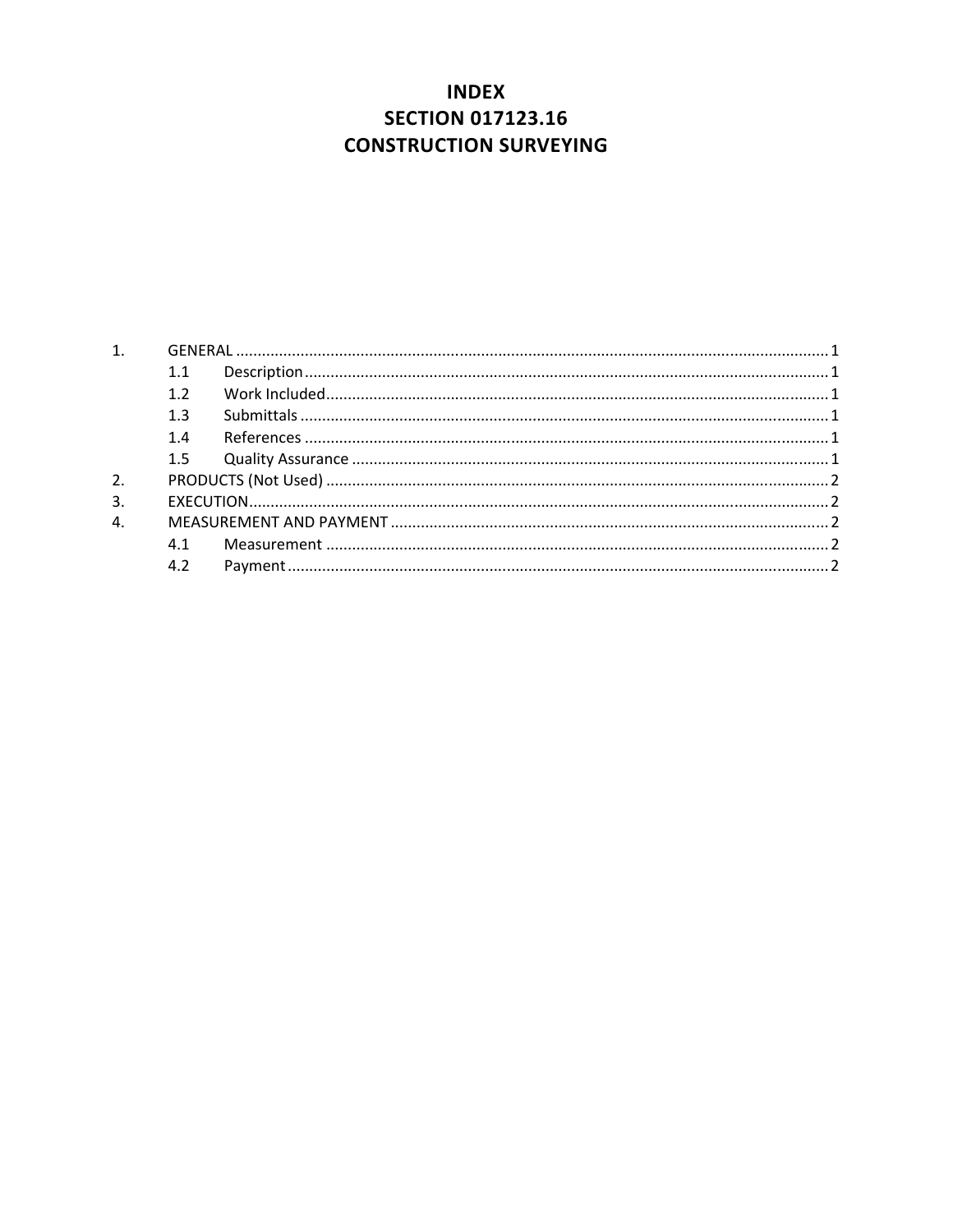### **SECTION 017123.16 CONSTRUCTION SURVEYING**

#### **1. GENERAL**

#### 1.1 **DESCRIPTION**

A. The work required under this Section shall include, but is not limited to, all labor, tools, materials, equipment and incidentals required to perform construction surveying necessary to establish the lines and grades of the proposed work, as shown on the Drawings, as specified, or as directed by the Engineer.

#### 1.2 **WORK INCLUDED**

- A. The Contractor shall be responsible for procuring professional land surveying services as necessary to construct this project. An Oregon licensed Land Surveyor, or Civil Engineer authorized to practice land surveying, shall be in responsible charge of all survey work to be performed in conjunction with the scope of work of this project.
- B. The Contractor shall preserve and protect all project survey control and reference points shown on the Drawings and located outside the limits of disturbance. Monuments disturbed by the Contractor shall be reestablished by the Contractor at his sole expense.
- C. The Contractor shall be solely responsible for the protection and maintenance of all existing and Contractor‐established survey marks and monuments, and all constructed lines and grades.

#### 1.3 **SUBMITTALS**

A. The Contractor shall provide the name, license number, and documentation for the required minimum qualifications of the Land Surveyor to be employed by the Contractor for the Project, prior to any work being completed by the Contractor or Surveyor.

#### 1.4 **REFERENCES**

A. Oregon Standard Specifications for Construction, Oregon Department of Transportation (current edition).

#### 1.5 **QUALITY ASSURANCE**

- A. All Work shall be performed to the satisfaction of the Engineer.
- B. The Engineer may, at his sole discretion, perform his own surveys for: verification of project control points, verification of lines and grades, and inspection of survey monument preservation. Contractor shall provide unrestricted access for the Engineer to spot-check the work. This does not relieve the Contractor of their responsibility to perform additional independent surveying, as need to complete the work.
- C. In the event that the construction staking reveals a design inconsistency or error, Contractor shall notify the Engineer immediately and shall not proceed with the work until directed by the Engineer.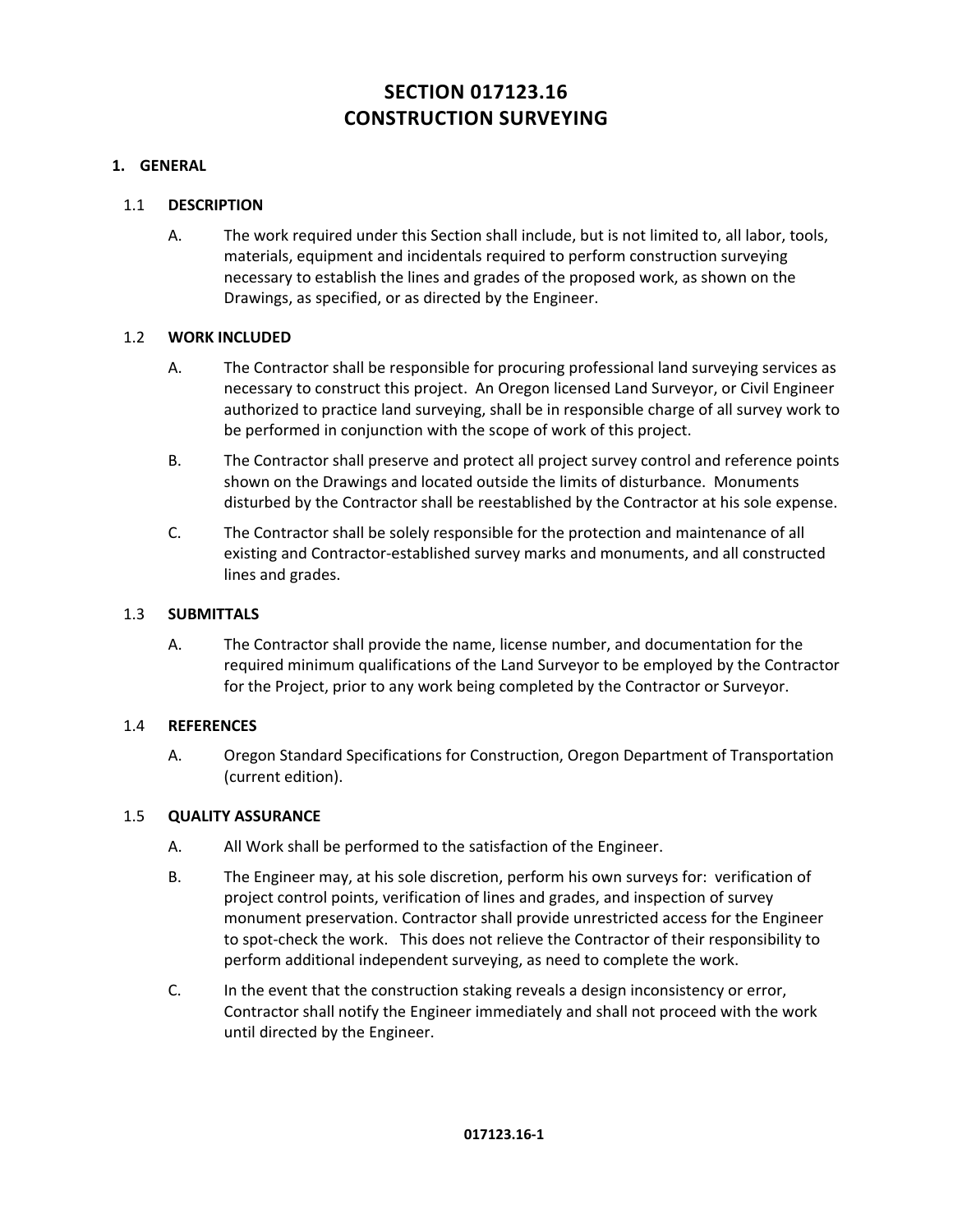#### **2. PRODUCTS (Not Used)**

#### **3. EXECUTION**

- A. The Engineer will establish a minimum of three survey control monuments, as shown on the Drawings. The Contractor's surveyor will be provided with the northing, easting and elevation of the control points existing in the field as shown on the Drawings. In addition the Engineer of Record will also provide the Contractor's surveyor with the final linework file developed in AutoCAD Civil 3D. The Contractor's surveyor will be required to access AutoCAD in order to use the electronic files. Civil 3D information does not transfer to base AutoCAD or older versions of AutoCAD and therefore will not be available to Land Surveyors who do not have this program.
- B. From this information, the Contractor shall establish the baseline control points and reference points for horizontal and vertical control and make all additional detailed surveys and measurements and establish markings or monuments necessary for the construction of the work as dimensioned on the Drawings.
- C. At a minimum, construction staking shall include the following:
	- 1. Proposed clearing and grubbing limits,
	- 2. Proposed channel alignment (centerline),
	- 3. Proposed grading and contours for earthwork,
	- 4. Proposed channel treatments, structures, and modifications,
	- 5. Any other items required for a full, complete and accurately built project
- D. All stakes and survey markers will be conspicuously marked with flagging tape or paint by the Contractor. The Contractor shall be responsible for protecting and maintaining all stakes from destruction.

#### **4. MEASUREMENT AND PAYMENT**

#### 4.1 MEASUREMENT

A. Construction Surveying shall not be independently measured for payment.

#### 4.2 PAYMENT

- A. No separate payment will be made for the work covered under this section. Full compensation for all costs in connection with Construction Surveying shall be included in the contract price for related work.
- B. The cost of resetting and verifying control points disturbed by the Contractor will be borne by the Contractor. The cost of any such verification or replacement of bench marks and/or control survey points will be deducted from any monies due to the Contractor. The Contractor will not be allowed any adjustment in working days for such verification or replacement of survey control points.

#### **END OF SECTION**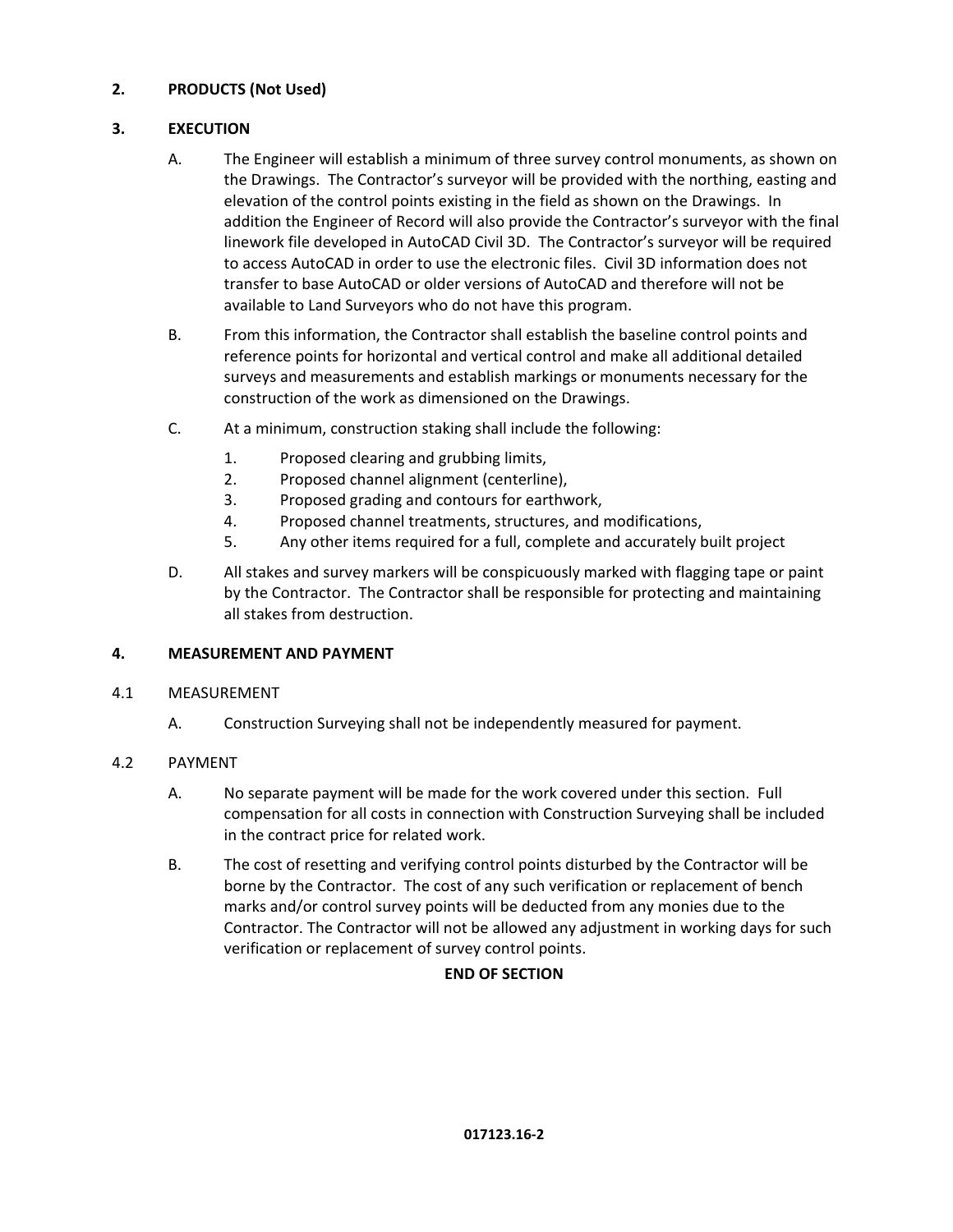### **INDEX SECTION 311100 CLEARING AND GRUBBING**

### Paragraph

|                  | 1.1 |  |
|------------------|-----|--|
|                  |     |  |
| 2.               |     |  |
| 3.               |     |  |
|                  | 3.1 |  |
|                  |     |  |
|                  | 3.3 |  |
| $\overline{4}$ . |     |  |
|                  | 4.1 |  |
|                  | 4.2 |  |
|                  |     |  |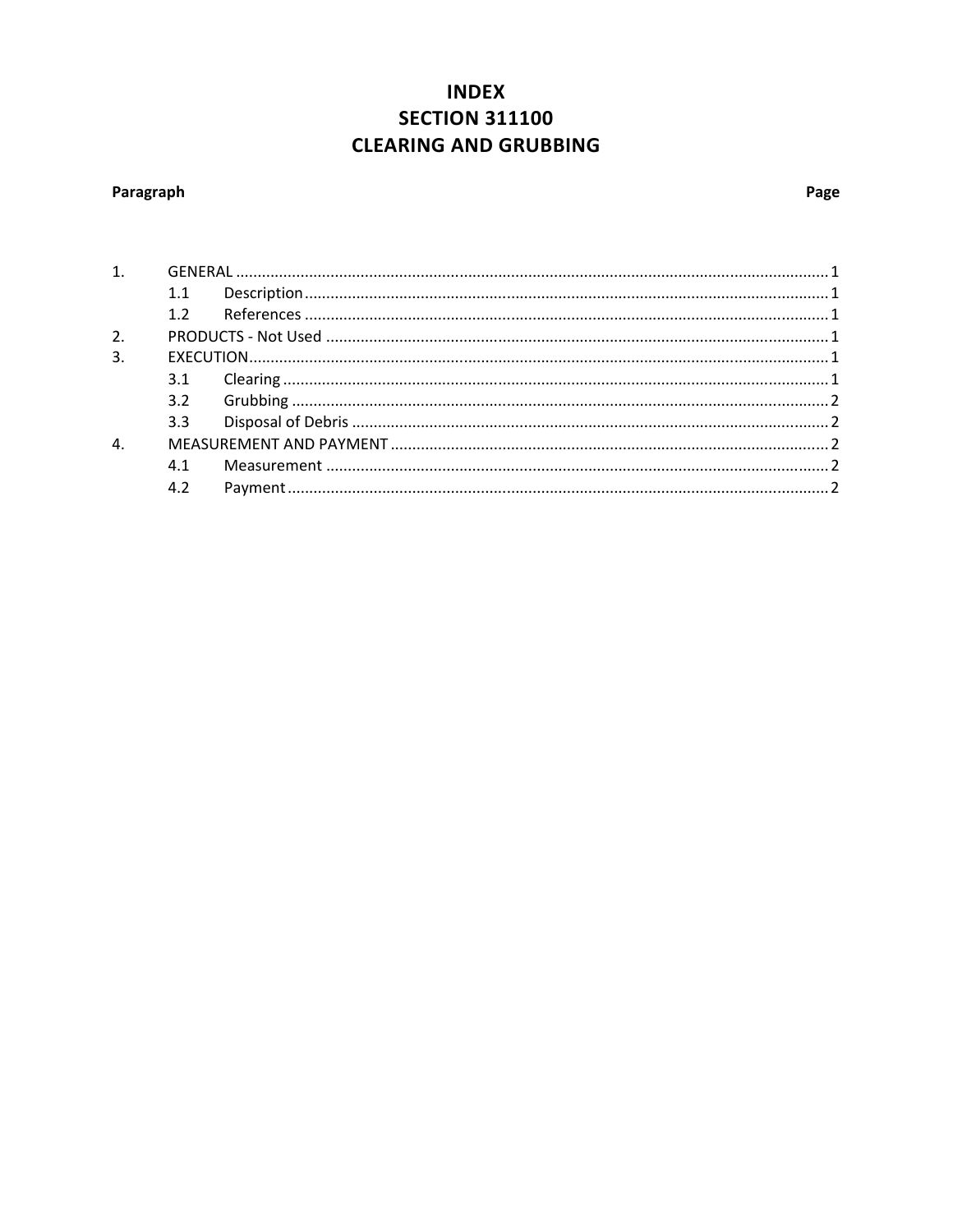### **SECTION 311100 CLEARING AND GRUBBING**

#### **1. GENERAL**

#### **1.1 DESCRIPTION**

- A. The work covered by this section consists of furnishing all labor, equipment, and materials necessary to perform the clearing and grubbing, the removal or disposal of all cleared and grubbed materials, and the filling of all grubbing holes, as specified, as shown on the Drawings, or as directed by the Engineer.
- B. Related Sections
	- 1. Section 015000, Mobilization
	- 2. Section 312316, Stripping and Excavation
	- 3. Section 312323, Engineered Fill

#### **1.2 REFERENCES**

A. Oregon Standard Specifications for Construction, Oregon Department of Transportation (current edition).

#### **2. PRODUCTS ‐ Not Used**

#### **3. EXECUTION**

#### **3.1 CLEARING**

- A. All trees, stumps, down timber, snags, brush, vegetation, old piling, stone, concrete rubble, abandoned structures, and similar debris shall be cleared within the limits of the construction extents, unless otherwise shown on the Drawings or directed by the Engineer.
- B. In areas where grubbing is not required, the clearing operations shall consist of the complete removal of all obstructions above the ground surface.
- C. Contractor shall use hand‐operated equipment for clearing and grubbing within the creek channel, (except where mechanized equipment access is provided, as shown on the Drawings) and at any protected natural resource area or tree protection zone per sub‐Sections Environmentally Sensitive Area (ESA) Fencing Installation and Tree Protection Zone Fencing Installation.
- D. Trees. Where trees are shown in the Drawings for removal, trees shall be felled in such a manner as to avoid damage to trees left standing, to the existing structures and installations, as well as with due regard for the safety of employees and others. Stumps shall be removed to minimum depth of 4 feet, or to a point where remaining roots are less than 1.5 inches in diameter, whichever depth is greater. Trees located beyond the limits for clearing and grubbing that are not marked for removal, shall be protected from damage, as indicated on the Drawings and as specified.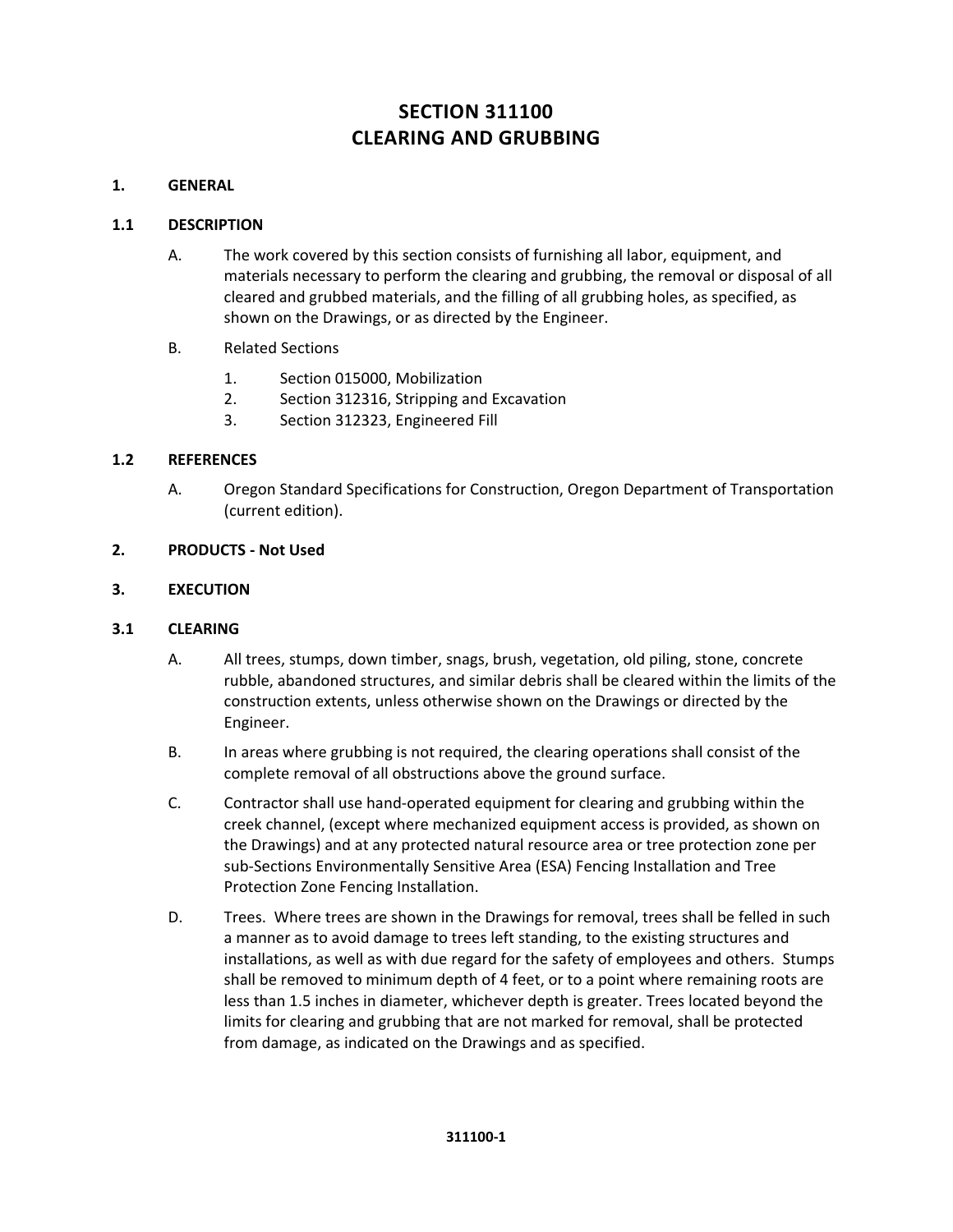- E. Vegetation. Vegetation to be removed shall consist of all heavy growth of brush and woody vegetation, unless shown otherwise on the Drawings or directed by the Engineer.
- F. Debris Removal. Abandoned foundations, rip rap, drainage materials, debris, and other unsuitable material and any other debris designated for removal on the Drawings shall be removed and disposed of in accordance with this section. Buried unsuitable debris encountered during excavations shall be removed and disposed of in accordance with Section 312316, Stripping and Excavation.

#### **3.2 GRUBBING**

- A. General. Grubbing shall consist of the removal of all stumps, roots, buried logs, old piling, old paving, concrete, abandoned utilities, timbers, fencing, and other objectionable matter encountered.
- B. Limits. Except as noted on the Drawings, the entire area within the limits of the footprint of proposed stream repair work, shall be thoroughly grubbed.
- C. Filling of Holes. All holes caused by grubbing operations, except in borrow areas, shall be excavated with 3 to 1 (horizontal to vertical) side slopes in conformance with Section 312316, Stripping and Excavation. The excavation shall then be backfilled with compacted embankment material in conformance with Section 312323, Engineered Fill.

#### **3.3 DISPOSAL OF DEBRIS**

A. Cleared and Grubbed Materials. Except as hereinafter specified or otherwise indicated on the Drawings, all logs, brush, strippings, timbers, slash, and other organic debris shall be disposed of on‐site at the direction of the land owner. Concrete, asphalt, metal, plastic, and other non‐organic debris which are the products of the clearing and grubbing operations shall be disposed of off‐site. Remove any or all of the products of clearing and grubbing operations from the site and dispose of the material at other locations or through other sources arranged for, by, and at the expense of the Contractor, in accordance with applicable laws and ordinances.

#### **4. MEASUREMENT AND PAYMENT**

#### **4.1 MEASUREMENT**

A. Clearing and Grubbing will be measured as a lump sum pay item.

#### **4.2 PAYMENT**

A. No separate payment will be made for the work covered under this section. Full compensation for all costs in connection with Clearing and Grubbing shall be included in the contract price for Unclassified Excavation, Section 312316, Stripping and Excavation.

#### **END OF SECTION**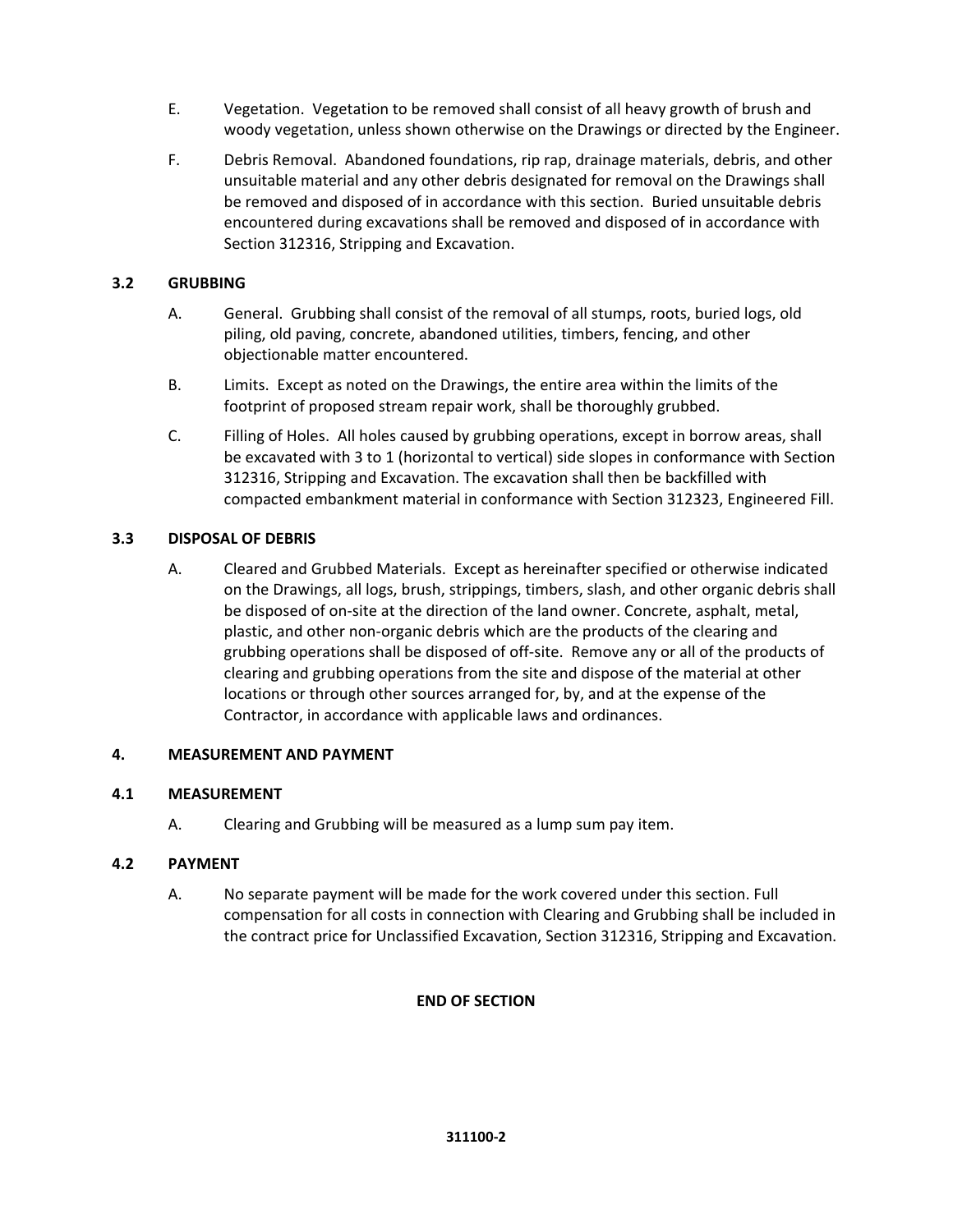### **INDEX SECTION 312316 STRIPPING AND EXCAVATION**

### Paragraph

### Page

| $\mathbf{1}$ |     |  |  |
|--------------|-----|--|--|
|              | 1.1 |  |  |
|              | 1.2 |  |  |
|              | 1.3 |  |  |
| 2.           |     |  |  |
| 3.           |     |  |  |
|              | 3.1 |  |  |
|              | 3.2 |  |  |
|              | 3.3 |  |  |
|              | 3.4 |  |  |
|              | 3.5 |  |  |
|              | 3.6 |  |  |
|              | 3.7 |  |  |
| 4.           |     |  |  |
|              | 4.1 |  |  |
|              | 4.2 |  |  |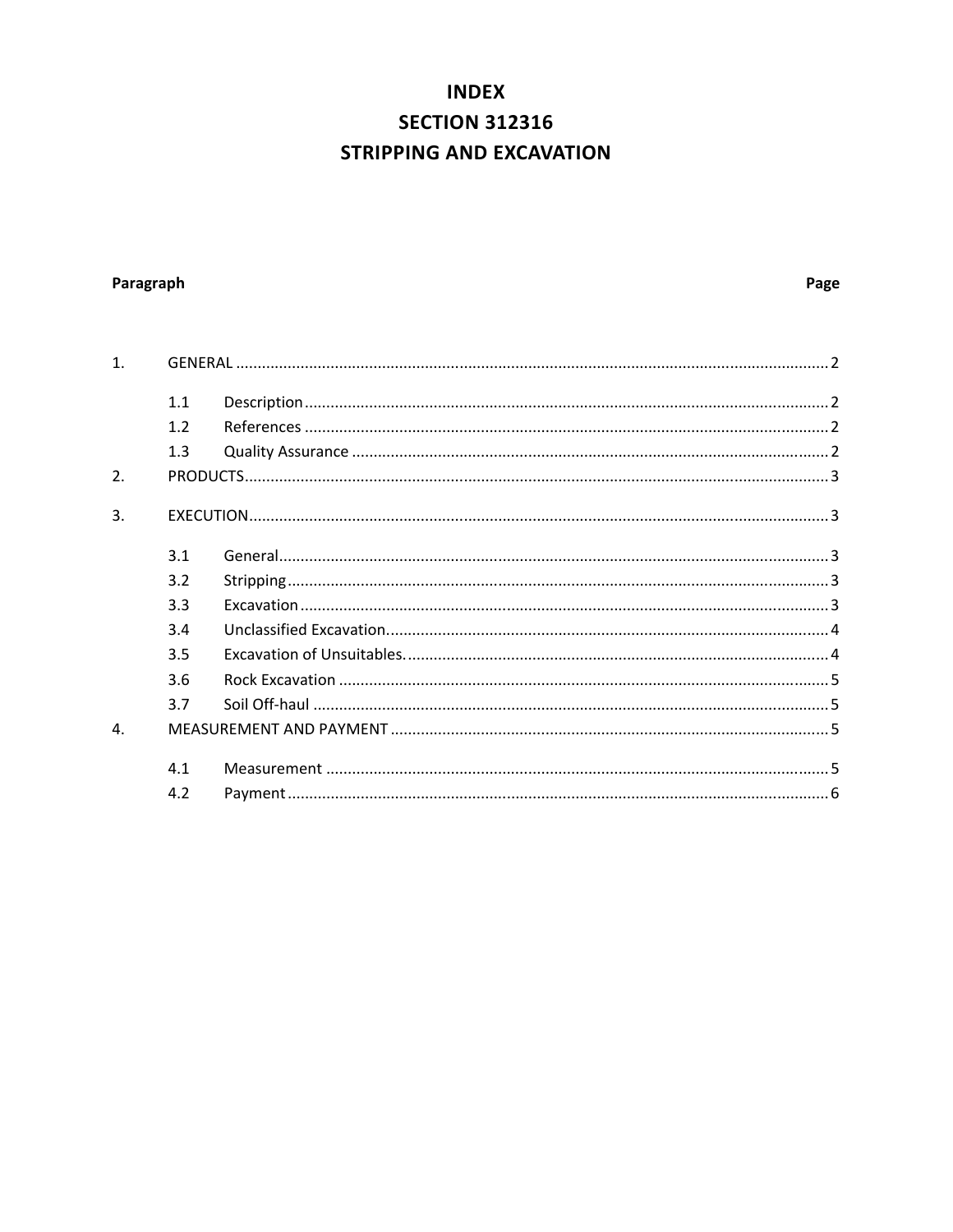### **SECTION 312316 STRIPPING AND EXCAVATION**

#### **1. GENERAL**

#### **1.1 DESCRIPTION**

- A. The work covered by this section consists of furnishing all labor, equipment, materials, and performing all operations necessary to complete Stripping and Excavation, as specified, as shown on the Drawings, or as directed by the Engineer. Work includes, but is not limited to the following:
	- 1. Stripping for removal of vegetation and surface organics.
	- 2. Excavation for removal of unsuitable material.
	- 3. Channel Excavation
	- 4. Stockpiling
	- 5. Construction Staking
	- 6. Other miscellaneous excavation incidental to the construction of the improvements.
- B. Over‐excavation for placement of RSP, stormwater drainage utilities, and the culvert are not included within this section, but is considered incidental to the work for which it is required.
- C. Related Sections
	- 1. Section 311100, Clearing and Grubbing
	- 2. Section 312323, Engineered Fill

#### **1.2 REFERENCES**

- A. Oregon Standard Specifications for Construction, Oregon Department of Transportation (current edition).
- B. Surveys. All construction staking shall be performed by the Contractor, in accordance with Section 017123.16, Construction Surveying. The Owner shall provide control points at the locations shown on the Drawings. Control points disturbed by the Contractor shall be replaced by the Contractor, at his sole expense

#### **1.3 QUALITY ASSURANCE**

- A. Comply with all applicable permits and regulations.
- B. Contractor shall provide necessary construction staking and references points, as required to meet the specified tolerances for the work.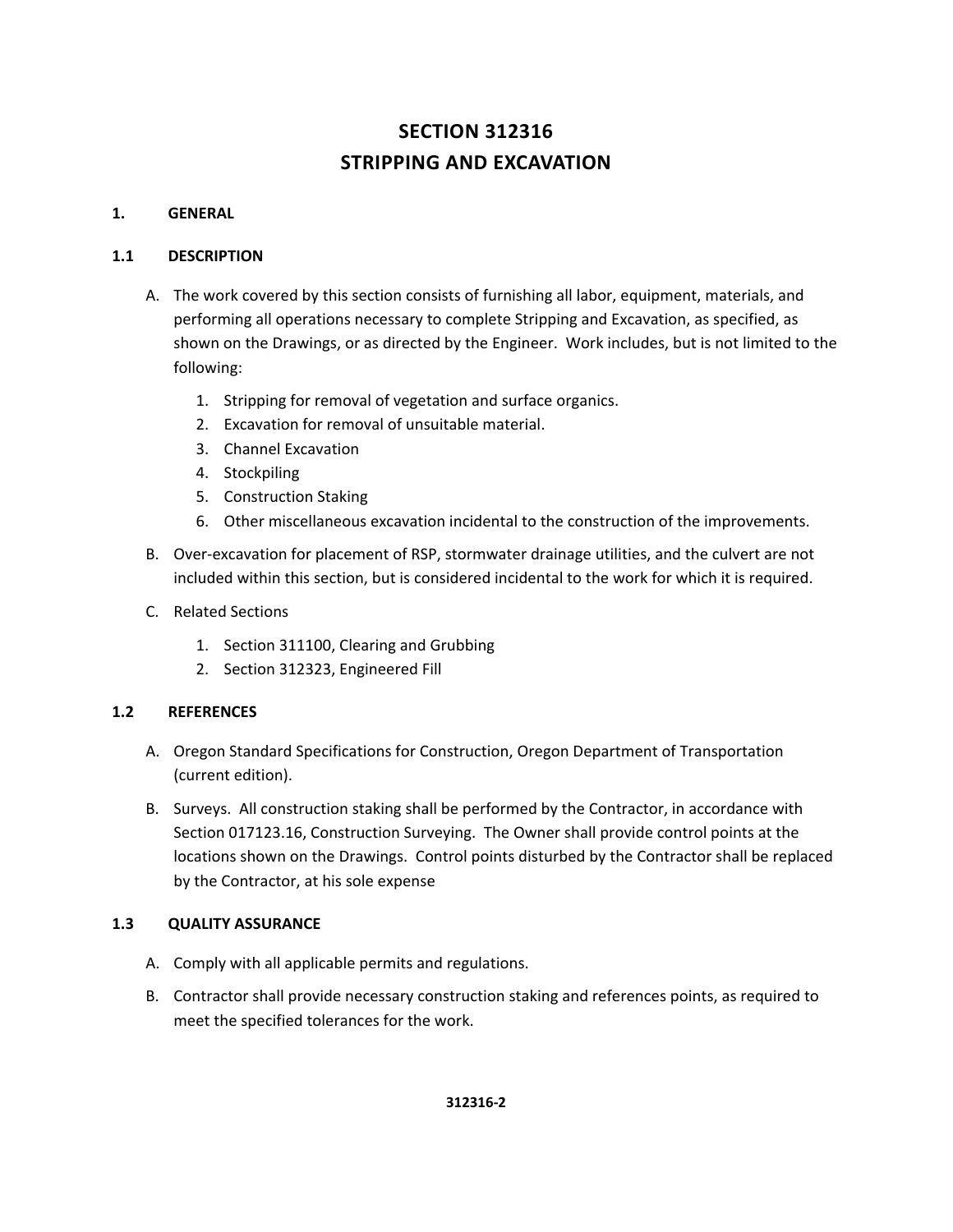#### **2. PRODUCTS**

A. Materials ‐ Section not used.

#### **3. EXECUTION**

#### **3.1 GENERAL**

- A. The Contractor shall protect existing utilities in performing any excavation work.
- B. The Contractor shall comply with all permit conditions in performing any excavation work.
- C. Contractor shall perform an independent earthwork estimate for the purpose of preparing bid prices for earthwork. Quantities indicated on the Drawings are approximate estimates provided only for permitting purposes and are not suitable for bidding purposes.
- D. The bid price shall include costs for any necessary export and proper disposal of excess or unsuitable earth materials to an on‐site location approved by the landowner.

#### **3.2 STRIPPING**

- A. Stripping. Strip surfaces of excavations and fill foundations of heavy growth of crops, grass, weeds and other vegetation as specified in Section 311100, Clearing and Grubbing. Greater depths of stripping may be necessary in selected areas to remove vegetation, as determined by the Engineer.
- B. Unless otherwise specified, the stripped materials shall be disposed of on‐site, at on‐site location approved by the landowner.

#### **3.3 EXCAVATION**

- A. General. Excavations shall extend into firm, undisturbed native soils. Excavation shall consist of removal of material for embankment foundation preparation, mass excavation and finish grading of the channel and slope improvements, and other miscellaneous excavations to the lines and grades shown on the Drawings, or as directed by the Engineer. In the event that organic materials, yielding sub‐grade (pumping) or other deleterious materials are encountered during foundation excavations, they shall be removed as directed by the Engineer.
- B. Control of Water. Water control shall be performed in accordance with project permit conditions and Dewatering, Section 312319 of these Specifications. When water is encountered, either ground water or surface runoff, the Contractor shall furnish, install, maintain, and operate all necessary machinery and equipment required to keep the excavation reasonably free from water, as approved by the Engineer, until the placement of concrete or backfill material has been completed, inspected, and approved, and all danger of flotation and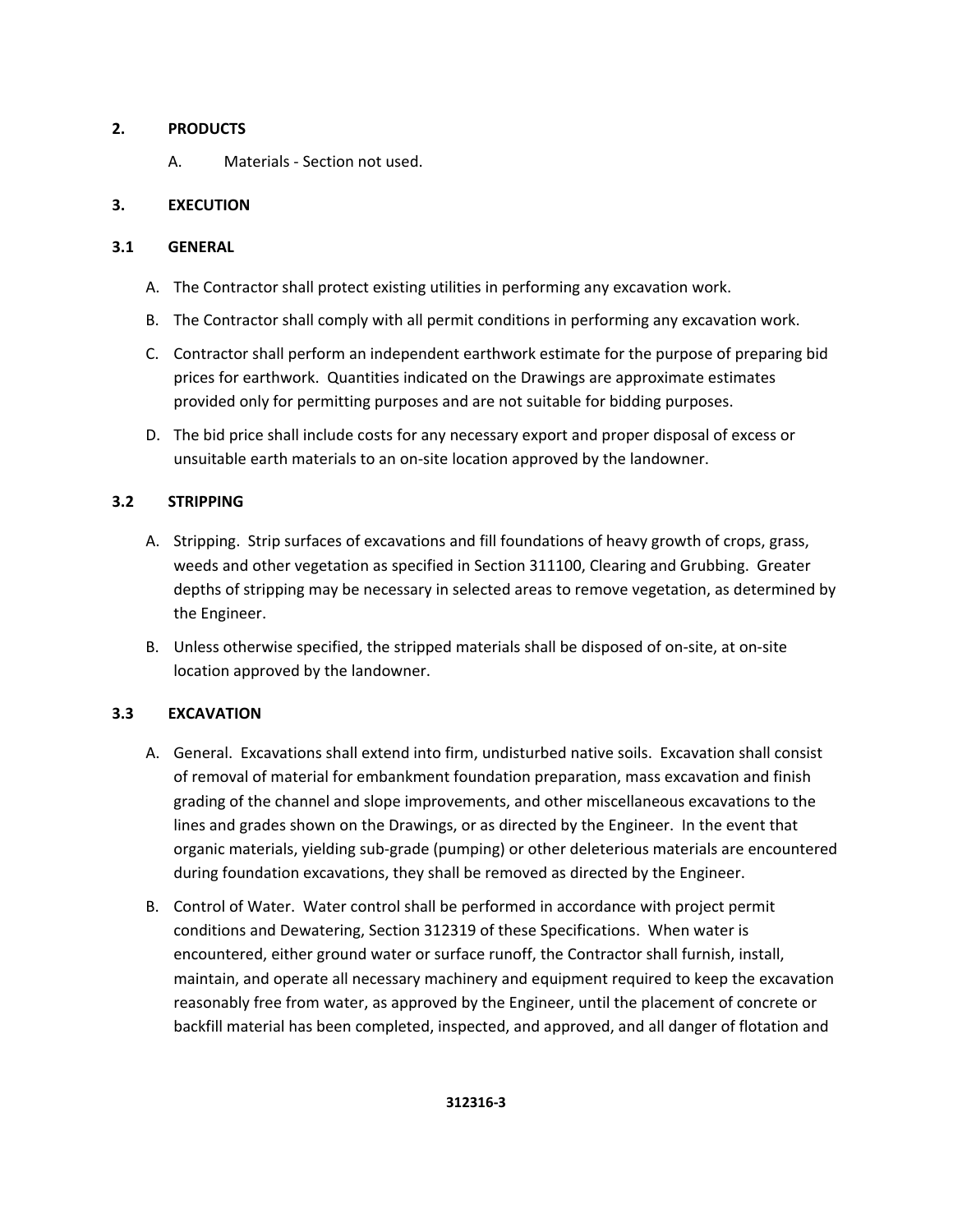other damage is removed. Water pumped from the excavation shall be disposed of in such manner as will not cause injury to public or private property, or constitute a nuisance or menace to the public, and the disposal method shall be subject to the approval of the Engineer. Water shall be controlled until work is complete.

- C. Excess Excavation. Care shall be exercised by the Contractor not to excavate below the grades shown on the Drawings, except as specified herein, and as directed by the Engineer. All excavations in excess of the grades shown on the Drawings which are not directed by the Engineer shall be backfilled with compacted embankment at the Contractor's expense, per Section 312323, Engineered Fill.
- D. Temporary Excavations. With exposure and drying, on-site soils may experience progressive sloughing if excavated near vertical and left un‐shored during construction. Engineer suggests that the soils on‐site should be considered Type C when applying OSHA regulations.
- E. Tolerances. The excavation tolerance shall typically be +0.1 feet to ‐0.2 feet from the grades shown on the Drawings, except within the low flow channel, where excavation tolerance shall be +0.1 feet to -0.1 feet from the elevations shown on the Drawings.

#### **3.4 UNCLASSIFIED EXCAVATION.**

A. Unclassified Excavation. Unclassified excavation shall consist of the excavation and disposal of all material, regardless of its nature, which is not otherwise classified and paid for under Excavation of Unsuitables or Rock Excavation described below. Unclassified Excavation includes excavation required to reach finished grade. Over‐excavation for the placement of materials (e.g. Engineered Streambed Material, stormwater drainage utilities, culvert) or the removal of unsuitables, as described below under Excavation of Unsuitables, is not included in Unclassified Excavation.

#### **3.5 EXCAVATION OF UNSUITABLES.**

A. Excavation of Unsuitables. Areas of unsuitable in-place soils, as determined by the Engineer, may also be encountered. Material shall not be classified as unsuitable solely based on moisture content. Material within the limits of Excavation, as described above under Unclassified Excavation, or within the limits of over‐excavation for the placement of materials (e.g. Engineered Streambed Material, stormwater drainage utilities, culvert ) shall not be classified as unsuitable. The Contractor shall anticipate having to over‐excavate areas of unsuitables as directed by the Engineer and dispose of materials. The actual locations of these excavations will be determined in the field by the Engineer. The side slopes of the excavations shall be no steeper than 1 to 1 (horizontal to vertical). The over‐excavations shall be backfilled with embankment materials in accordance with Section 312323, Engineered Fill.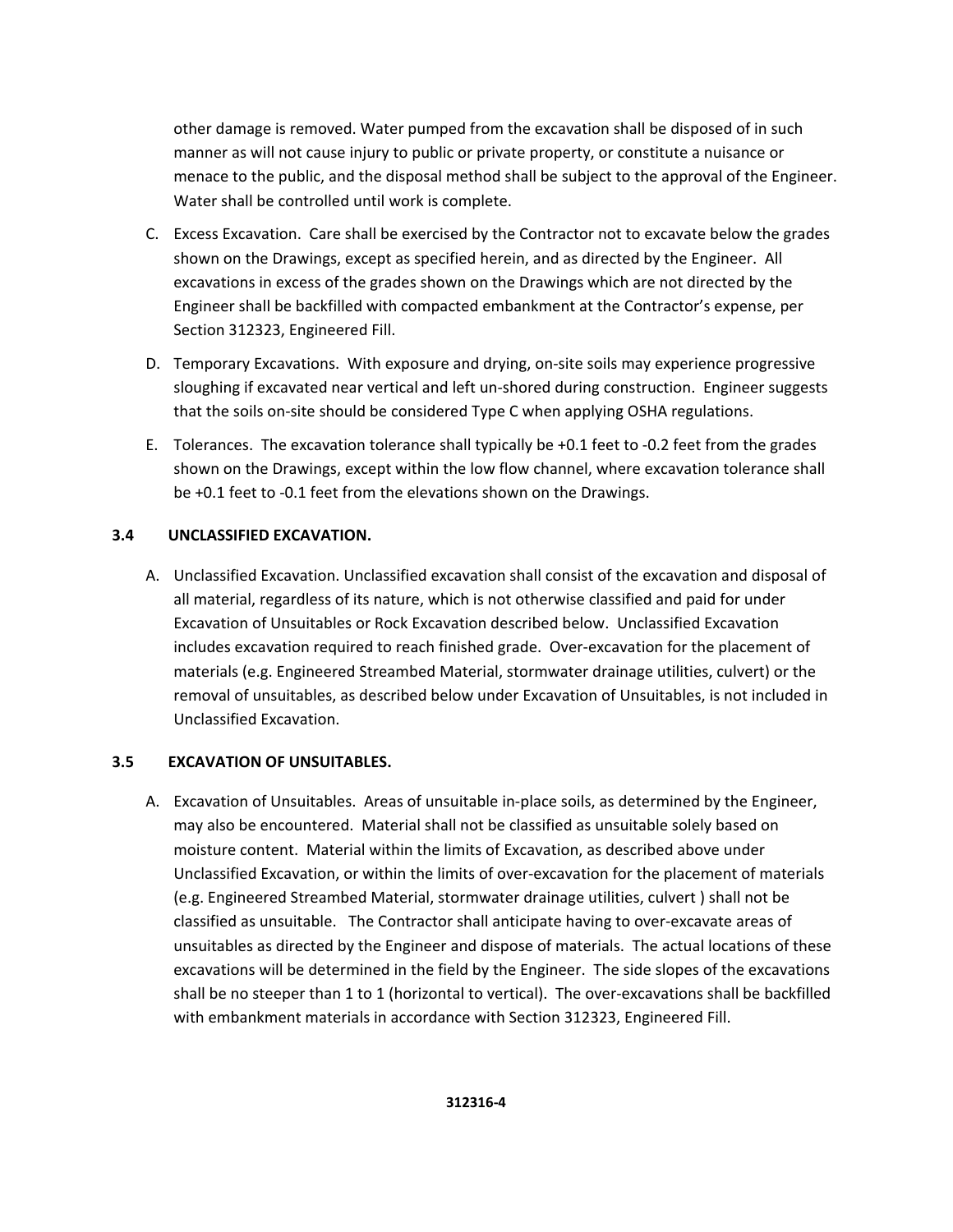B. Disposition of Unsuitable Materials. The excavated materials that are considered unsuitable based solely on moisture content shall be processed as necessary to meet specification requirements for suitability and used as embankment material.

#### **3.6 ROCK EXCAVATION**

A. Rock Excavation. Rock excavation consists of the removal of hard igneous, metamorphic, and/or sedimentary rock in solid beds or masses in original or stratified position which can be removed only by continuous drilling, blasting or the use of pneumatic tools, and all boulders of 5 cubic yards in volume or larger. Material which can be loosened with a pick, frozen materials, soft laminated shale and hardpan, which for convenience or economy is loosened by drilling, blasting, wedging or the use of pneumatic tools, removal of concrete pavement and retaining walls, shall not be classified as rock excavation. When rock is encountered within the limits of the excavation, immediately notify the Owner and Engineer and do not proceed further until instructions are received and measurements made for the purpose of establishing the volume of rock excavation. Contractor shall note that blasting is not approved for this project. The need for specialized rock excavating equipment should be anticipated if rock is encountered.

#### **3.7 SOIL OFF‐HAUL**

- A. All excess material excavated at the project site shall be hauled and disposed of at an on‐site location approved by the landowner . This includes material generated to reach finished grade and excess material generated during any over‐excavation required for project construction.
- B. Adequately cover haul trucks to protect against the generation of dust and spillage onto private or public roadways.

#### **4. MEASUREMENT AND PAYMENT**

#### **4.1 MEASUREMENT**

- A. Stripping. Stripping will not be separately measured for payment.
- B. Unclassified Excavation. Excavation will not be separately measured for payment.
- C. Excavation ‐ Unsuitable Materials. Excavation to remove materials that are designated by the Engineer as unsuitable for reuse will be measured by the cubic yard from the stripped foundation. Measurement will be based on the calculated neat‐line quantity from surveyed cross sections before and after the excavation.
- D. Rock Excavation. Rock Excavation will be measured by the cubic yard of rock excavation, as determined by cross sections surveyed before and
- E. Other Miscellaneous Excavations. All other excavations will not be measured for payment.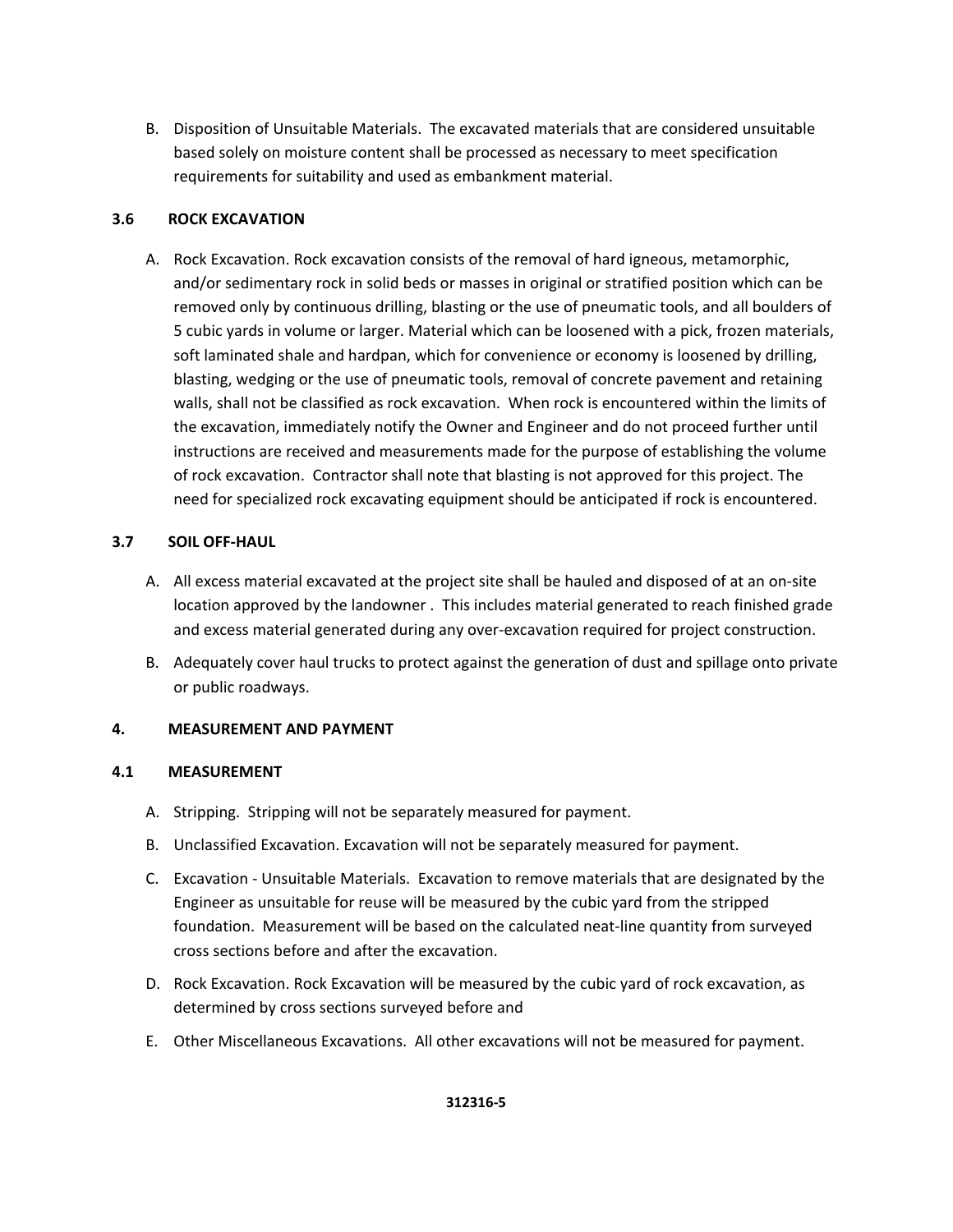F. Surveys: Construction staking will not be separately measured for payment.

#### **4.2 PAYMENT**

- A. Stripping. No separate payment will be made for stripping. All costs in connection with this work will be considered incidental to the contract price per cubic yard for Excavation.
- B. Unclassified Excavation will be paid for at the contract lump sum price, which price will be payment in full for furnishing all labor, materials, tools, equipment and incidentals, and doing all work necessary to complete excavation, as specified, including mass excavation and finish grading of channel banks and low flow channel, to the lines and grades shown on the Drawings, and disposing of excess soil on‐site at a location approved by the landowner.
- C. Excavation ‐ Unsuitable Materials, measured as specified above, will be paid for at the contract unit price per cubic yard, which price will be payment in full for furnishing all labor, materials, tools, equipment and incidentals, and doing all work necessary to complete the excavation as specified, including dewatering, all handling of materials, and disposal of unsuitable materials.
- D. Rock Excavation, measured as specified above, will be paid for at the contract unit price per cubic yard, which price will be payment in full for furnishing all labor, materials, tools, equipment and incidentals, and doing all work necessary to complete the Rock Excavation as specified, including dewatering, all handling of materials, and disposal of unsuitable materials.
- E. No separate payment will be made for other miscellaneous grading incidental to the work. All costs in connection with this work will be considered incidental to the cost of construction of associated improvement.
- F. Surveys: No separate payment will be made for surveys or construction staking. All costs in connection with this work will be considered incidental to the contract price per cubic yard for Excavation.
- G. Mixing and transport of suitable materials for reuse shall be paid for under Engineered Fill, Section 312323.
- H. Payment will be made under:

| Pay Item                          | Pay Unit   |
|-----------------------------------|------------|
| Unclassified Excavation           | Lump Sum   |
| Excavation – Unsuitable Materials | Cubic Yard |
| <b>Rock Excavation</b>            | Cubic Yard |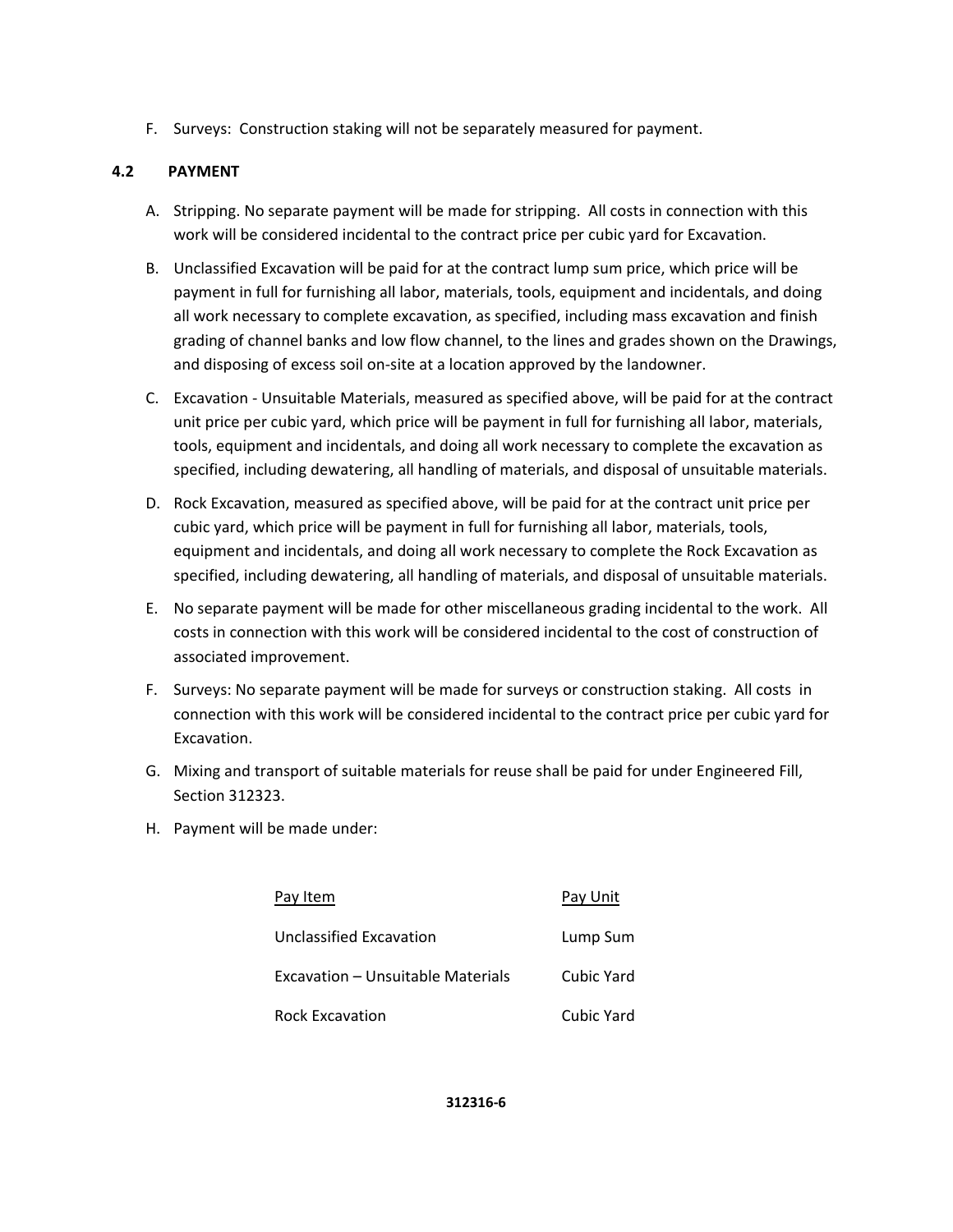**END OF SECTION**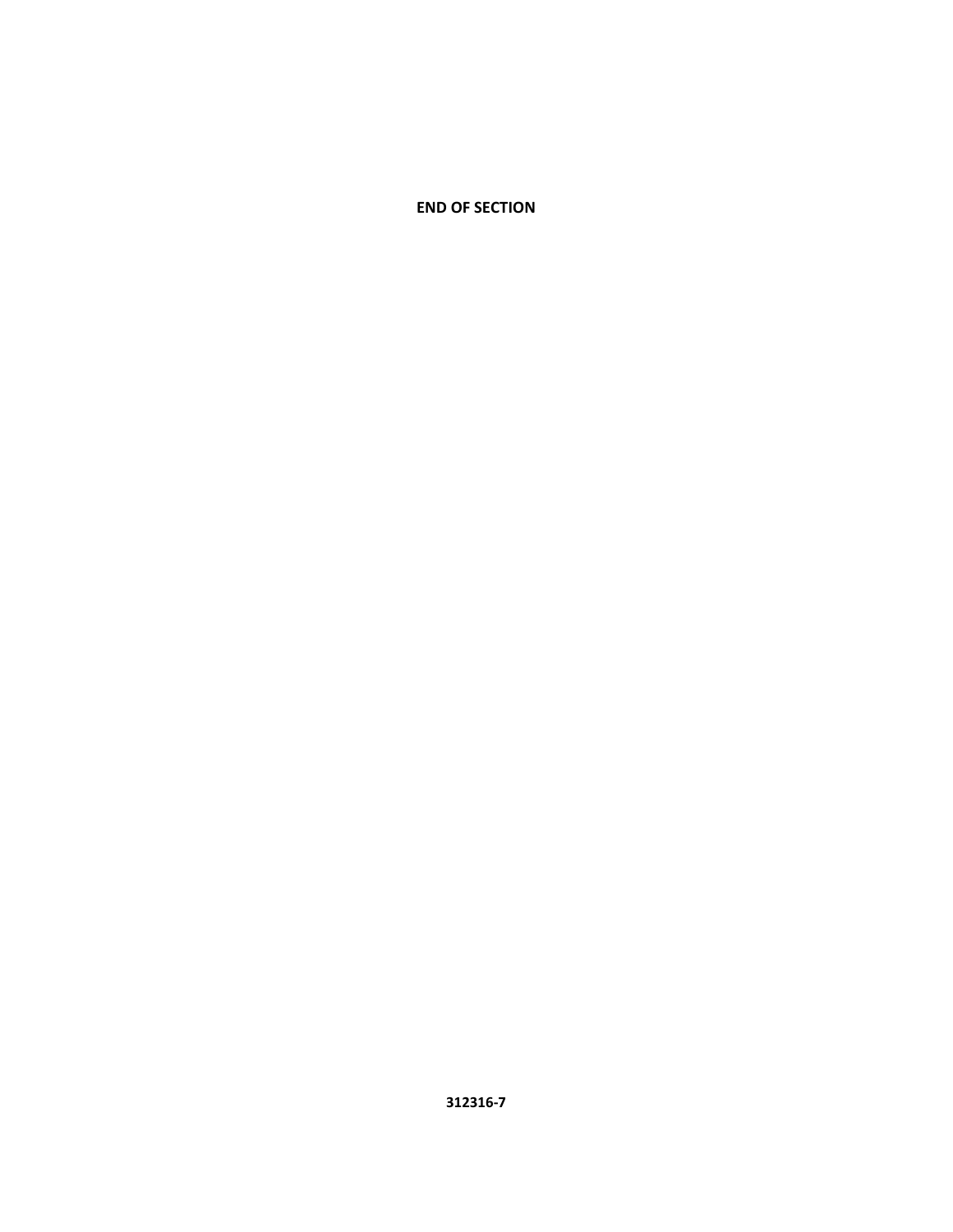### **INDEX SECTION 312319 DEWATERING**

#### Paragraph

### Page

| $\mathbf{1}$ .   | GENERAL. |  |
|------------------|----------|--|
|                  | 1.1      |  |
|                  | 1.2      |  |
|                  | 1.3      |  |
|                  | 1.4      |  |
| $\overline{2}$ . |          |  |
|                  | 2.1      |  |
| 3.               |          |  |
|                  | 3.1      |  |
|                  | 3.2      |  |
|                  | 3.3      |  |
|                  | 3.4      |  |
|                  | 3.5      |  |
|                  | 3.6      |  |
|                  | 3.7      |  |
|                  | 3.8      |  |
|                  | 3.9      |  |
|                  | 3.10     |  |
|                  | 3.11     |  |
| $\mathbf{4}$     |          |  |
|                  | 4.1      |  |
|                  | 4.2      |  |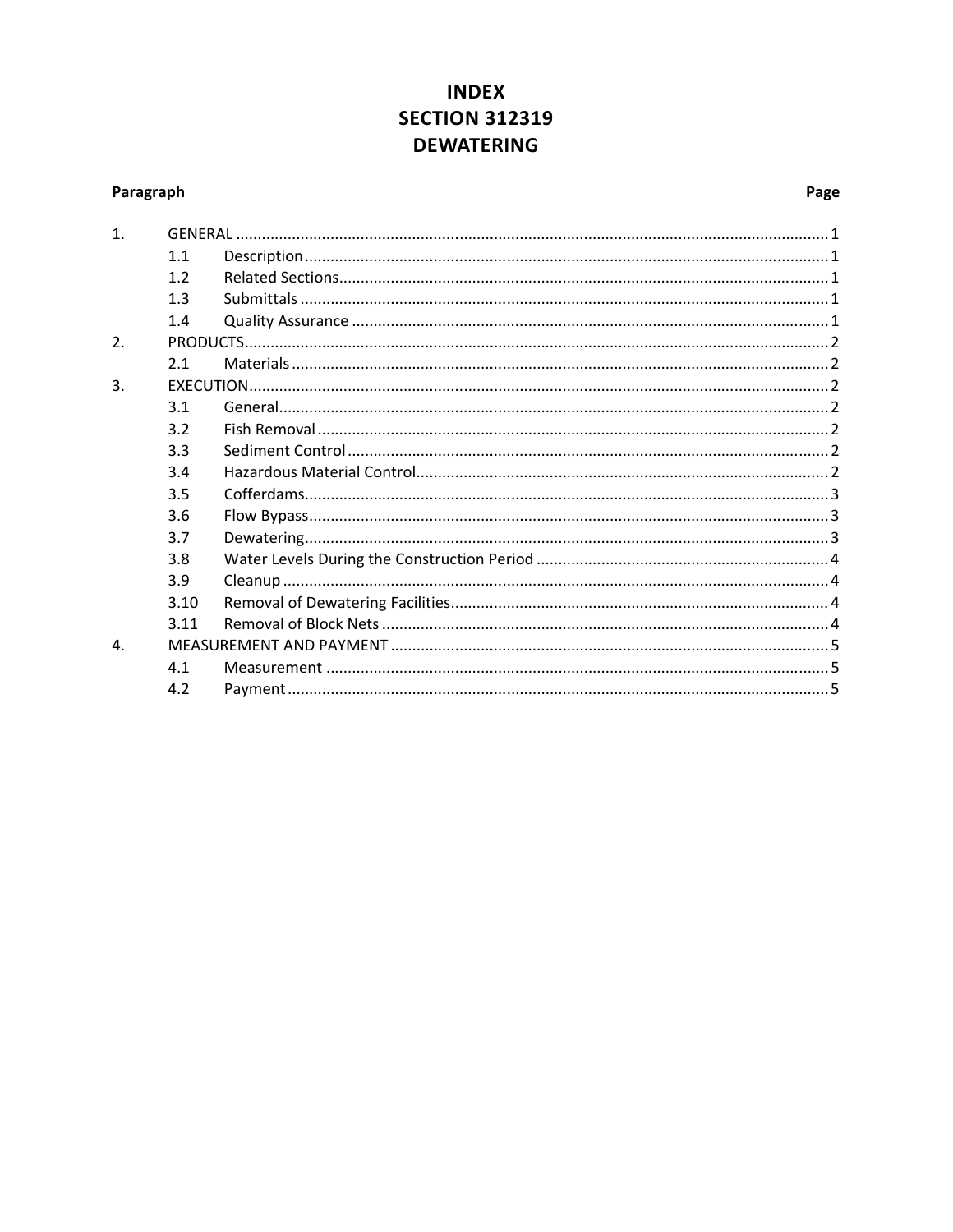### **SECTION 312319 DEWATERING**

#### **1. GENERAL**

#### **1.1 DESCRIPTION**

- A. Furnish all labor, materials, equipment, and incidentals necessary to design, construct, operate, maintain, and remove all cofferdams, flumes shoring, diversions, filtration systems and/or other measures, including pumping, to dewater the construction site and to divert streamflow and other surface waters through or around the project area 24 hours a day during the entire field construction period, as shown on the Drawings, as specified, or as directed by the Engineer.
- B. Dewatering details on the Drawings (if provided) are schematic. The design and implementation of the Dewatering Plan is solely the responsibility of the Contractor. Contractor shall make their own independent evaluation of water sources (surface and groundwater) in preparing their Dewatering Plan.
- C. Dewatering shall comply with all project permit conditions, applicable laws and local ordinances.

#### **1.2 RELATED SECTIONS**

- 1. Section 312316, Stripping and Excavation
- 2. Section 312323, Engineered Fill
- 3. Section 330527.33, Corrugated Metal Arch Pipe
- 4. Section 354237, Rock Slope Protection

#### **1.3 SUBMITTALS**

- A. The Contractor shall submit the following for review and approval of the Engineer:
	- 1. Dewatering Plan listing materials, method of work, equipment to be used, methods for disposal of pumped water, provisions to prevent scour and erosion, and the proposed schedule shall be submitted to the Engineer. Approval of the Engineer shall be required before the Contractor proceeds with water control measures.
	- 2. Product data for:
		- a) pumps
		- b) silt control filter fabric
		- c) washed rock
		- d) impervious liners
		- e) cofferdam material
		- f) other materials used in dewatering

#### **1.4 QUALITY ASSURANCE**

- A. Comply with approved Hazardous Materials Control and Spill Prevention Plan, in accordance with Section 015000.
- B. Notify Owner 2 weeks in advance of installation of temporary cofferdam(s) or diversion.
- C. Notify Engineer 48 hours in advance of removal of temporary cofferdam(s) or diversion.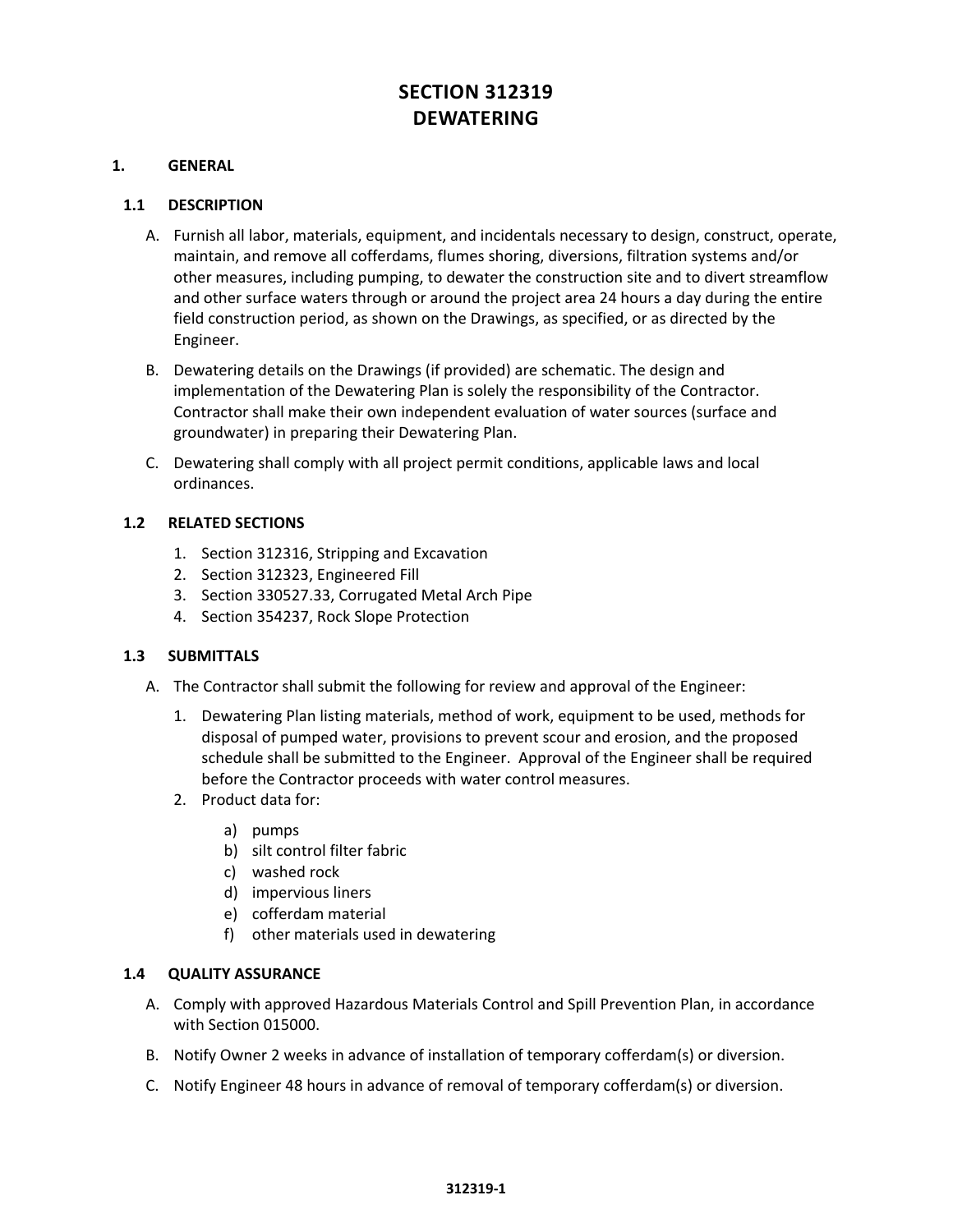#### **2. PRODUCTS**

#### **2.1 MATERIALS**

- A. General. The Contractor shall be responsible for sizing and design of temporary cofferdams, well points, pumps, drains, pipes and other diversion and dewatering facilities. Comply with Drawings and regulatory requirements.
- B. Imported Rock. Use only clean washed gravel. Sand will not be allowed.
- C. Dewatering Facilities. Provide and operate dewatering facilities of suitable size and capacity. The use of equipment shall be consistent with the manufacturer's recommendations.

#### **3. EXECUTION**

#### **3.1 GENERAL**

A. Contractor is solely responsible for the design, construction, and maintenance and monitoring of the diversion and dewatering facilities. Comply with the Drawings, Specifications, and applicable permit conditions.

#### **3.2 FISH REMOVAL**

A. Fish relocation to be provided by others (NIC). Provide the Owner 2 weeds notice prior to dewatering operations to allow for removal of fish from the project area. Coordinate work with fish relocation experts.

#### **3.3 SEDIMENT CONTROL**

- A. General. Comply with Section 401 Water Quality Certification.
- B. Materials. Earthen materials shall not be used within the flowing channel, with the exception of clean, washed rock.
- C. Cofferdam Construction. During construction of the cofferdam, install silt barrier(s) along the water side of the installation, as necessary to minimize mobilization and entrainment of disturbed soils within the active flowing channel, to a level in accordance with the permit conditions.
- D. Discharge of diverted flow. Unless otherwise specified, a diversion must discharge into the same natural drainage way in which its headworks are located. Where feasible, discharge to existing pools or onto bedrock or otherwise erosion resistant surfaces. Construct energy dissipators at diversion outlets, where necessary to prevent scour at point of discharge.
- E. Discharge of Seepage/Groundwater. Discharge water from the dewatered construction site either by gravity or pumping in a manner to prevent excessive turbidity from entering the receiving waters and to prevent scour and erosion outside of the construction site. Pumped water should be pre-filtered with a gravel pack around sumps for subsurface flows and a silt fence or hay bales around pumps for surface flow.
- F. Discharge pumped water into adjacent gravel bars, isolated local depressions, or temporary sediment basins. Where discharging water into the river will create excessive turbidity, route water through a sediment interceptor or other facilities to remove sediment from water.

#### **3.4 HAZARDOUS MATERIAL CONTROL**

A. General. Comply with the approved Hazardous Materials Control and Spill Prevention Plan (HMC&SPP) in accordance with Construction Facilities and Temporary Controls, Section 01500.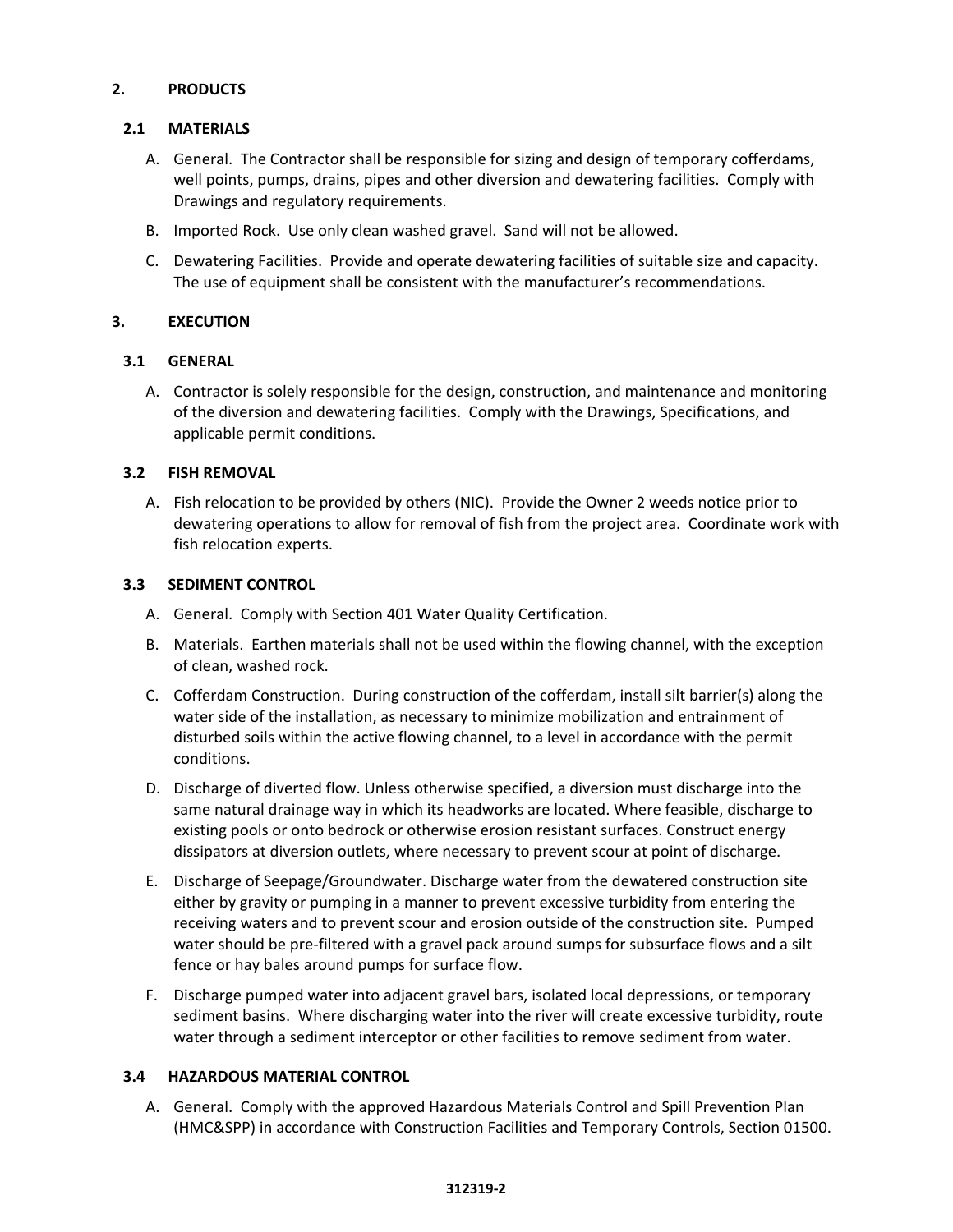- B. Equipment and Lubricants. Steam‐clean all equipment prior to its use. Inspect all equipment for cleanliness and fluid leaks prior to use and monitor during its use. Maintain equipment as required. Equipment refueling shall only take place in a designated, contained area.
- C. Isolation of Construction Area. Prior to performing work within flowing water, outside of cofferdams, install oil containment booms downstream of the work area. Maintain booms until completion of the work within the channel is complete.
- D. Spills. Maintain a supply of oil spill booms, sorbent pads, and other supplies to contain and clean spills. Comply with approved HMC&SPP should spills occur.

#### **3.5 COFFERDAMS**

- A. General. The Contractor is solely responsible for the design, construction, maintenance, and monitoring of cofferdams, dikes and other isolation facilities. Cofferdams with an exposed height greater than 10 feet shall be designed by a Professional Engineer registered in the State of California, based on available soil data.
- B. Configuration. Cofferdam alignments, as shown on the Drawings, reflect the maximum allowable encroachment into the channel. Construct cofferdam alignments as shown or the Drawings, unless otherwise approved by Engineer. Provide cofferdams high enough to account for water surface fluctuations.
- C. Secondary Dikes/Seepage Control. Secondary dikes within the isolated construction area can be used to control seepage and groundwater around excavations, provided all dike materials are removed from the exposed channel upon completion, prior to re-watering the work area.

#### **3.6 FLOW BYPASS**

- A. Flow bypass using pumps will only be allowed as directed by the Oregon Department of Fish and Wildlife at the time of construction based on creek flow levels. In the event that pumped flow bypass is not allowed, the Contractor shall install a gravity bypass system for downstream fish migration as shown on the plans. Gravity flow bypass pipe shall have a minimum diameter of 10 inches.
- B. Capacity. Bypass water around construction site using a cofferdam and bypass pipe as shown on the Drawings or equivalent facility, as approved by the Engineer. The bypass system shall be capable of passing the flows present at the time construction begins, with a minimum of 12 inches of freeboard (measured vertically from water surface to lowest point on dam). Bypass pipes shall have a minimum diameter of 10 inches to minimize the likelihood of clogging by debris.
- C. Storm Events. During the designated period for instream work, the Contractor shall be solely responsible for the integrity of the dewatering system. If rain is predicted, the Contractor shall perform flood fighting activities as directed by the Engineer and regulatory agencies.
- D. The diversion system may require adjustment to accommodate the sequence of work. No additional compensation shall be provided for any adjustments, revisions, or reinstallations of diversion elements.
- E. The diversion shall result in conditions that allow the required compaction to be achieved and shall prevent sediment-laden water that exceeds the effluent discharge limits from entering the drainage ways.
- F. Unless otherwise specified, a diversion must discharge into the same natural drainage way in which its headworks are located.

#### **3.7 DEWATERING**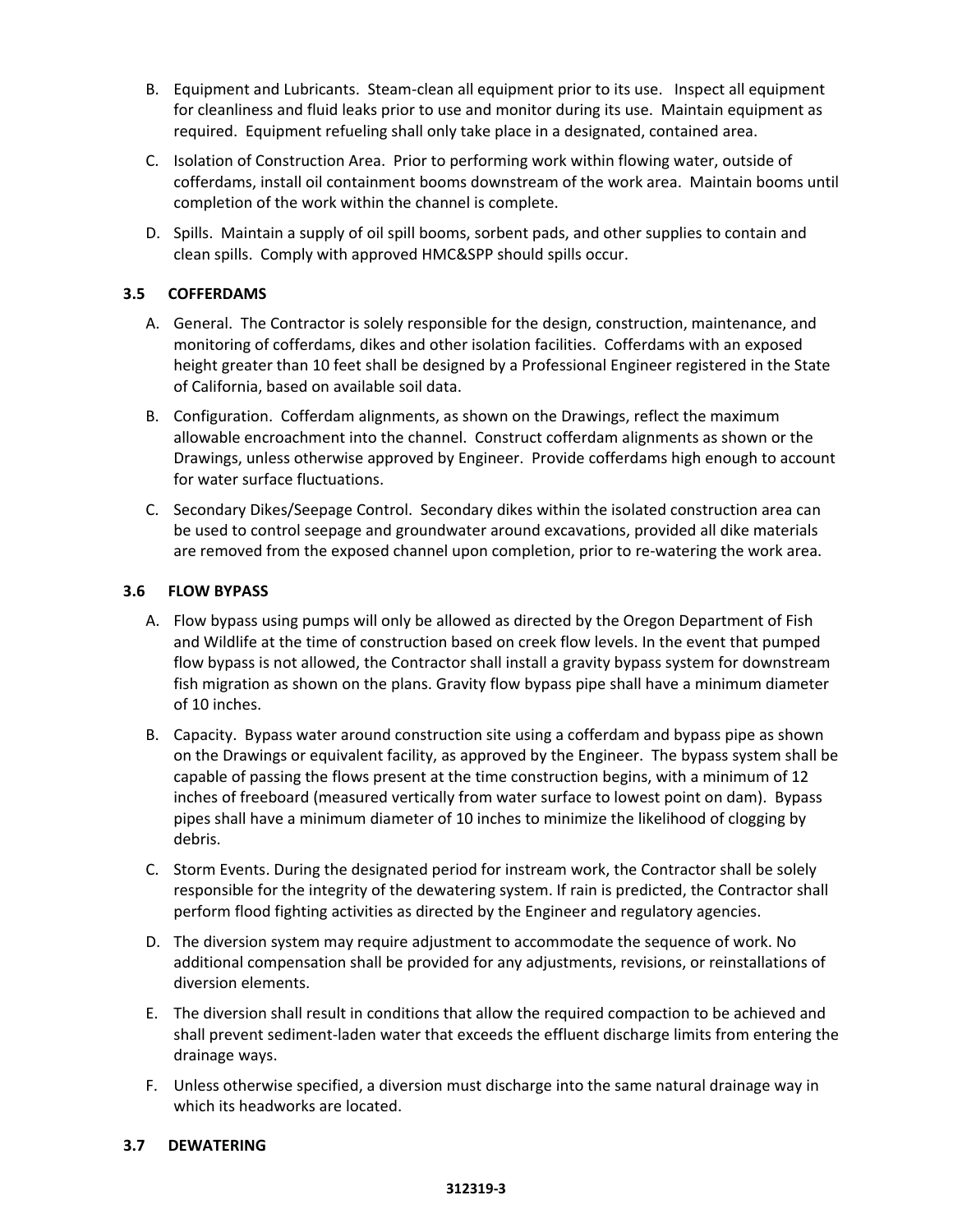- A. General. Remove water from construction area using pumping, well points, drains, or other approved methods. Discharge of water shall comply with 3.3.D. Construction water shall be segregated from seepage water and routed through sediment interceptors or other facilities to remove contaminants and sediment. Excavated slopes in the saturated soils may need to be retained, tied back, or otherwise stabilized.
- B. Well Points. Well points shall be designed to preclude the loss of fine soil by gravel packing or other suitable means.
- C. Pumping Facilities. All pump intakes shall be screened to prevent the entrainment of fish, in accordance with project permit conditions. Pumps and discharge piping shall be suitable for the type of service provided and shall be a sufficient size and capacity to satisfactorily dewater work areas. Engines shall be muffled to avoid excess noise and pump intakes shall be fitted with screens as required.
- D. Power Supply. Consider the availability and reliability of power sources for dewatering operation in dewatering system design and make provisions for temporary or backup power supply as deemed necessary. Where the primary diversion is operated by pumping, provide a backup system with automatic controls capable of starting the backup upon failure of the primary system.
- E. Groundwater. Dewatering shall maintain water surfaces below the base of temporary excavations or trenches, to allow for visual inspection of the work, if requested by the Engineer. Lower groundwater tables within excavations for structures to a minimum of two (2) feet below foundations or as otherwise required to establish a firm, stable foundation. Control groundwater within excavation until completion of backfill operations.

#### **3.8 WATER LEVELS DURING THE CONSTRUCTION PERIOD**

A. The Contractor shall be responsible for making an independent evaluation of site conditions. The Contractor's dewatering plan shall address all potential sources of surface and groundwater, including but not limited to streamflow (natural or managed), backwatering of the channel from downstream blockages, domestic water lines, storm drain outfalls, irrigation tailwater, industrial discharges, seepage, and direct rainfall.

#### **3.9 CLEANUP**

A. Thoroughly clean up area to remove debris and contaminated materials. Remove fine sediments and restore disturbed area prior to removal of the dewatering facilities. Clean and round river run gravels or cobbles, if used in cofferdam construction, may be spread in the creek channel in lieu of removal, provided grading will not interfere with facility operation.

#### **3.10 REMOVAL OF DEWATERING FACILITIES**

- A. Prior to removal of the dewatering facilities, complete the following activities:
	- 1. Complete required tests and inspections.
	- 2. Thoroughly cleanup work site.
	- 3. Perform final walkthrough with Engineer.
- B. Prior to removal of cofferdams and diversion, equalize the water surface levels on both sides of the dams.

#### **3.11 REMOVAL OF BLOCK NETS**

A. Block Nets shall be removed by the fisheries biologist after the dewatering facilities are removed and the in channel work area is re‐watered.

#### **312319‐4**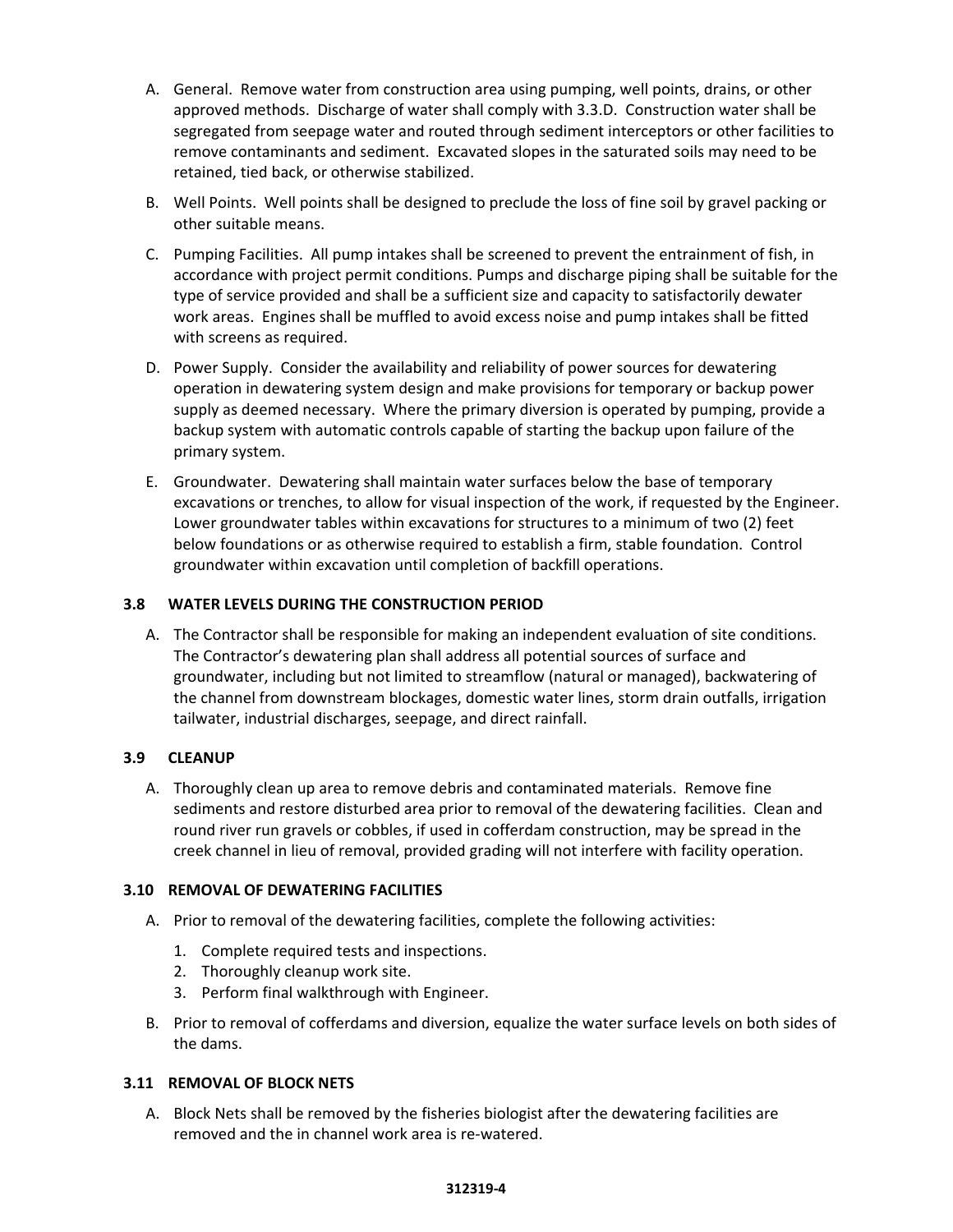#### **4. MEASUREMENT AND PAYMENT**

#### **4.1 MEASUREMENT**

- A. Dewatering will not be separately measured for payment.
- B. Gravity Flow Bypass will not be separately measured for payment.

#### **4.2 PAYMENT**

- A. Dewatering will be paid for at the lump sum contract price for Dewatering, which price will include payment in full for furnishing all labor, materials, tools, equipment, and incidentals necessary to complete the dewatering operations, as specified, including temporary cofferdams, pumping, silt control, filter fabric, sediment control, erosion control, removal of muck, disposal of materials, and removal of dewatering facilities.
- B. Gravity Flow Bypass will be paid for at the lump sum contract price for Gravity Flow Bypass, which price will include payment in full for furnishing all labor, materials, tools, equipment, and incidentals necessary to complete the Gravity Flow Bypass operations, as specified, including installation pipes and removal of dewatering facilities, as directed by the Engineer.

| Pay Item                   | Pay Unit |
|----------------------------|----------|
| Dewatering                 | Lump Sum |
| <b>Gravity Flow Bypass</b> | Lump Sum |

#### **END OF SECTION**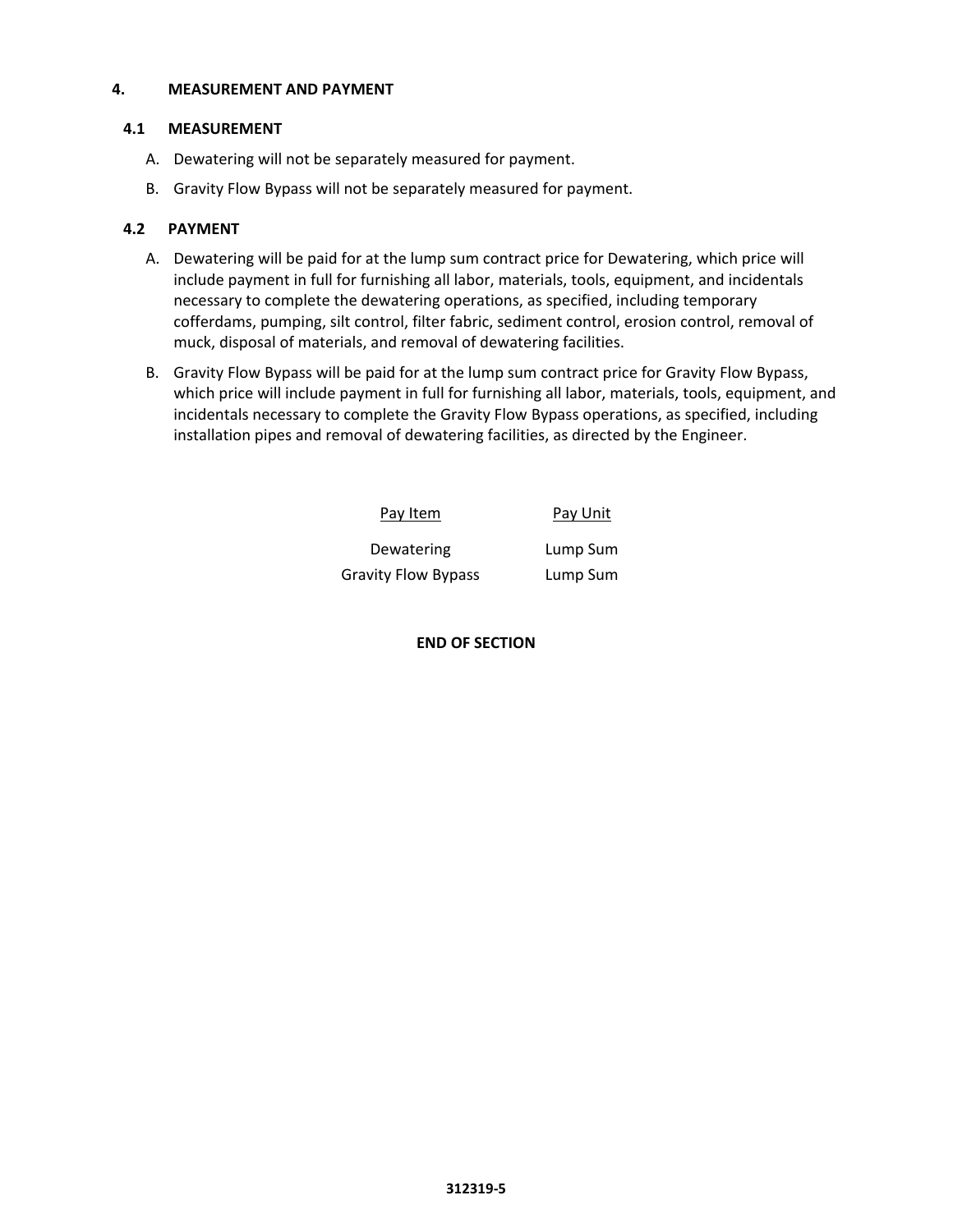### **INDEX SECTION 312323 ENGINEERED FILL**

### Paragraph

#### Page

| $\mathbf{1}$     |     |   |  |
|------------------|-----|---|--|
|                  | 1.1 |   |  |
|                  | 1.2 |   |  |
|                  | 1.3 |   |  |
| 2.               |     |   |  |
|                  | 2.1 |   |  |
| $\overline{3}$ . |     |   |  |
|                  | 3.1 |   |  |
|                  | 3.2 |   |  |
|                  | 3.3 |   |  |
|                  | 3.4 |   |  |
|                  | 3.5 |   |  |
|                  | 3.6 |   |  |
|                  | 3.7 |   |  |
| $\mathbf{4}$ .   |     |   |  |
|                  | 4.1 |   |  |
|                  | 4.2 | 6 |  |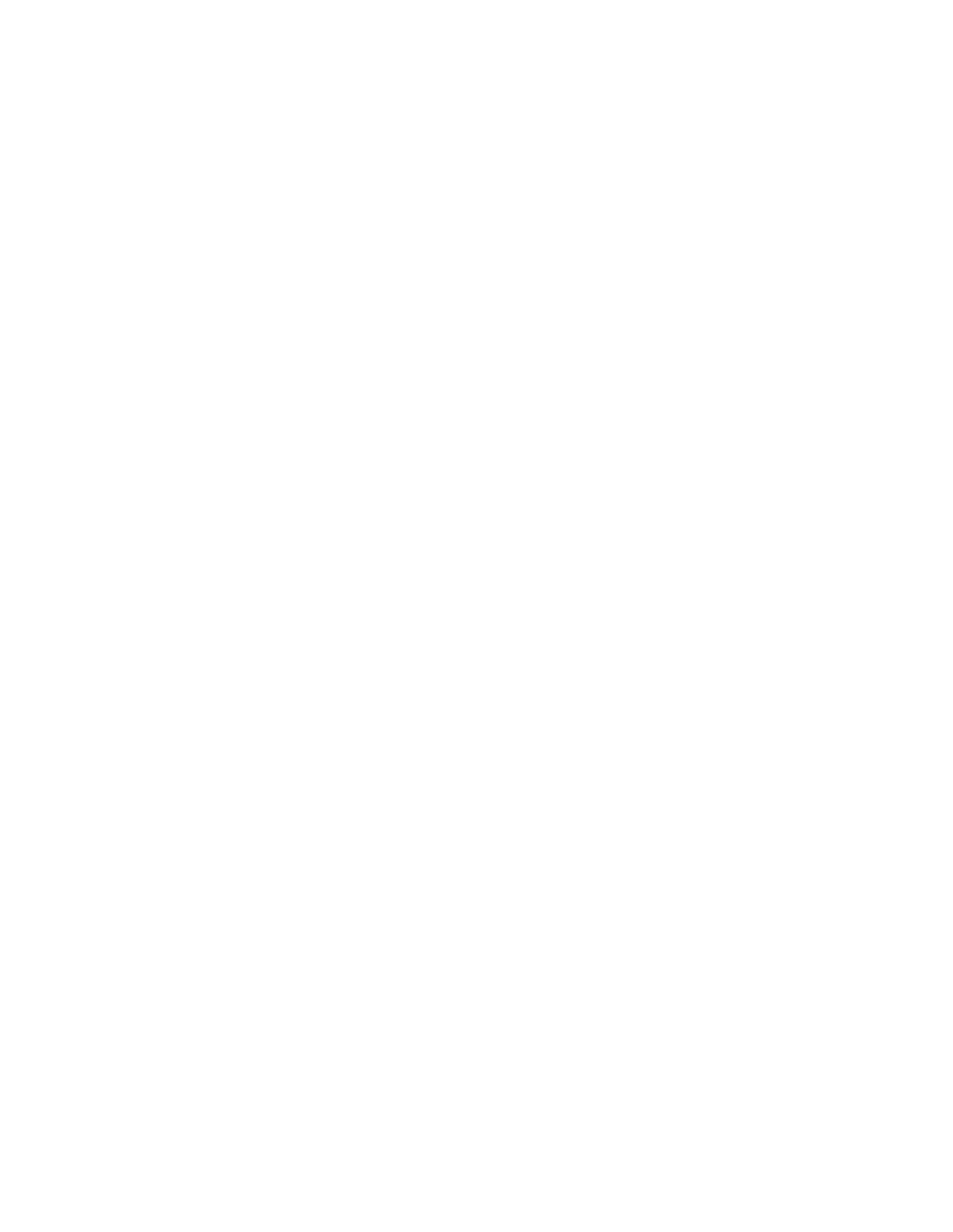### **SECTION 312323 ENGINEERED FILL**

#### **1. GENERAL**

#### **1.1 DESCRIPTION**

- A. The work covered by this section consists of furnishing all plant, labor, and materials, and performing all operations necessary for the construction of Engineered fills (unless separately designated elsewhere), including surveying, subgrade preparation, furnishing, loading, and on‐site and off‐site hauling of materials, processing, screening placement and compaction of Engineered Fill materials, construction of ramps, and other incidental earthwork as may be necessary to complete the Engineered Fills, , as shown on the Drawings, as specified, or as otherwise directed by the Engineer.
- B. All grading shall comply with Section 00300 of the Standard Specifications. It shall be the responsibility of the Contractor to visit the site and make his own interpretations with regard to materials, methods and equipment necessary to perform the work required for this project.
- C. The Contractor is responsible to locate, identify, and protect all existing utilities from damage.

#### **1.2 RELATED SECTIONS**

- 1. Section 311100, Clearing and Grubbing
- 2. Section 312316, Stripping and Excavation
- 3. Section 330527.33, Corrugated Metal Arch Pipe

#### **1.3 REFERENCES**

- A. American Society for Testing of Materials (ASTM) Standards:
	- D1556 Test Method for Density of Soil in Place by the Sand Cone Method
	- D1557 Test Method for Moisture-Density Relations of Soils and Soil-Aggregate Moistures Using 10 lb (4.54 kg) Rammer and 18‐inch (457 mm) Drop
	- D2974 Test Method for the Organic Content of Soils
	- D2922 Density of Soil and Soil‐Aggregate In‐Place by Nuclear Methods (Shallow Depth)
	- D3017 Test Method for Moisture Content of Soil and Soil-Aggregate in Place by Nuclear Methods (Shall Depth)
	- D4318 Test Method for the Liquid Limit and Plastic Limit of Soils
	- D422C Particle-Size Analysis of Soils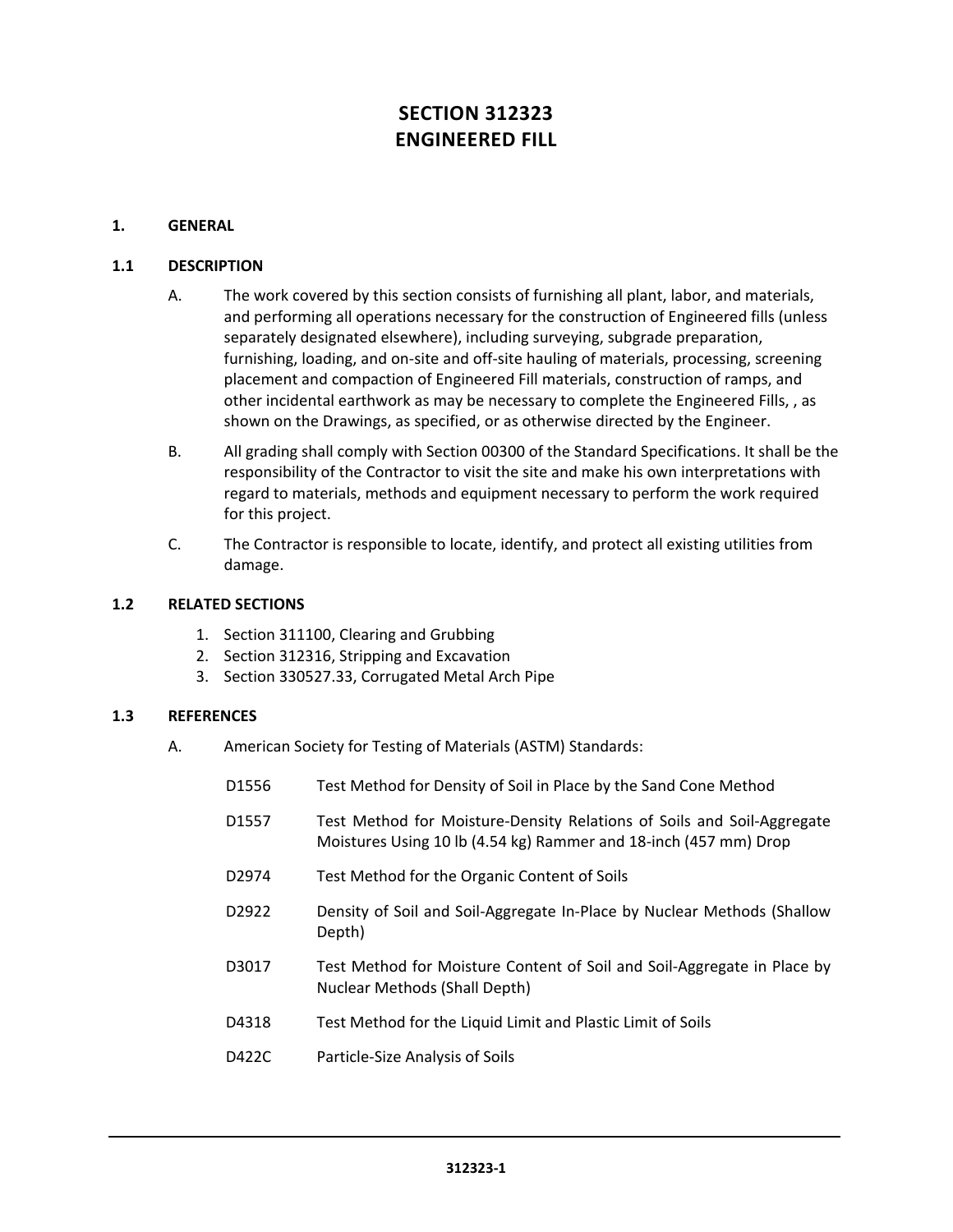- B. Oregon Standard Specifications for Construction, Oregon Department of Transportation, current edition.
- C. Surveys. All construction staking shall be performed by the Contractor. Survey control points are shown on the Drawings.

#### **2. PRODUCTS**

#### **2.1 MATERIALS**

- A. Engineered Fill Materials. To the extent they are needed, all suitable materials from the specified excavations shall be used in the construction of required permanent engineered fill. The suitability of materials for specific purposes will be subject to the approval of the Engineer, in conformance with these specifications. Materials used for engineered fill shall conform to the quality and gradation requirements as follows:
	- 1. less than 3% organic material;
	- 2. shall contain no rock or clods greater than 6 inches in diameter;
	- 3. The material should be predominantly granular
	- 4. shall contain no sod, brush, roots, or other perishable or unsuitable material, and
	- 5. shall be approved by the Engineer prior to use.
- B. Surplus Materials. All surplus or unsuitable excavated materials will be designated as waste and shall be disposed in accordance with Section 312316, Stripping and Excavation.
- C. Imported Engineered Fill. Importing of Engineered Fill material, if necessary or required to meet the grades and elevations shown on the plans, shall be considered included in the Contractor's bid for the various items of work involved and no additional compensation will be made therefore. Should such imported material be required, the Contractor shall notify the Engineer of the borrow site location at least 72 hours in advance, and provide an adequate sample size so the Engineer can verify the suitability of the material. All imported materials shall be proposed by the Contractor in writing in accordance with the submittal requirements of these Special Provisions and the Standard Specifications. The Contractor shall perform and/or submit all material testing reports and other data as necessary to provide the Engineer with established laboratory values for optimum moisture and maximum dry density, for any imported material requiring density testing. Any proposed engineered fill that deviates from the criteria stated herein, shall have written acceptance from the Engineer and geotechnical engineer prior to import or placement in the work.
- D. If a disagreement between the Contractor and the Engineer occurs over the suitability of materials, the Contractor shall perform laboratory testing to demonstrate compliance with the specifications. The failure of the Contractor to perform the testing shall not relieve the Contractor from the obligation to provide suitable materials.

#### **3. EXECUTION**

#### **3.1 ENGINEERED FILL CONSTRUCTION**

A. General. Compacted Engineered Fill in Engineered Fills shall be placed in the dry and compacted as specified herein.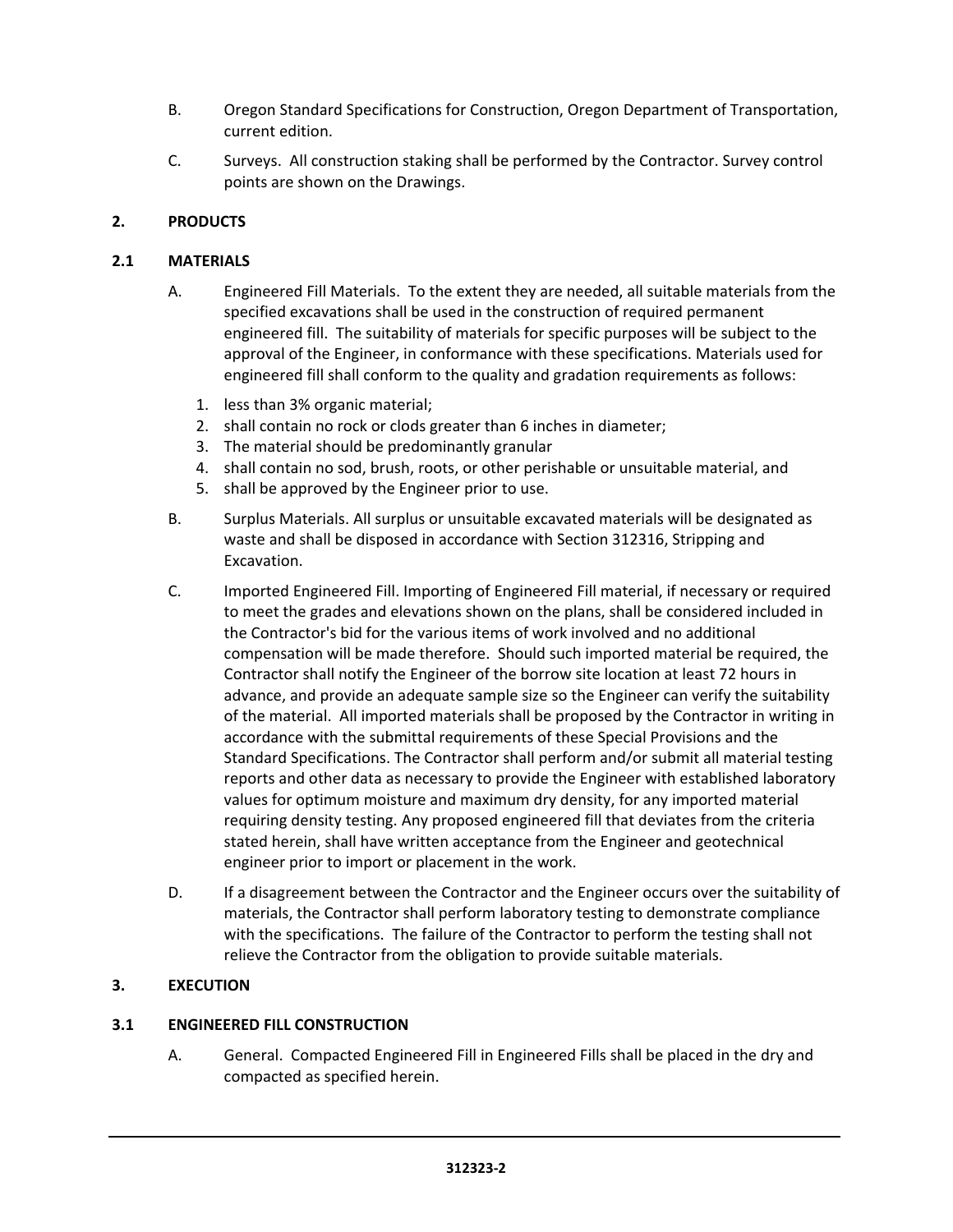- B. Subgrade Preparation. Following Clearing and Grubbing, the subgrade surfaces shall be graded to remove surface irregularities and shall be scarified parallel to the axis of the fill and loosened to a minimum depth of 2 inches. The moisture content of the loosened material shall be controlled as specified for the Engineered Fill, and the surface materials of the subgrade shall be compacted and bonded with the first layer of Engineered Fill.
- C. Earth abutment surfaces shall be free of loose, uncompacted earth in excess of two inches in depth normal to the slope and shall be at such a moisture content that the Engineered Fill can be compacted against them to ensure a good bond between the fill and the abutments. Subgrade and abutment surfaces shall not be steeper than 1 horizontal to 1 vertical. The sites of the borrow area shall be stripped to sufficient depth to remove all vegetation, roots, brush, sod and other objectionable material. Clearing and disposal methods shall be in accordance with applicable state and county laws with due regards to the safety of persons and property. Fill shall not be placed until the required excavation and subgrade preparation has been completed.
- D. Fill shall not be placed on or in standing water, nor upon a frozen surface, nor shall snow, ice, or frozen material be incorporated in the fill.
- E. If soft, wet, or pumping subgrade soils are present, the required minimum level of compaction for the initial fill lift may be adjusted to eighty‐five percent (85%) of the soil's maximum dry density as determined in accordance with ASTM D 1557, subject to approval of the Engineer. The intent of the reduction is to limit the amount of construction traffic that could lead to further deterioration and destabilization of the exposed subgrade and to build a more stable pad upon which to place subsequent fill lifts.
- F. Horizontal Layer Construction. The compacted Engineered Fill shall be constructed to a sufficient section so as to achieve the required compaction throughout the finished section. Materials to be compacted shall be placed or spread in layers not more than eight (8) inches in loose thickness prior to compaction. Materials excavated to form keyways or over‐excavations, and suitable for use as Engineered Fill, shall be blended uniformly with other excavated soils or disposed of. If the surface of any layer becomes too hard and smooth for proper bond with the succeeding layer, it shall be scarified parallel to the axis of the fill to a depth of not less than 2 inches before the next layer is placed. Fill placed around structures will be brought up at approximately uniform height on all sides of the structure.
- G. Compaction. When, in the opinion of the Engineer, the surface of any compacted layer is too smooth to bond properly with the succeeding layer, it shall be scarified to a depth of 6 inches before the succeeding layer is placed thereon. The degree of compaction required is expressed as a percentage of the maximum dry density, based on laboratory test procedure, ASTM D 1557. The Engineered Fill shall be compacted to a minimum of 90% of the maximum dry density, unless otherwise specified herein or directed by the Engineer. Construction equipment shall be operated over each layer of fill to ensure that the required compaction is obtained. Special equipment shall be used if needed to obtain the required compaction. Heavy compaction equipment shall not be operated within 2 feet of any structure. Fill adjacent to structures, pipe, conduits, and anti‐seep collars shall be compacted to a density equivalent to that of the surrounding fill by means of hand tampers or plate vibrators. Hand directed tampers or compactors shall be used on areas not accessible to heavy compaction equipment, fills compacted in this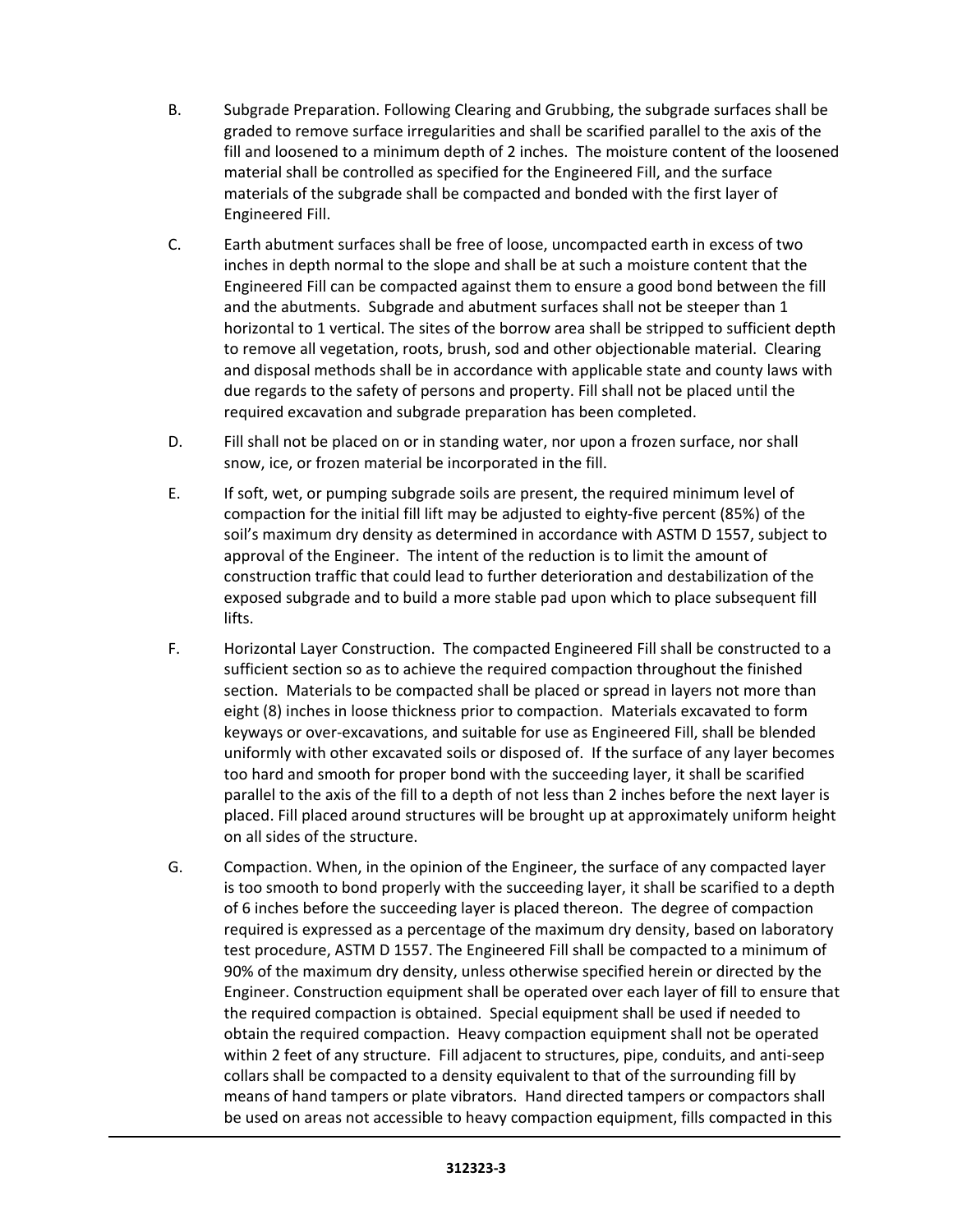manner shall be placed in layers not greater than 4 inches in thickness before compaction, and shall meet the same density requirement as for the adjacent area.

- H. At the discretion of the Engineer, the top 18 inches of fill, within areas specified to receive revegetation treatments, may be compacted to between 80% and 85% of the maximum dry density, to facilitate plant establishment. Prior to seeding, the surface shall be prepared as specified in Section 329200, Seeding.
- I. Compaction of backfill adjacent to structures shall not be started until after the expiration of the following minimum time interval after placement of the concrete:
	- 1. Counterforts, vertical or near‐vertical 2. walls with earth loading on one side only 14 days 3. Walls and counterforts, backfilled on both 4. sides simultaneously **3** and the state of the state of the state of the state of the state of the state of the state of the state of the state of the state of the state of the state of the state of the state of the stat 5. Anti‐seep, collars, conduits, 6. and cantilever outlet bents 3 days
- J. Moisture Control. The moisture content required is expressed as a percentage, based on laboratory test procedure ASTM D 1557. The moisture shall be uniformly distributed throughout the layer prior to compaction and shall be at least 1% above the optimum moisture content. If the material is not within the required moisture content, the Contractor will be required to moisture condition the soil. The moisture conditioning of fill materials shall be performed prior to placement in the section. The final minor moisture conditioning may be made on the fill, as required. Harrowing, or other approved methods will be required to work the moisture into the material until a uniform distribution of moisture is obtained. Water applied on a layer of fill shall be accurately controlled in amount and distribution so that free water will not appear on the surface during or subsequent to rolling. If the material is too wet for proper compaction or soft and yielding sub‐grade is experienced (pumping), the Contractor will be required to aerate the material to a moisture content within the desired limits prior to compaction. If the top surface of the preceding layer of compacted fill or a subgrade or abutment surface in the zone of contact with the fill becomes too dry to permit suitable bond, it shall either be removed or scarified and moistened to an acceptable moisture content prior to placement of the next layer of fill.
- K. Dressing. Engineered Fill slopes shall be dressed by over‐building and cutting back to the required grade. The Contractor may compact the shoulder of each lift during the placement of fill materials to assist in the subsequent dressing of the slopes.

#### **3.2 CROSS SECTIONS AND ZONING OF MATERIALS**

- A. Standard Engineered Fill Sections. The dimensions, slopes, and zoning of materials shall conform to the sections shown on the Drawings and specified herein.
- B. Zoning of Materials. Unless otherwise specified, the Engineered Fill materials shall be homogeneous. The Engineered Fill shall be free of pockets, lenses, streaks, layers, etc. of different materials.

#### **3.3 FINISH**

A. The finished grades shall transition naturally into adjacent existing grades to provide a functional and naturalistic finished surface. Due to the complex nature of the project and the desired aesthetic and functional features, not all details can be accurately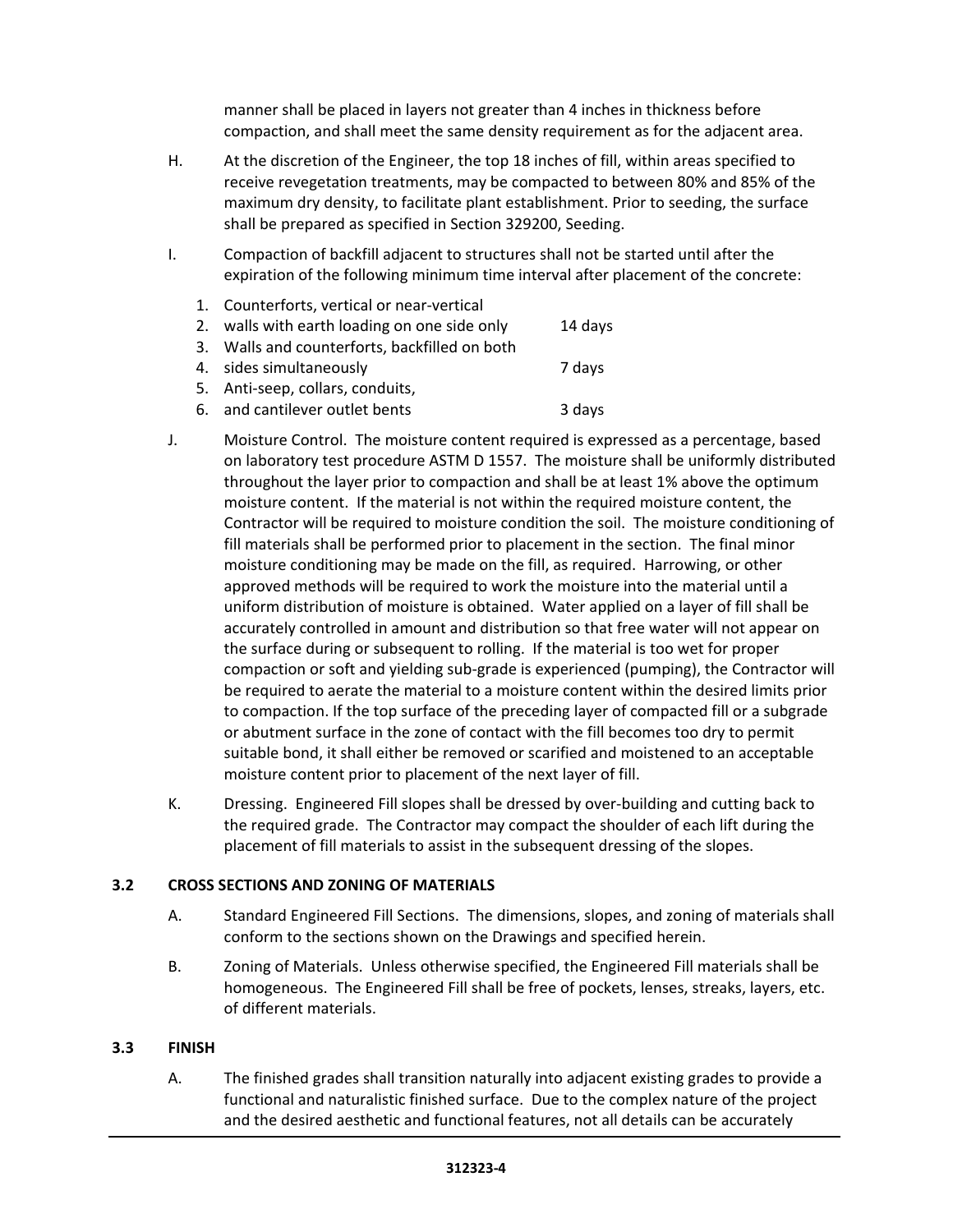represented on the Drawings. As a result, the Contractor may be directed by the Engineer to make minor adjustments to finish grades to best achieve these results. These adjustments may include smoothing or rounding conforms, or changing slope angles or daylight points as necessary to conform to the variable geometry inherent in natural topography. Compensation for this work shall be considered as included in the price paid for the various contract items of work involved, and no additional compensation will be allowed.

B. After the placement of the engineered fills and spoils, the sides and top shall be dressed by final passage of compaction equipment or by dragging to give a smooth surface. The surface area shall be graded to provide surface drainage to flow to desired locations.

#### **3.4 ROADS AND RAMPS**

- A. Maintain Access. At locations where access roads to existing facilities are destroyed because of the work required under this contract, the Contractor shall provide temporary roads, if directed by the Engineer, to give access to fields and buildings during the construction period. Such facilities shall be removed to the extent required by the Engineer.
- B. Temporary Haul Roads. Temporary haul roads shall be constructed as required to transport materials from borrow source or excavation to Engineered Fill site. Temporary ramps to be constructed for the Contractors convenience need not comply with these foundation preparation and Engineered Fill construction requirements. Unless otherwise directed by the Engineer, temporary ramps shall be removed prior to completion of the work.

#### **3.5 GRADE TOLERANCES**

- A. Engineered Fill:
	- 1. General. Engineered Fills shall be constructed to the net grade and cross section shown on the Drawings.
	- 2. Grade Tolerances. At all points a tolerance of 0.2 (two-tenths) foot above, and 0.1 (zero) foot below the prescribed grade will be permitted in the final dressing, provided that any excess material is so distributed that the crown of the Engineered Fill drains in the desired direction and that there are no abrupt humps or depressions in surfaces. However, this tolerance above grade may be modified at locations where, in the opinion of the Engineer, such modifications will not impair the design or appearance of the project.

#### **3.6 SLIDES**

A. In the event of the sliding of any part of the Engineered Fill during its construction, or during the one year period after acceptance, the Contractor shall, upon written order of the Engineer, cut out and remove the slide and then rebuild that portion of the Engineered Fill.

#### **3.7 SPECIAL MEASURES**

A. Measures and construction methods shall be incorporated as needed and practical that enhances fish and wildlife values. Special attention shall be given to protecting visual resources and maintaining key shade, food, and den trees.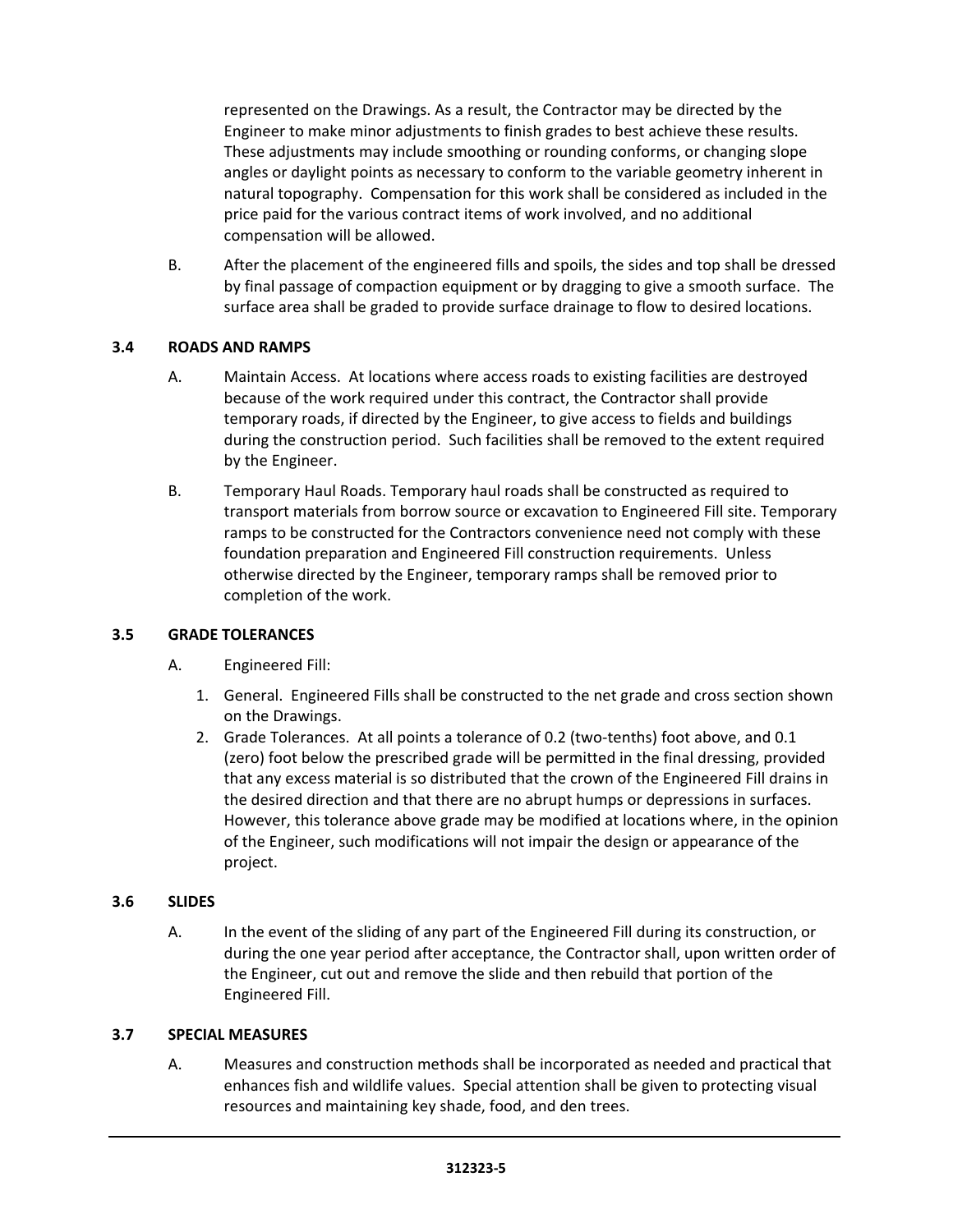#### **4. MEASUREMENT AND PAYMENT**

#### **4.1 MEASUREMENT**

A. Engineered Fill. Engineered Fill will not be separately measured for payment.

#### **4.2 PAYMENT**

- A. Engineered Fill, measured as specified above will be paid for at the contract lump sum price, which price will be payment in full for furnishing all labor, materials, tools, equipment and incidentals, and doing all work necessary to construct compacted Engineered Fills as specified, including hauling of excavated materials from the source.
- B. No separate payment will be made for incidental grading beyond the projected toe of the Engineered Fill cross section. The cost for this work shall be included in contract unit price for compacted Engineered Fill.
- C. No payment will be made for construction or removal of temporary roads or ramps.
- D. No additional payment will be made for costs associated with stabilizing unstable materials. The cost for this work shall be included in contract Lump Sum price for compacted Engineered Fill.
- E. Payment will be made under:

Pay Item **Pay Item** Pay Unit Engineered Fill **Lump Sum** 

 **END OF SECTION**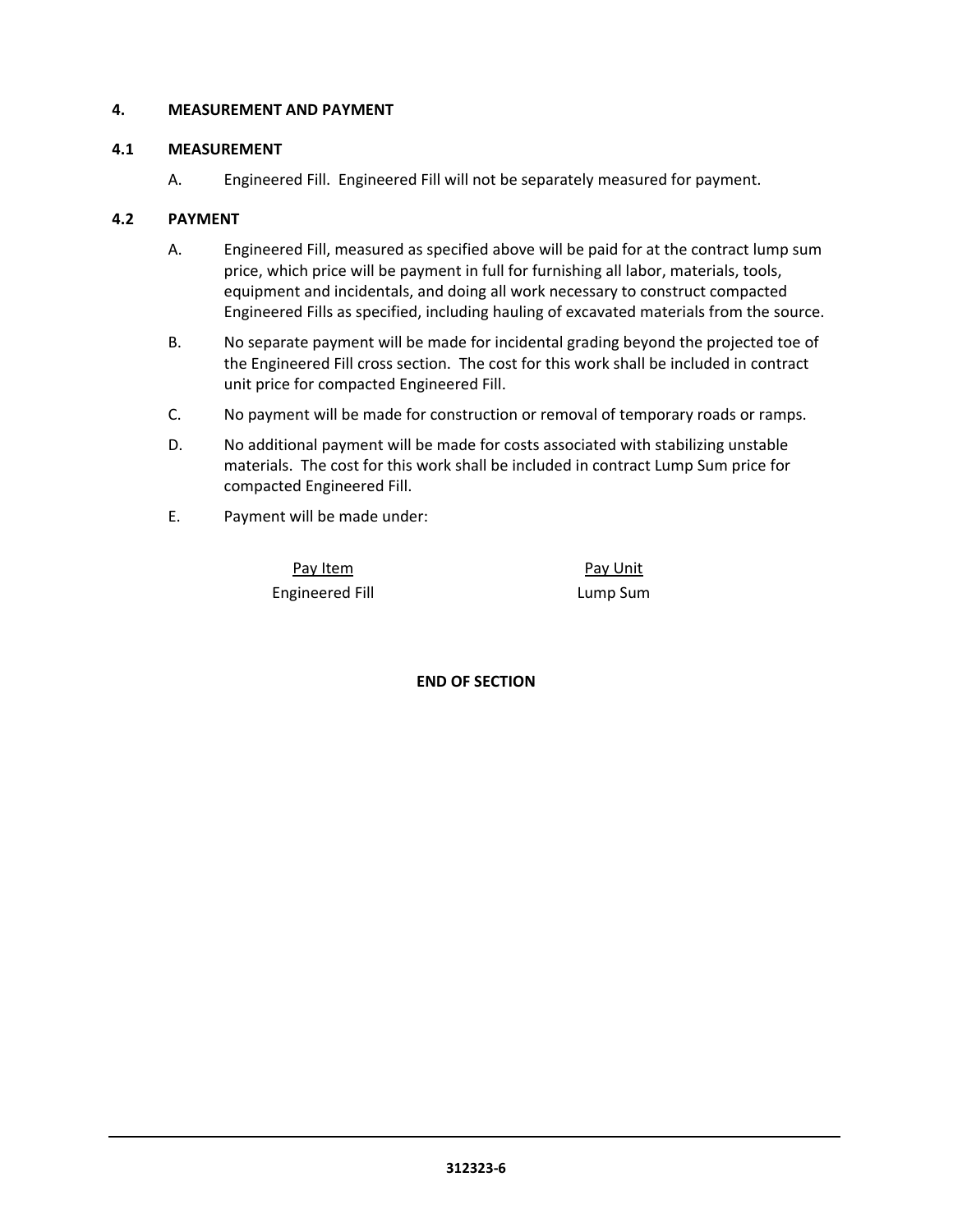### **INDEX SECTION 321123 AGGREGATE BASE**

#### Paragraph

#### Page

| 1. |               |  |  |
|----|---------------|--|--|
|    | 1.1           |  |  |
|    | 1.2           |  |  |
|    | 1.3           |  |  |
|    | 1.4           |  |  |
|    | 1.5           |  |  |
| 2. |               |  |  |
|    | 2.1           |  |  |
| 3. |               |  |  |
|    | 3.1           |  |  |
|    | $3.2^{\circ}$ |  |  |
| 4. |               |  |  |
|    | 4.1           |  |  |
|    | 4.2           |  |  |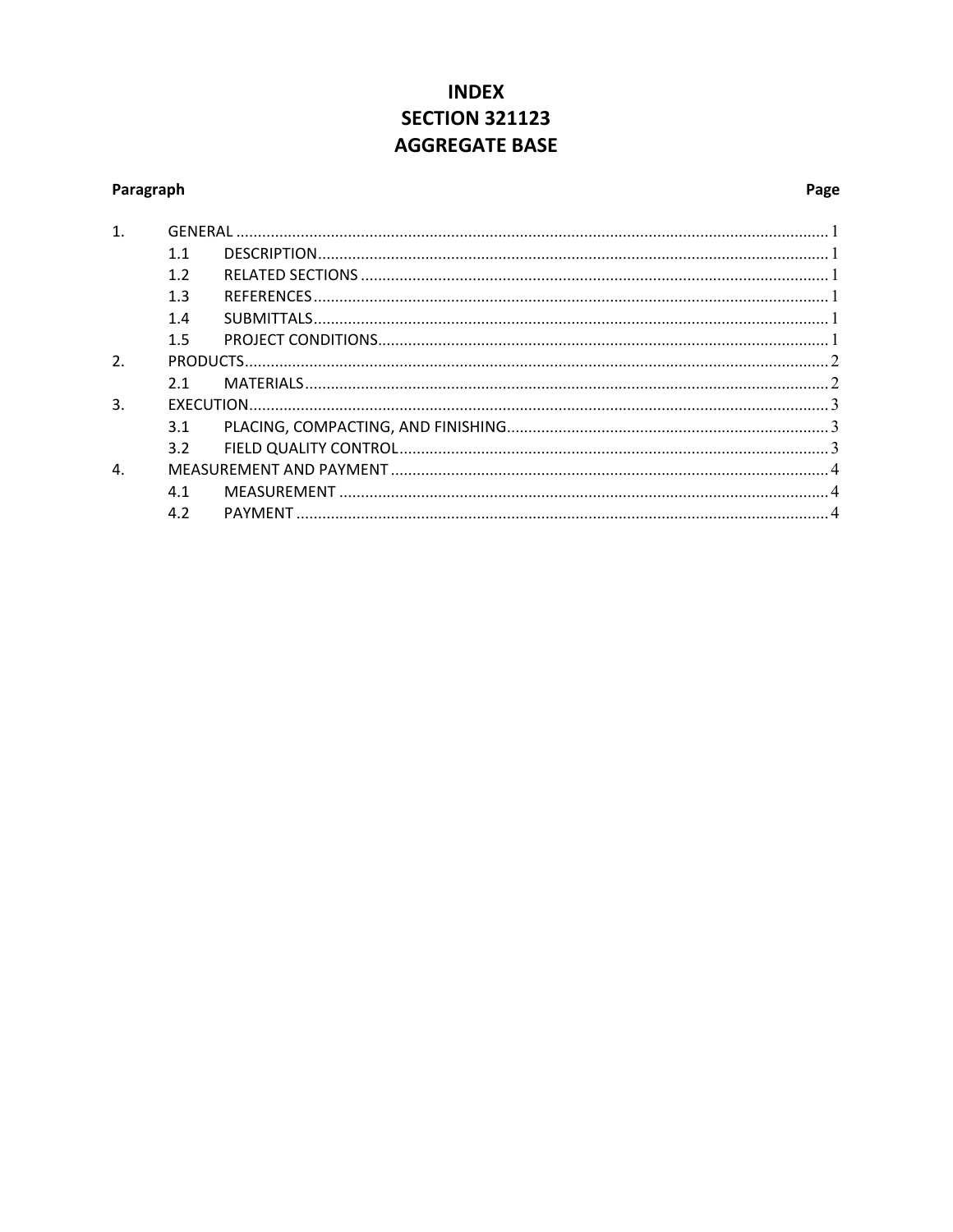### **SECTION 321123 AGGREGATE BASE**

#### **1. GENERAL**

#### **1.1 DESCRIPTION**

A. The work covered by this section consists of furnishing all plant, labor, and material and performing all operations necessary for placing aggregate base as specified, as shown on the Drawings, or as otherwise directed by the Engineer.

#### **1.2 RELATED SECTIONS**

- 1. Section 017123.16, Construction Surveying
- 2. Section 312316, Stripping and Excavation
- 3. Section 312323, Engineered Fill
- 4. Section 330527.33, Corrugated Metal Arch Pipe

#### **1.3 REFERENCES**

- A. Oregon Standard Construction Specifications for Construction, Oregon Department of Transportation, current edition.
- B. American Association of State Highway and Transportation Officials ("AASHTO"):
	- 1. T27 Sieve Analysis of Fine and Coarse Aggregates
	- 2. T335 Determining the Percentage of Fracture in Coarse Aggregate

#### **1.4 SUBMITTALS**

- A. Submit to the Engineer, for review, the following:
	- 1. Source of aggregates
	- 2. Test results, performed within the last six (6) months, showing that the aggregates conform to all the material requirements specified herein.
	- 3. Certified weights of aggregate base rock delivered to the site.

#### **1.5 PROJECT CONDITIONS**

A. Base courses shall be placed when the atmospheric temperature is above 35 degrees Fahrenheit. Areas of completed base course that are damaged by freezing, rainfall, or other weather conditions shall be corrected to meet specified requirements.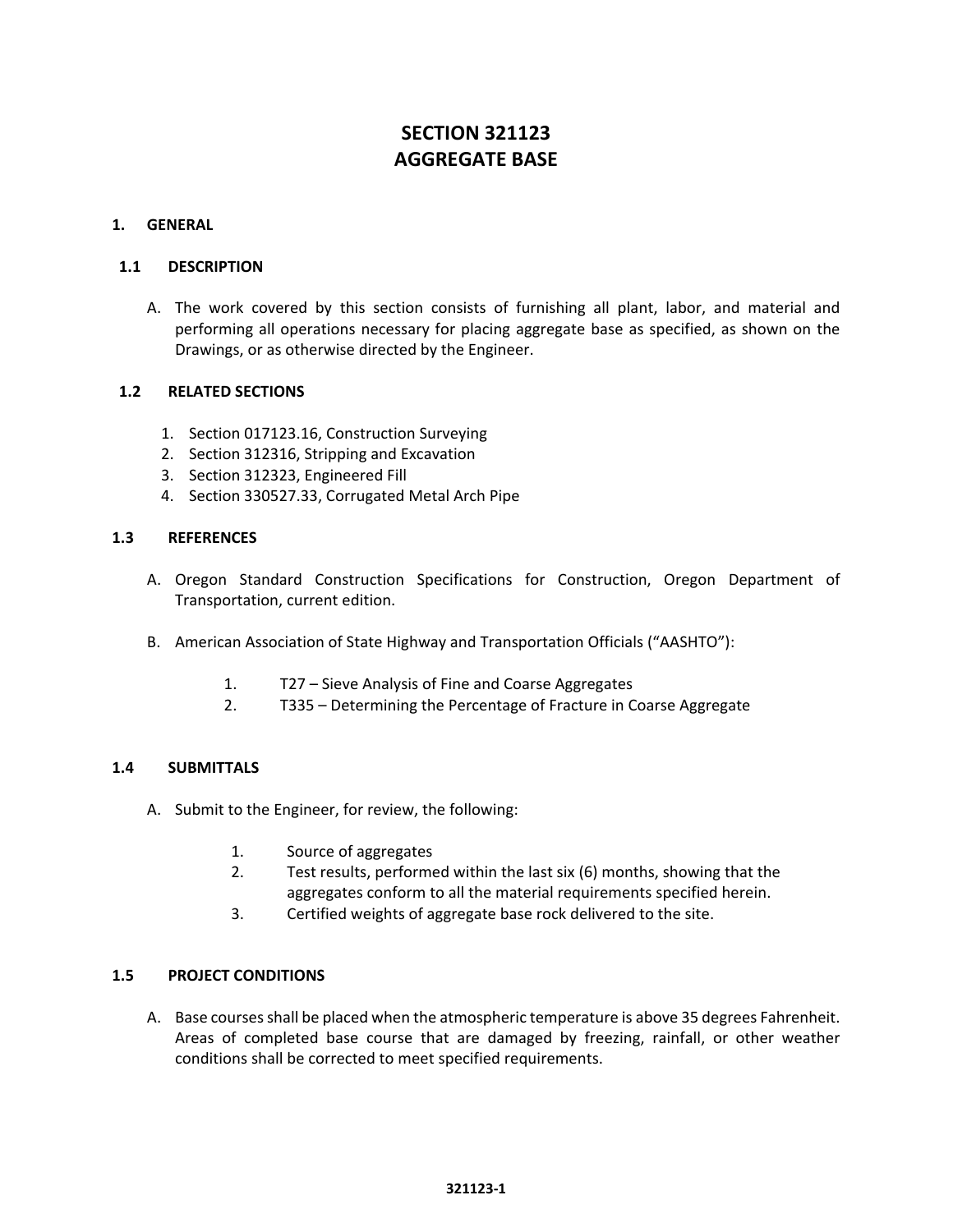#### **2. PRODUCTS**

#### **2.1 MATERIALS**

A. Aggregate Base Material shall be 3" aggregate, conforming to grading requirements in Table 321123‐1.

| Table 321123-1<br><b>Grading Requirements</b> |                                    |  |  |
|-----------------------------------------------|------------------------------------|--|--|
|                                               | <b>Separated Sizes</b>             |  |  |
| Sieve Size                                    | $3'' - 0$                          |  |  |
|                                               | <b>Percent Passing (by Weight)</b> |  |  |
| 3''                                           | 100                                |  |  |
| 21/2"                                         | 95-100                             |  |  |
| 11/4"                                         | 55-75                              |  |  |
| 1/4''                                         | $30 - 45$                          |  |  |
| No. $41$                                      |                                    |  |  |
| No. 10                                        | $\mathcal{P}$                      |  |  |

- 1. Report percent passing sieve when no grading requirements are listed
- 2. Of the fraction passing the ¼" sieve, 40 percent to 60 percent shall pass the No. 10 sieve.
- B. Fracture of Rounded Rock Fracture of rounded rock shall be determined according to AASHTO T 335. Provide at least one fractured face based on the following percentage of particles retained on the 1/4 inch sieve for the designated size:

| <b>Minimum Percent of Fractured Particles</b><br>(by Weight of Material) |                               |  |
|--------------------------------------------------------------------------|-------------------------------|--|
| Designated Size                                                          | Retained on 1/4 inch<br>Sieve |  |
| $11/2" - 0$ and larger                                                   | 50                            |  |
| Smaller than 1 1/2" -0                                                   | 70                            |  |

C. Durability. The produced aggregates shall meet the following requirements:

| Test                                                      | <b>Test Method</b> | <b>Requirements</b> |
|-----------------------------------------------------------|--------------------|---------------------|
| Abrasion                                                  | AASHTO T 96        | 35.0 % maximum      |
| Degradation (coarse<br>aggregate) passing<br>No. 20 sieve | ODOT TM 208        | 30.0 % maximum      |
| Sediment Height                                           | ODOT TM 208        | 3.0" maximum        |

D. Sand Equivalent – Aggregate shall be tested according to AASHTO T 176, and shall have a sand equivalent of not less than 30.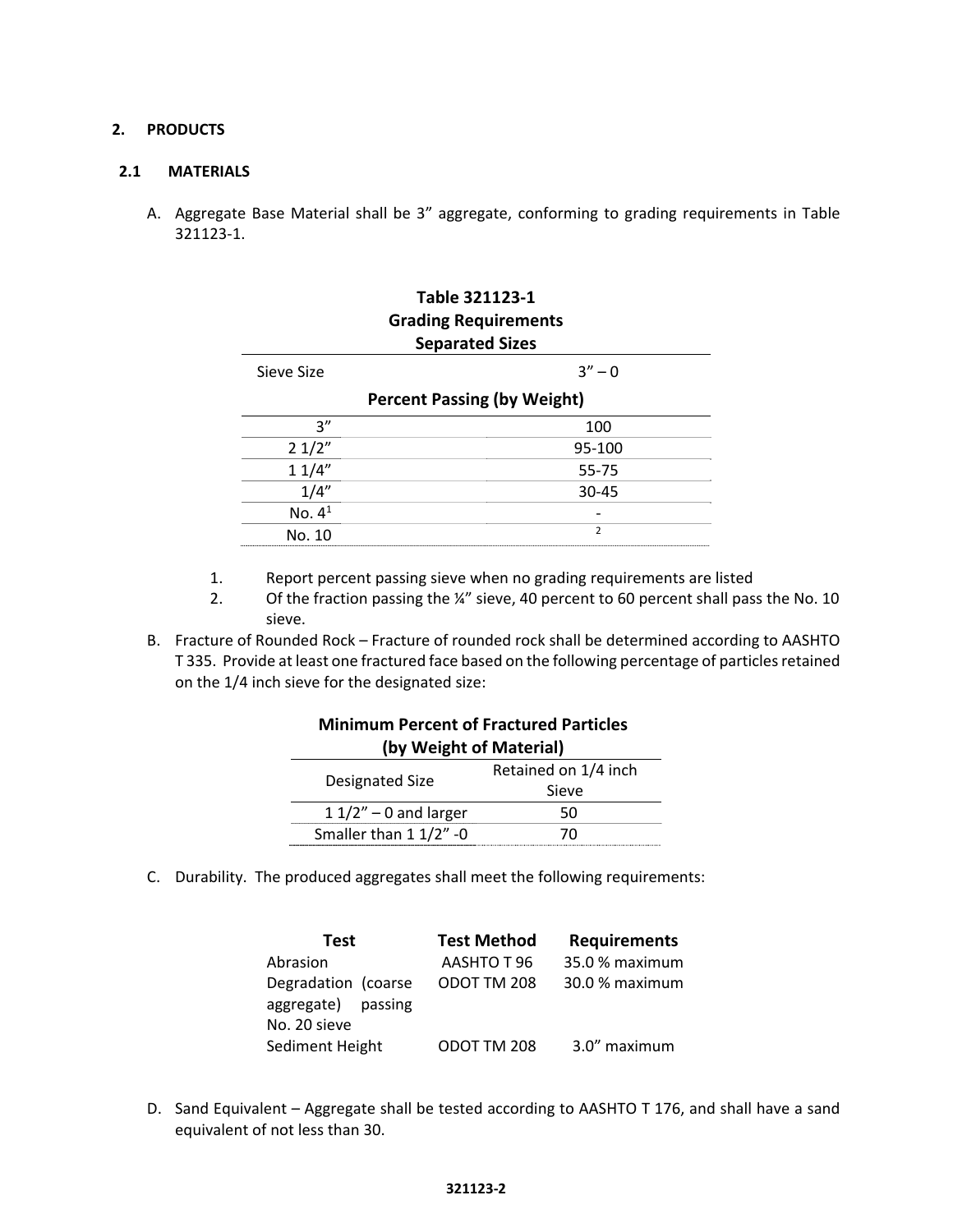#### **3. EXECUTION**

#### **3.1 PLACING, COMPACTING, AND FINISHING**

- A. Preparation of Subgrade. Prior to constructing the aggregate base course, the sub‐grade shall be cleaned of all foreign substances. The sub-grade then shall be scarified to a depth of 6 inches, moisture conditioned, and compacted to a minimum of ninety-five percent (95%) relative compaction, based in accordance with Section 00640 of the Standard Specifications. Ruts or soft, yielding spots shall be corrected by loosening and removing soft or unsatisfactory material and by adding approved material, reshaping to line and grade, and recompacting.
- B. Grade Control. During construction, the lines and grades including crown and cross slope indicated for the aggregate base course shall be maintained by means of line and grade stakes placed by the Contractor.
- C. Placing. The mixed material shall be placed on the prepared subgrade in layers of uniform thickness with a suitable spreader. No layer shall exceed 6 inches or be less than 3 inches when compacted. The layers shall be so placed that when compacted they will be true to the grades or levels required with the least possible surface disturbance. Such adjustments in placing procedures or equipment shall be made as may be directed to obtain true grades, to minimize segregation and degradation, to adjust the water content, and to insure an acceptable base course.
- D. Compaction. The layer of aggregate base course, including shoulders, shall be compacted to a minimum of ninety‐five percent (95%) relative compaction, in accordance with Section 00640 of the Standard Specifications. Water content shall be maintained during the compaction procedure such that the water content is within plus or minus two percent (2%) of optimum water content. In all places not accessible to the rollers, the aggregate base course material shall be compacted with mechanical tampers.
- E. Finishing. The surface of base course shall be finished after final compaction by cutting any overbuild to grade and rolling with a steel‐wheeled roller. In no case shall thin layers of material be added to the top layer of base course to meet grade. If the elevation of top layer of base course is one inch or more below the grade, the top layer of base shall be scarified to a depth of at least three inches, new material shall be added, and the layer shall be blended and recompacted to bring to grade. Adjustments in rolling and finishing procedures shall be made as may be directed to obtain grades, to minimize segregation and degradation of aggregate base coarse material, to adjust the water content, and to insure an acceptable aggregate base course. Material found unacceptable shall be removed and replaced, with acceptable material.

#### **3.2 FIELD QUALITY CONTROL**

- A. Smoothness. The surface of the aggregate base course shall not deviate more than one inch when tested with a ten-foot straightedge applied parallel with and at right angles to the centerline of the area covered. Deviations exceeding 2 inch shall be corrected as directed.
- B. Thickness. The completed thickness of the aggregate base course shall be within one half inch of the thickness indicated on the Drawings. The thickness of the aggregate base course will be measured at intervals providing at least one measurement for at least each 150 linear feet of aggregate base course. The depth measurement will be made by test holes at least three inches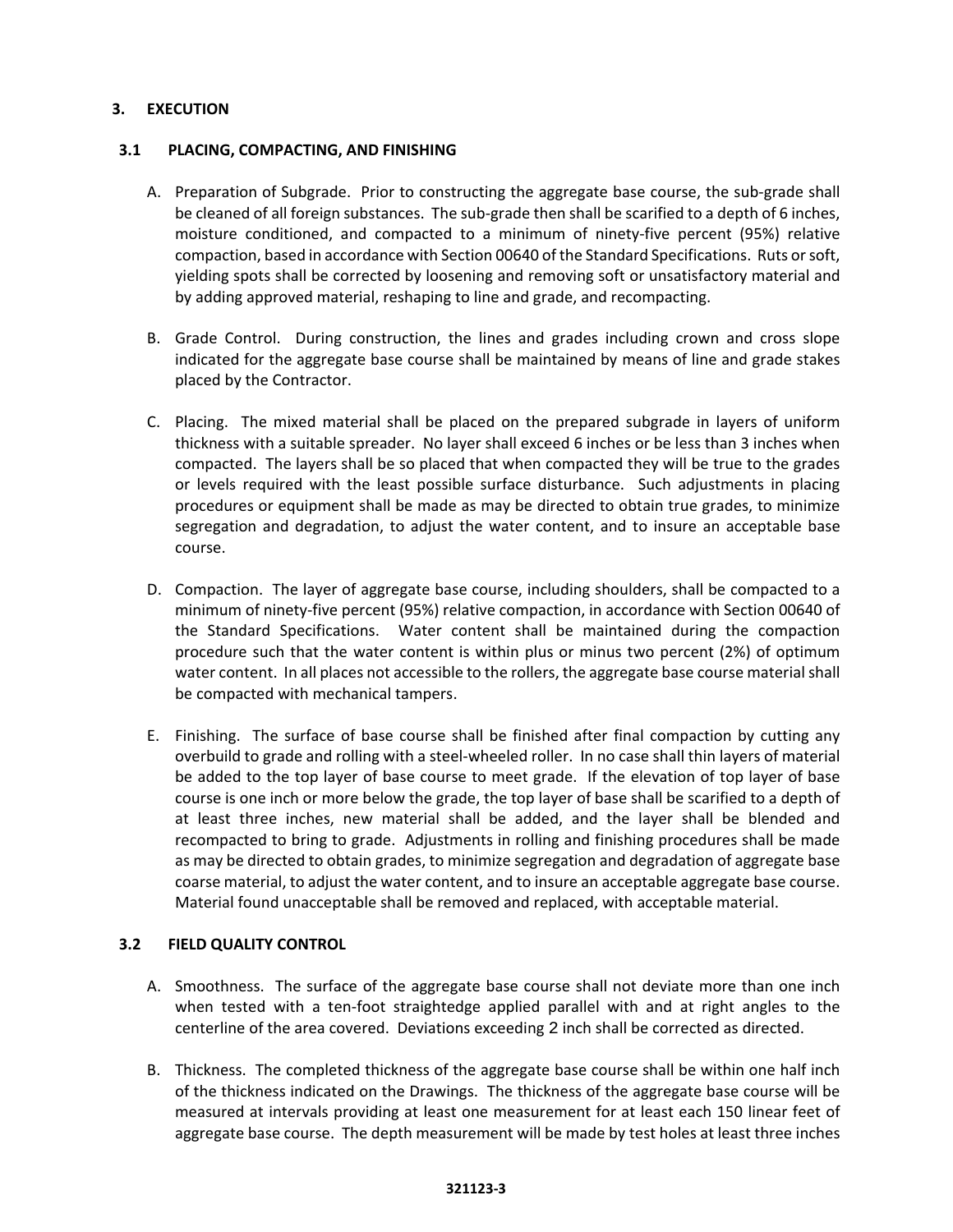in diameter. Where the measured thickness of the aggregate base course is more than one half inch deficient, such areas shall be corrected by excavating and placing with additional material.

- C. Compaction. Field density test of the in‐place soils will be performed at random locations. However, the maximum interval between tests shall be 500 linear feet of aggregate base course placed.
- D. Rework. Where tests indicate the base course does not meet specified relative compaction, the material represented by the test shall be reworked and recompacted to the specified relative compaction. Reworked areas will be retested until they meet the specified relative compaction. The costs of all retests will be deducted from monies due or to become due the Contractor.

#### **4. MEASUREMENT AND PAYMENT**

#### **4.1 MEASUREMENT**

A. Aggregate Base will be measured for payment by the ton, to the nearest 1.0 ton. Quantities to be paid for by the ton will be calculated on the basis of the dimensions shown on the Drawings, adjusted by the amount of any change ordered by the Engineer. Weights will assume 1.48 tons per cubic yard.

#### **4.2 PAYMENT**

- A. Aggregate Base will be paid for at the contract price per ton, which price will be payment in full for furnishing all labor, materials, tools, equipment and incidentals, and for doing all work involved in constructing Aggregate Base including subgrade preparation and subgrade compaction, as shown on the Drawings, and as specified, and as directed by the Engineer.
- B. Payment will be made under:

Aggregate Base TON

Pay Item Pay Unit

**END OF SECTION**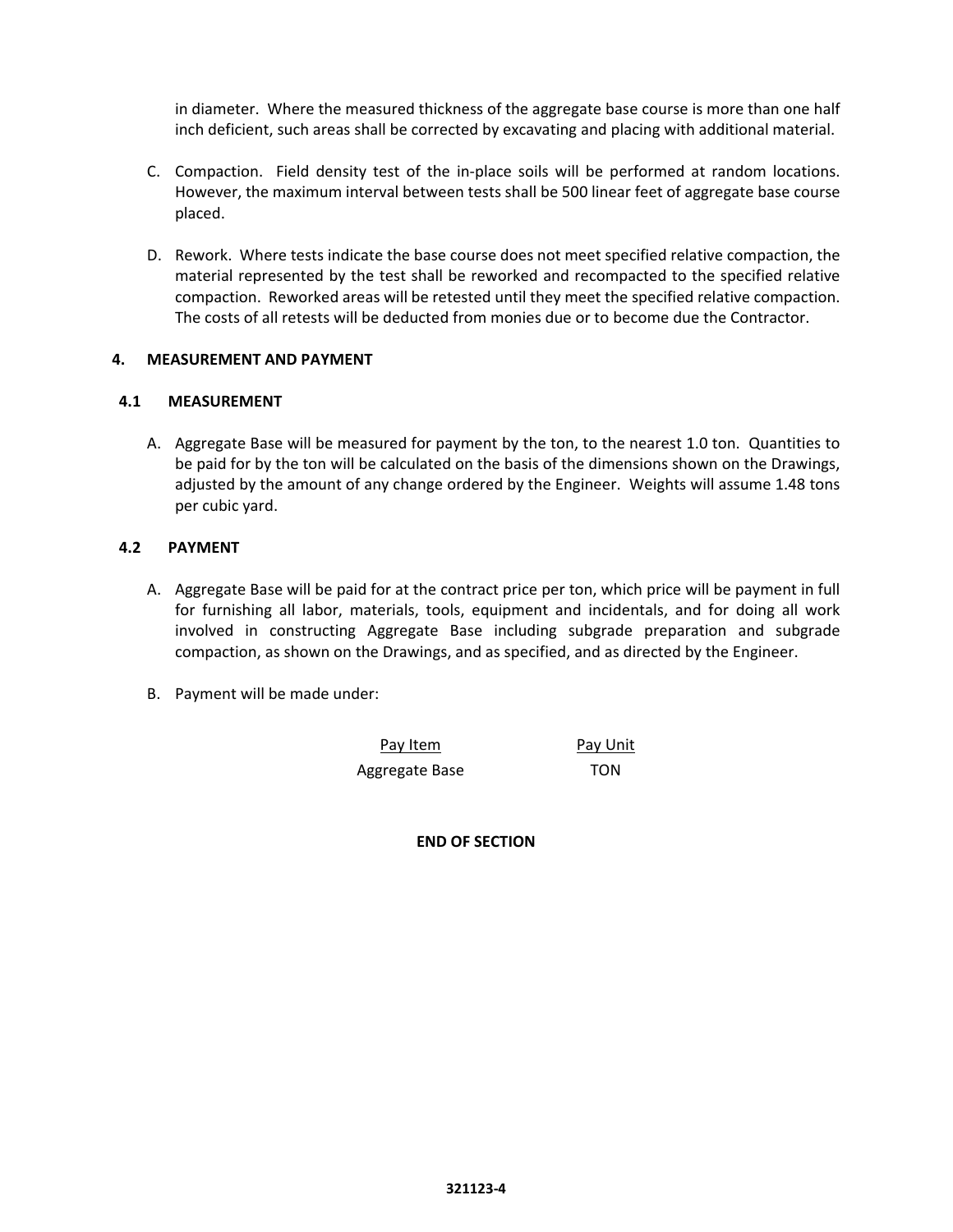### **INDEX SECTION 329200 SEEDING**

#### Paragraph

### Page

| 1.               |     |  |  |
|------------------|-----|--|--|
|                  | 1.1 |  |  |
|                  | 1.2 |  |  |
|                  | 1.3 |  |  |
|                  | 1.4 |  |  |
| $\overline{2}$ . |     |  |  |
|                  | 2.1 |  |  |
| 3.               |     |  |  |
|                  | 3.1 |  |  |
|                  | 3.2 |  |  |
|                  | 3.3 |  |  |
|                  | 3.4 |  |  |
| 4.               |     |  |  |
|                  | 4.1 |  |  |
|                  | 4.2 |  |  |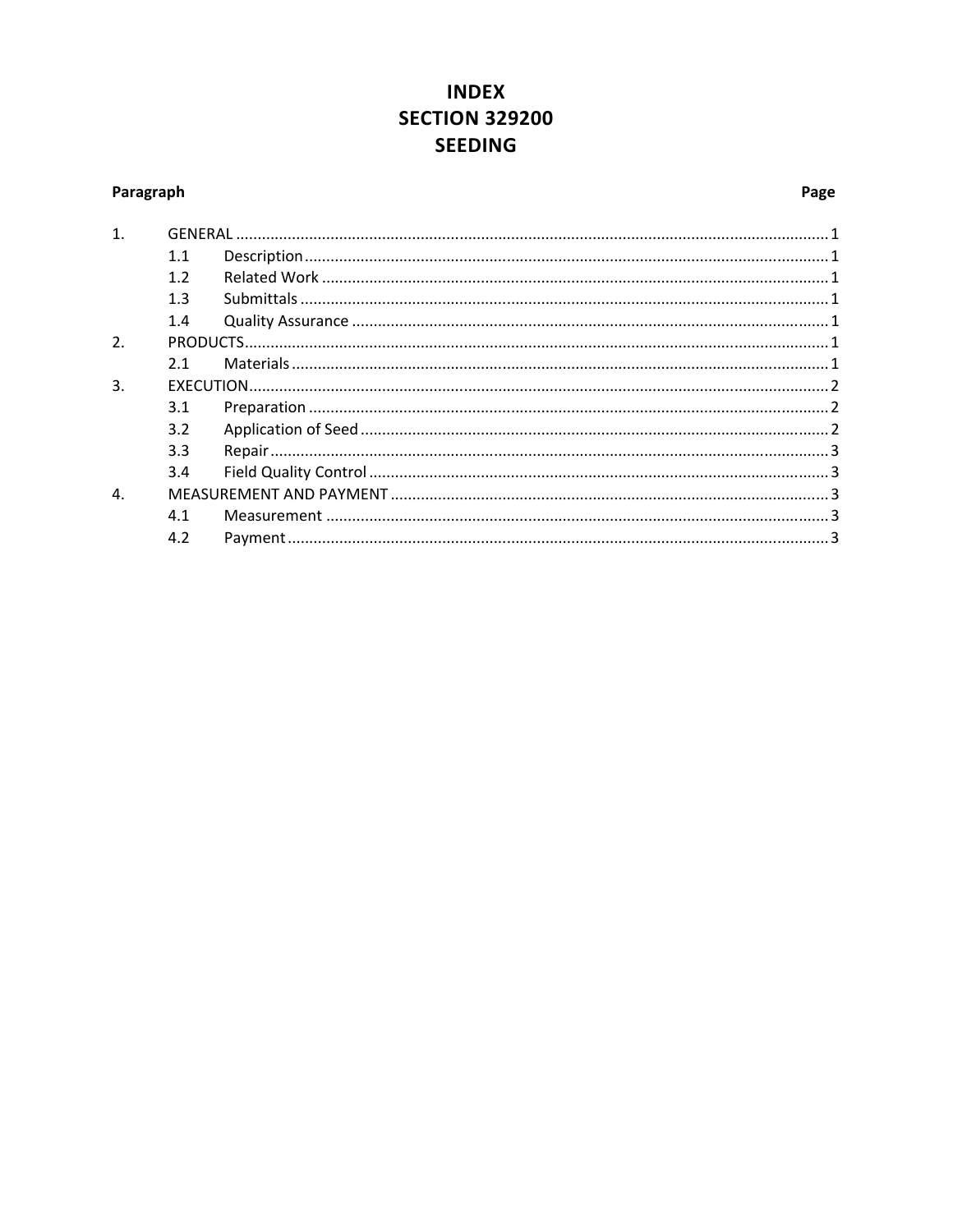### **SECTION 329200 SEEDING**

#### **1. GENERAL**

#### **1.1 DESCRIPTION**

A. Work covered under this section consists of furnishing all labor, tools, materials, equipment and incidentals required to perform Seeding, as specified, as shown on the Drawings, or as directed by the Engineer.

#### **1.2 RELATED WORK**

- A. The work described under this section is related to the following sections of the Specifications:
	- 1. Section 015713.01, Fiber Rolls
	- 2. Section 312316, Stripping and Excavation

#### **1.3 SUBMITTALS**

- A. Submit to the Engineer, for review, the following:
	- 1. List of origin/collection location for each seed species
	- 2. A representative one-ounce sample of each seed mixture supplied for the job, labeled as to content, purity, and germination percentage.
	- 3. Duplicate copies of invoices for all materials. Invoices for fertilizer shall show the grade furnished.

#### **1.4 QUALITY ASSURANCE**

A. Seed which has become wet, moldy, or otherwise damaged in transit or in storage, will not be acceptable.

#### **2. PRODUCTS**

#### **2.1 MATERIALS**

- A. Quantities shown on the Drawings represent pure live seed (pls).
- B. Seed shall be mixed on‐site in the presence of the Engineer. At no time shall the seed mix contain noxious weed seed. Seed shall be maintained in optimal health and be protected at all times from animal damage; vandalism; inclement weather conditions, including drought, wind, and frost; toxic water; sunlight; moisture; or contact with vehicles, equipment, and tools and any other conditions that would damage or reduce the viability of the seed.
- C. Seed Mix. The seed mix and application rates are as shown on the Drawings. No substitutions are allowed without written consent of the Engineer.

D.

E. Straw Mulch. Straw mulch shall be derived from wheat or barley. Straw that has been used for stable bedding shall not be used. Straw shall be free of mold. Straw shall be cured and dry with no water added after baling. Source must meet or exceed state certification standards for "weed free".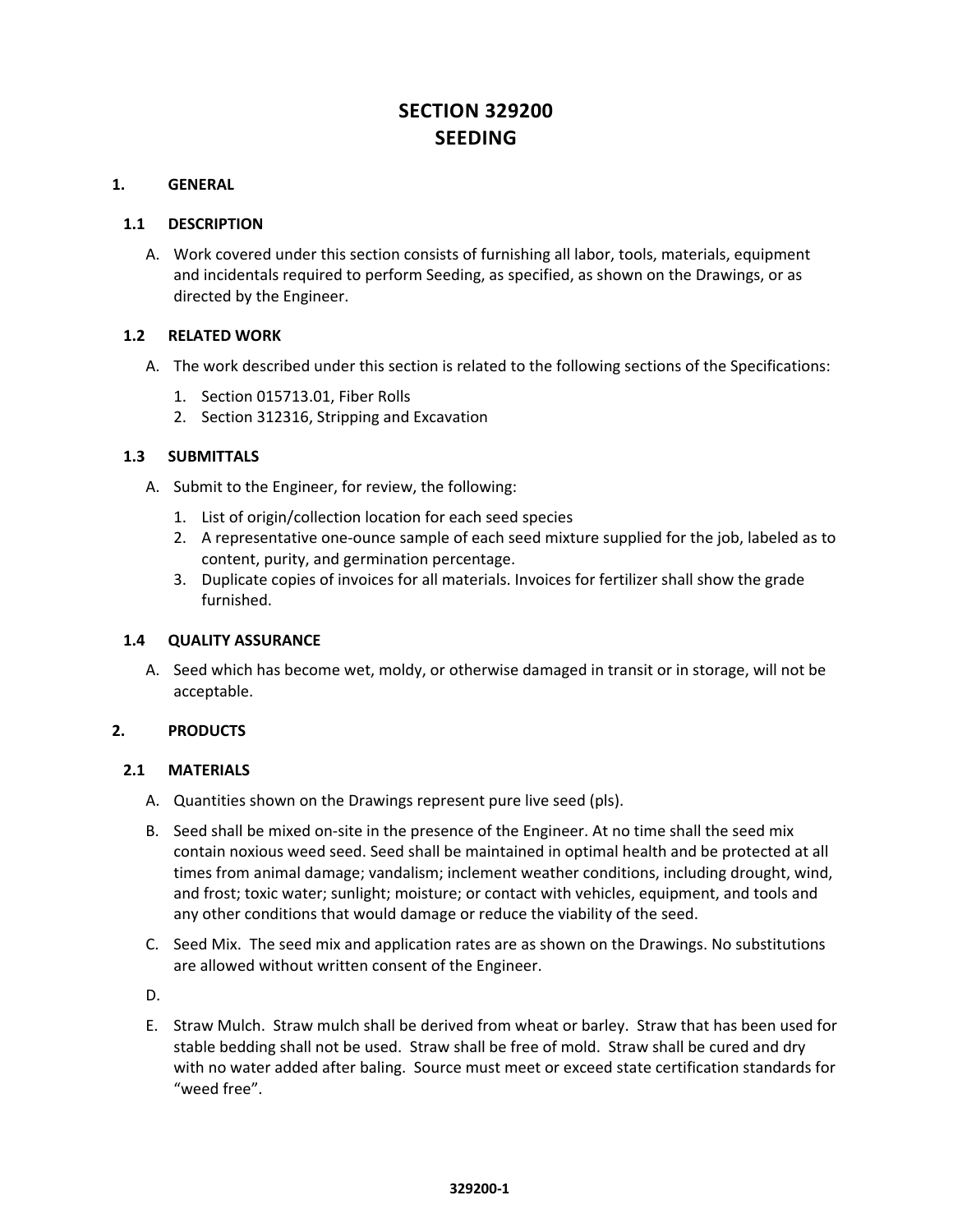#### **3. EXECUTION**

#### **3.1 PREPARATION**

- A. General. Seed the areas disturbed by construction activities, as specified herein or as directed by the Engineer.
- B. Debris Removal. Prior to ground surface preparation operations remove and dispose of all wire, rubbish, stones, and other material which might hinder proper grading, and subsequent maintenance.
- C. Surface Preparation. Surfaces which are too hard or smooth to accept the seeding, as determined by the Engineer, shall be broken up to a minimum depth of 3 inches, by disking or other methods approved by the Engineer, until the condition of the soil is acceptable. When conditions are such, by reason of excessive moisture or other factors, that satisfactory results are not likely to be obtained, the work shall be stopped and shall be resumed only when directed. Slopes in excess of 25% shall be prepared by track‐walking or equivalent method approved by the Engineer.

#### **3.2 APPLICATION OF SEED**

- A. Existing Features. During seeding operations, care shall be taken to avoid damaging existing facilities, vegetation to remain, or any other items on or around the planting areas.
- B. Seeding Areas: Apply seed to areas indicated on the Drawings, or as directed by the Engineer
- C. Time of Seeding: Perform all seeding between September 15th and October 1st of the year construction begins. The seeding operation shall be halted when, in the opinion of the Engineer, conditions of high winds, excessive moisture or other factors are not conducive to satisfactory results. Upon written request of the Contractor, and upon written approval of the Engineer, seeding may be done during off seasons provided that:
	- 1. The resulting stand of grass shall be at least equal to the stand that might be expected from planting during the normal season; and
	- 2. The establishment period shall be lengthened, as required, to produce the above specified stand at no additional cost to the Owner.
- D. Method of Seeding: Seeding may be performed mechanically in a dry condition or with hydroseeding equipment, at the Contractor's option.
- E. Hydro‐seeding. The seed shall be mixed with cellulose fiber and water to form a slurry. Mix the slurry in tanks having continuous agitation so that a homogeneous mixture is discharged hydraulically through hoses on the area to be seeded. Seed species shall be added to the hydro‐ seeder in the Engineer's presence to ensure a seeding rate and quality as specified on Drawings. Seed shall be discharged within 2 hours. If mixture remains in tank for more than 2 hours, it shall be removed from the job site and replaced at the Contractor's expense. The Contractor shall employ the following two‐step Hydro‐seeding process.
- F. Broadcast Seeding. Broadcast seeding may be used in lieu of hydro-seeding or to reseed any previously hydro‐seeded areas disturbed during planting operations. Seed shall be dry‐applied by the following method:
	- 1. Broadcast seed and fertilizer (if specified), at the rates specified on the Drawings, uniformly by hand, mechanical hand seeder, combination seed spreader and cultipacker, or other approved equipment. Where seed is broadcast by hand or mechanical hand seeder, half the seed shall be sown with the sower moving in one direction, and the remainder sown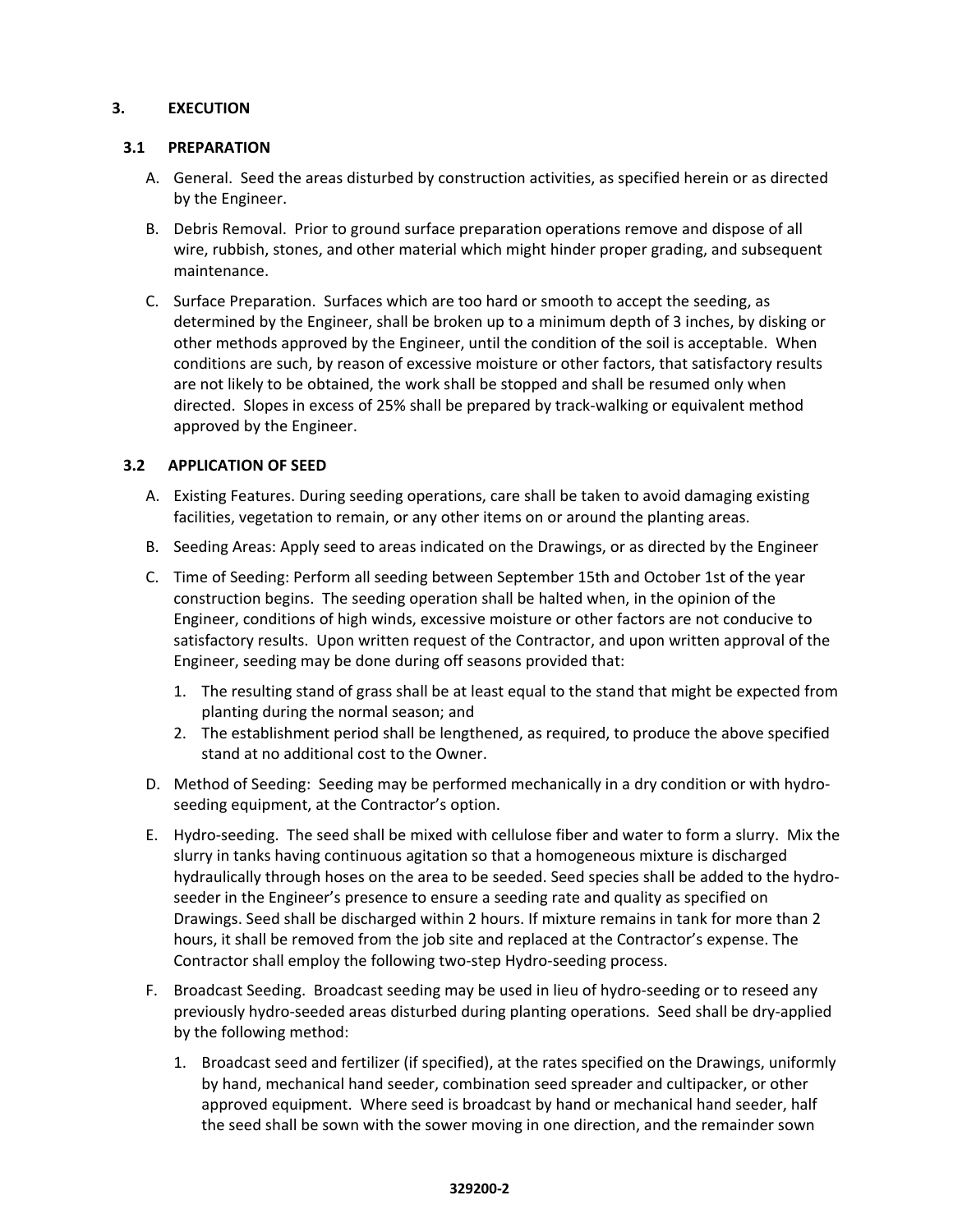with the sower moving at right angles to the first sowing. Broadcast seeding shall not be done during windy weather.

- 2. Rake seed into the soil to achieve a sowing depth of approximately 1/8 inch to 1/4 inch.
- 3. Following the application of seed, straw mulch shall be pneumatically applied or hand broadcast at the rate of 3,000 pounds per acre (typically 1.5 to 2 tons/acre).

#### **3.3 REPAIR**

- A. General. When any portion of the ground surface becomes gullied or otherwise damaged following seeding within the period of Contractor's responsibility, repair the affected portion to re‐establish the condition and grade of the soil prior to planting and then reseed as specified for initial planting, all at no cost to the Owner.
- B. Reseeding. When it becomes evident that the seeding has been unsuccessful, the Engineer will require that these areas be reseeded with the same seed and quantity as specified for the initial seeding. Complete reseeding within fifteen (15) days following notification and these areas shall be maintained by watering, as specified above, until the successful grass is established. Prepare the area to be reseeded as directed by the Engineer, to receive the reseeding.

#### **3.4 FIELD QUALITY CONTROL**

A. During the course of work or upon completion of the project, a check of the quantities of materials will be made against the areas treated, and if the minimum rates of application have not been met, the Engineer will require the distribution of additional quantities of those materials to make up the minimum applications specified.

#### **4. MEASUREMENT AND PAYMENT**

#### **4.1 MEASUREMENT**

- A. Seeding will not be separately measured for payment.
- B. Straw Mulch will not be separately measured for payment.
- C. Areas disturbed by the Contractor and requiring seeding outside the designated limits of disturbance shall not be measured for payment.

#### **4.2 PAYMENT**

- A. Seeding will be paid for at the contract lump sum price, which price will include furnishing all labor, materials, tools, equipment, and incidentals necessary to complete the Seeding as specified, as shown on the Drawings, or as directed by the Engineer.
- B. No separate payment will be made for Straw Mulch. The cost associated with this work shall be included in the cost for Seeding.
- C. The cost of seeding areas outside the designated limits of disturbance shall be solely borne by the Contractor.
- D. Payment will be made under: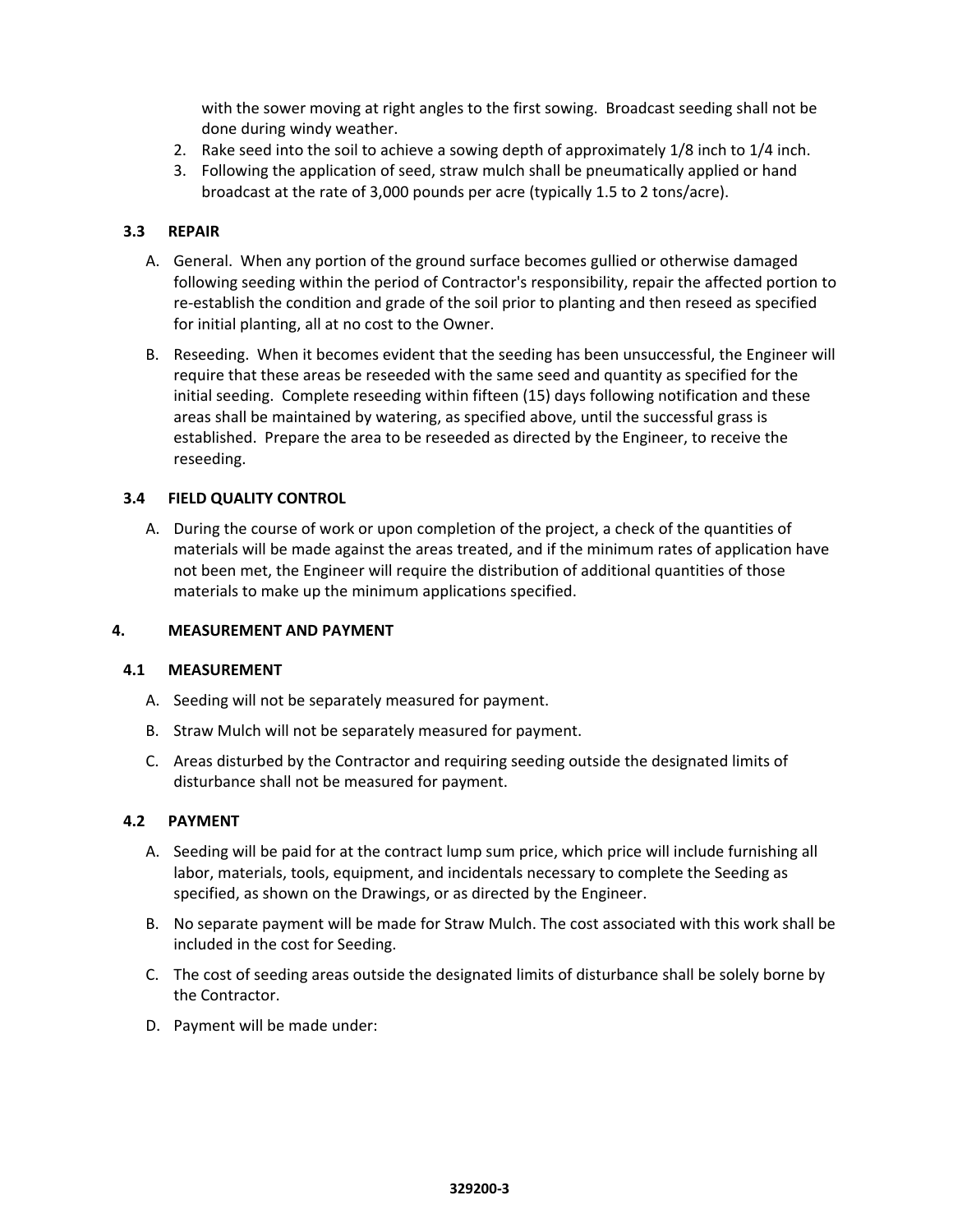Pay Item

Pay Unit

Seeding

Lump Sum

**END OF SECTION**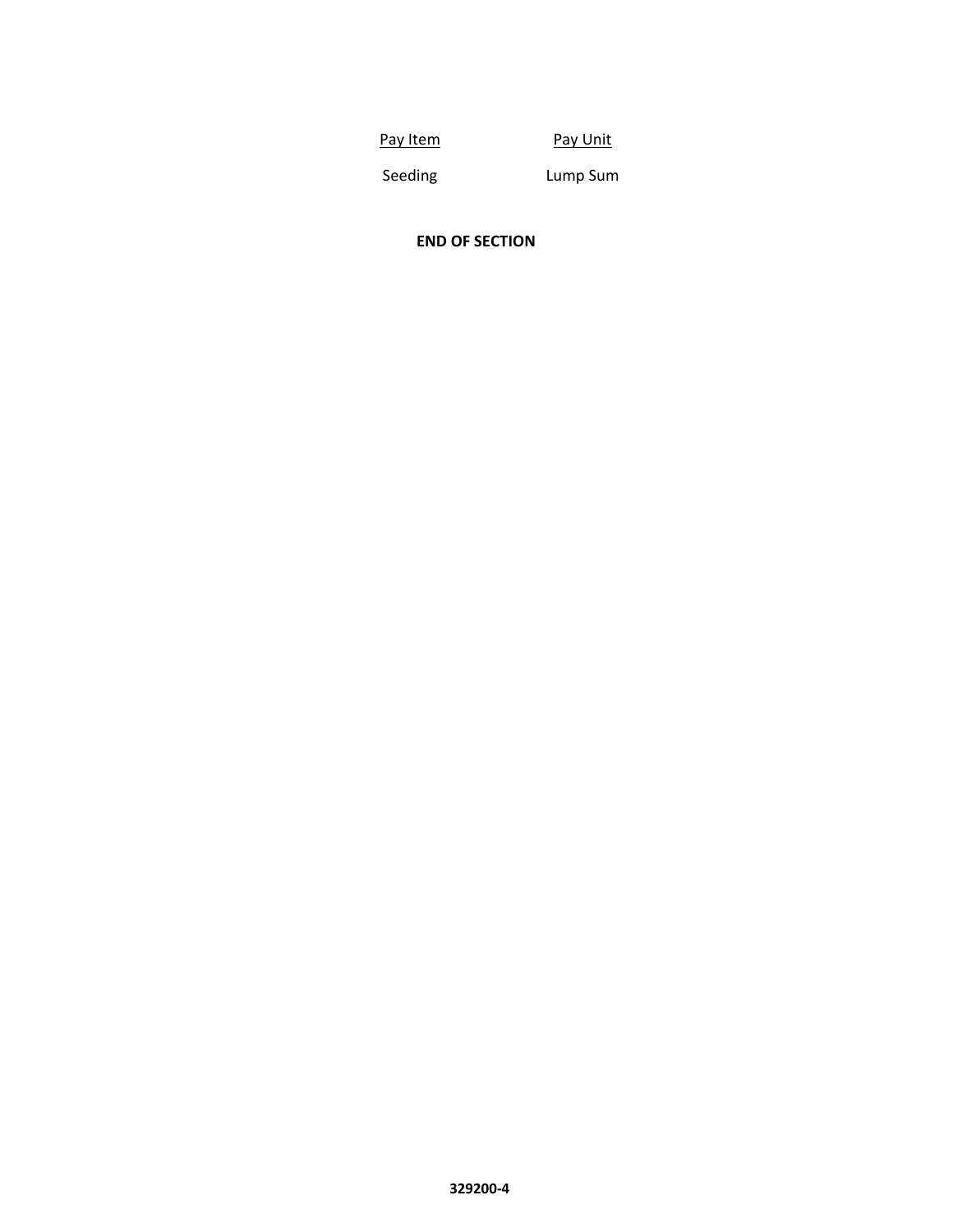#### **INDEX SECTION 330527.33 CORRUGATED METAL ARCH PIPE**

### Paragraph

#### Page

| 1.               |                  |                                                                                           |  |
|------------------|------------------|-------------------------------------------------------------------------------------------|--|
|                  | 1.1              | $\textbf{Description} \textcolor{red}{\textbf{a} \textbf{1}} \textcolor{red}{\textbf{1}}$ |  |
|                  | 1.2              |                                                                                           |  |
|                  | 1.3              |                                                                                           |  |
|                  | 1.4              |                                                                                           |  |
|                  | 1.5              |                                                                                           |  |
| $\overline{2}$   |                  |                                                                                           |  |
|                  | 2.1              |                                                                                           |  |
| 3.               |                  |                                                                                           |  |
|                  | 3.1              |                                                                                           |  |
|                  | 3.2 <sub>2</sub> |                                                                                           |  |
| $\overline{4}$ . |                  |                                                                                           |  |
|                  | 4.1              |                                                                                           |  |
|                  | 4.2              |                                                                                           |  |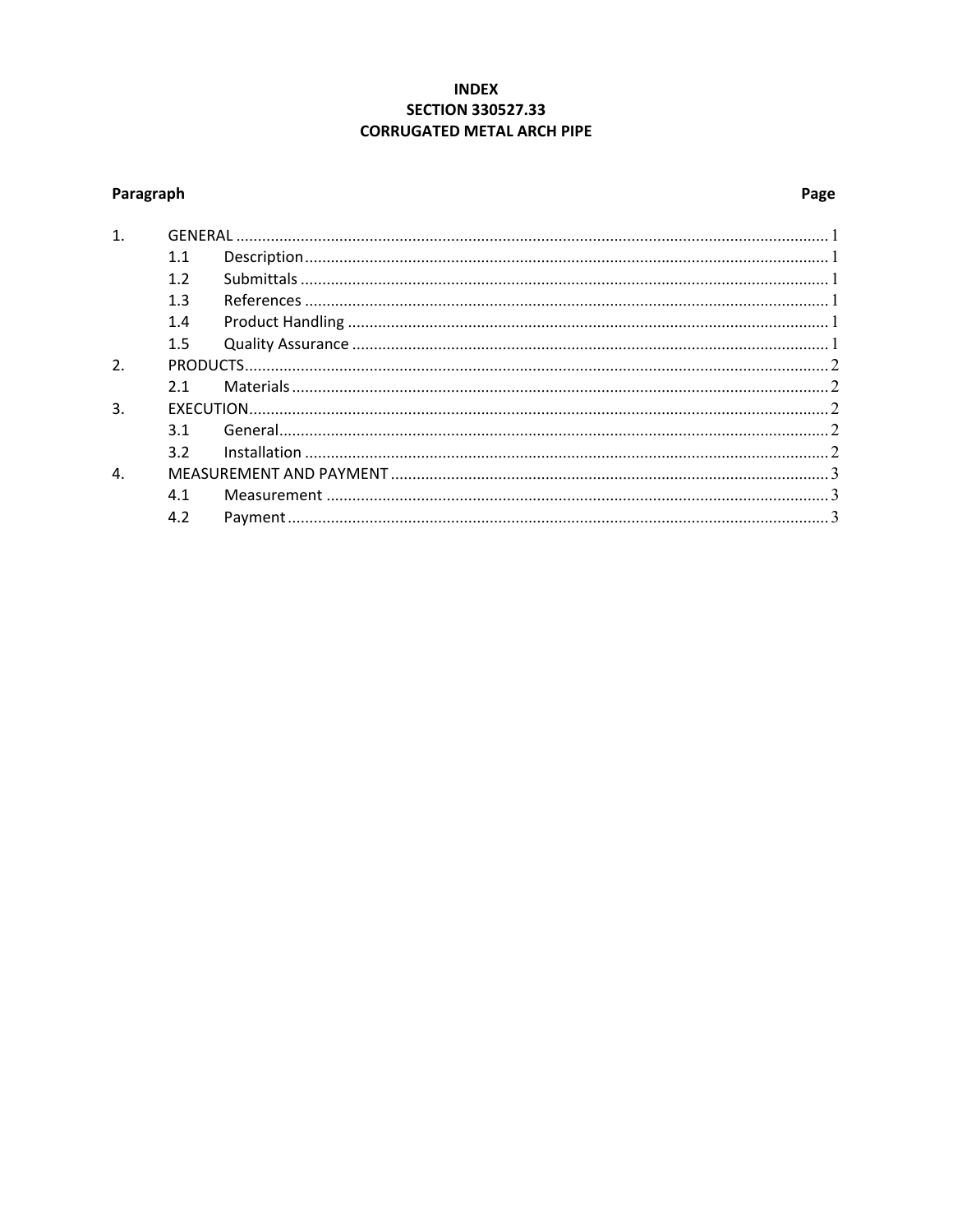#### **SECTION 330527.33 CORRUGATED METAL ARCH PIPE**

#### **1. GENERAL**

#### **1.1 Description**

- A. Work included within this section includes:
	- 1. Provide steel pipe, complete, in place, as specified, as shown on the Drawings, and as otherwise directed by the Engineer.
	- 2. Perform all related excavation, foundation placement, engineered fill, and structural fill within the roadway prism.
- B. All steel pipe materials and installation shall comply with the notes and details on the Drawings.

#### **1.2 Submittals**

- A. Submit to the Engineer, for review, the following:
	- 1. Manufacturer's product data sheets for pipe materials.
	- 2. Product data sheet on Controlled Low Strength Fill material.

#### **1.3 References**

- A. Oregon Standard Specifications for Construction, Oregon Department of Transportation (current edition).
- B. American Association of State Highway and Transportation Officials:

Standard Specifications for Highway Bridges, Section 26 (Division II)

- M274 Steel Sheet, Aluminum‐Coated (Type 2), for Corrugated Steel Pipe
- T99 Moisture‐Density Relations of Soils Using a 2.5‐kg (5.5lb) Rammer and a 305‐mm (12‐in.) Drop

#### **1.4 Product Handling**

A. General. Comply with notes on the Drawings and manufacturer's recommendations.

#### **1.5 Quality Assurance**

A. Inspection. Comply with the manufacturer's recommendations. Contractor to inspect all materials upon delivery and prior to removal from truck. Once removed from the truck, Contractor shall be deemed to have "Accepted" the structure, and is responsible for any damage or missing components.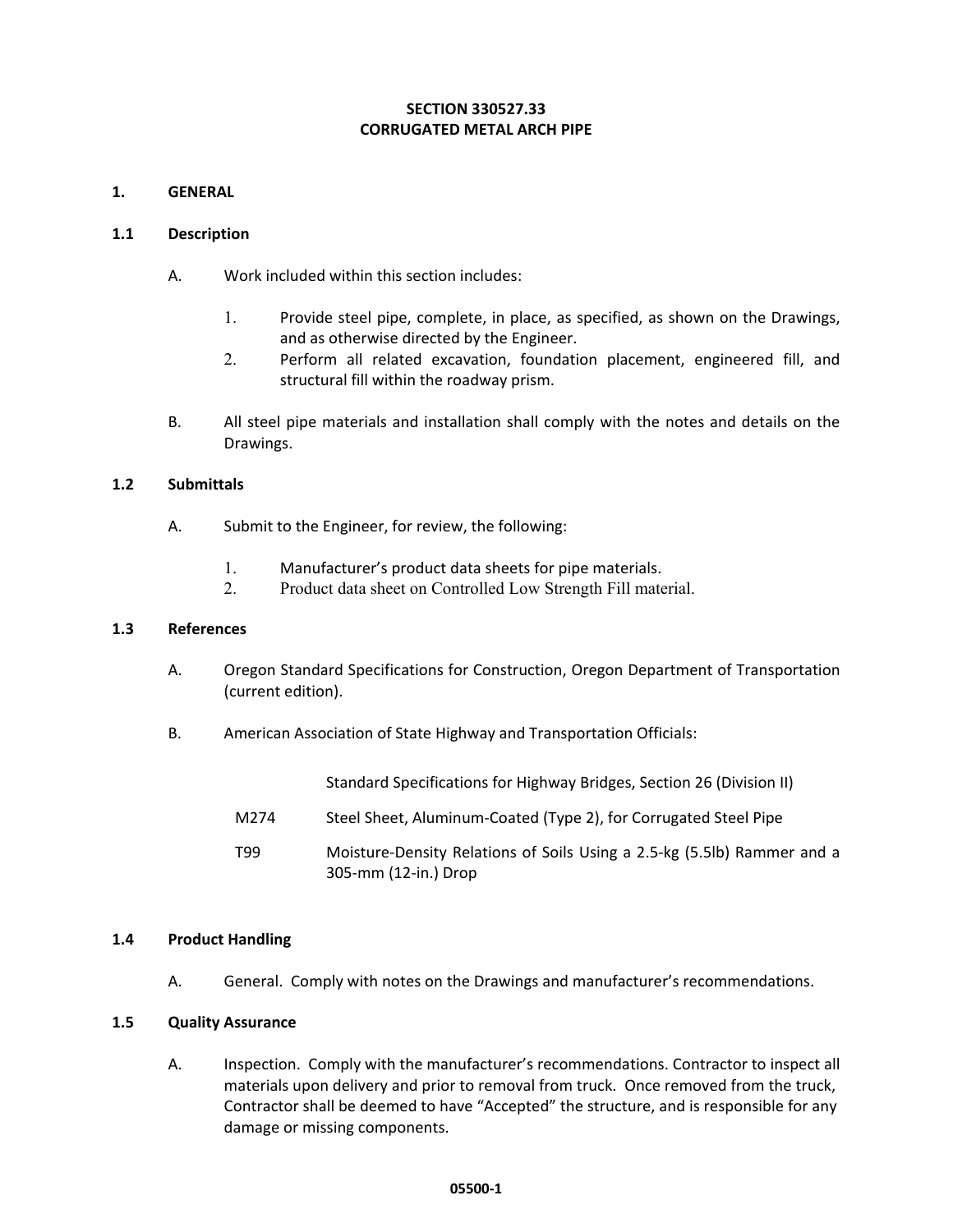B. Testing. Comply with the manufacturer's recommendations.

#### **2. PRODUCTS**

#### **2.1 Materials**

- A. The structure shall meet the dimensions shown on the drawings and consist of a 10 gauge, Steel Arch Pipe conforming to the requirements of AASHTO M 274/ASTM A 929 as manufactured by Pacific Corrugated Pipe Co., or approved equal.
- B. Controlled Low Strength Material (CLSM) shall conform to section 00442 of the Oregon Standard Specifications.
- C. Pipe Zone Material shall conform to Section 321540, Aggregate Base.

#### **3. EXECUTION**

#### **3.1 General**

- A. Comply with the manufacturer's installation guidelines.
- B. Verify all measurements and take all necessary field measurements before delivery of pipe to site. Provide additional materials and parts, not specifically specified, but as required for a complete and proper installation.
- C. Where cited references contain duplicate information, the most stringent shall apply, as determined by the Engineer.

#### **3.2 Installation**

- A. Comply with the notes and details on the Drawings and the manufacturer's installation guidelines.
- B. Assemble the structure in accordance with the shop drawings provided by the manufacturer and per the manufacturer's recommendations.
- C. Install the structure in accordance with the AASHTO Standard Specifications for Highway Bridges, Section 26 (Division II) or ASTM A 798.
- D. Bed pipe per section 00405.12 of the State Standard Specifications using CSLM. Pipe bedding shall conform to the lower section of the structure and be constructed to avoid distortions that may create undesirable stresses in the structure.
- E. Backfill the structure using pipe zone material as show on the drawings. Place backfill symmetrically on each side of the structure in 6 to 8 inch lifts. Compact each lift to a minimum of 90 percent density per AASHTO T 99.
- F. Comply with manufacturer's guidelines for allowable loads on structure during construction.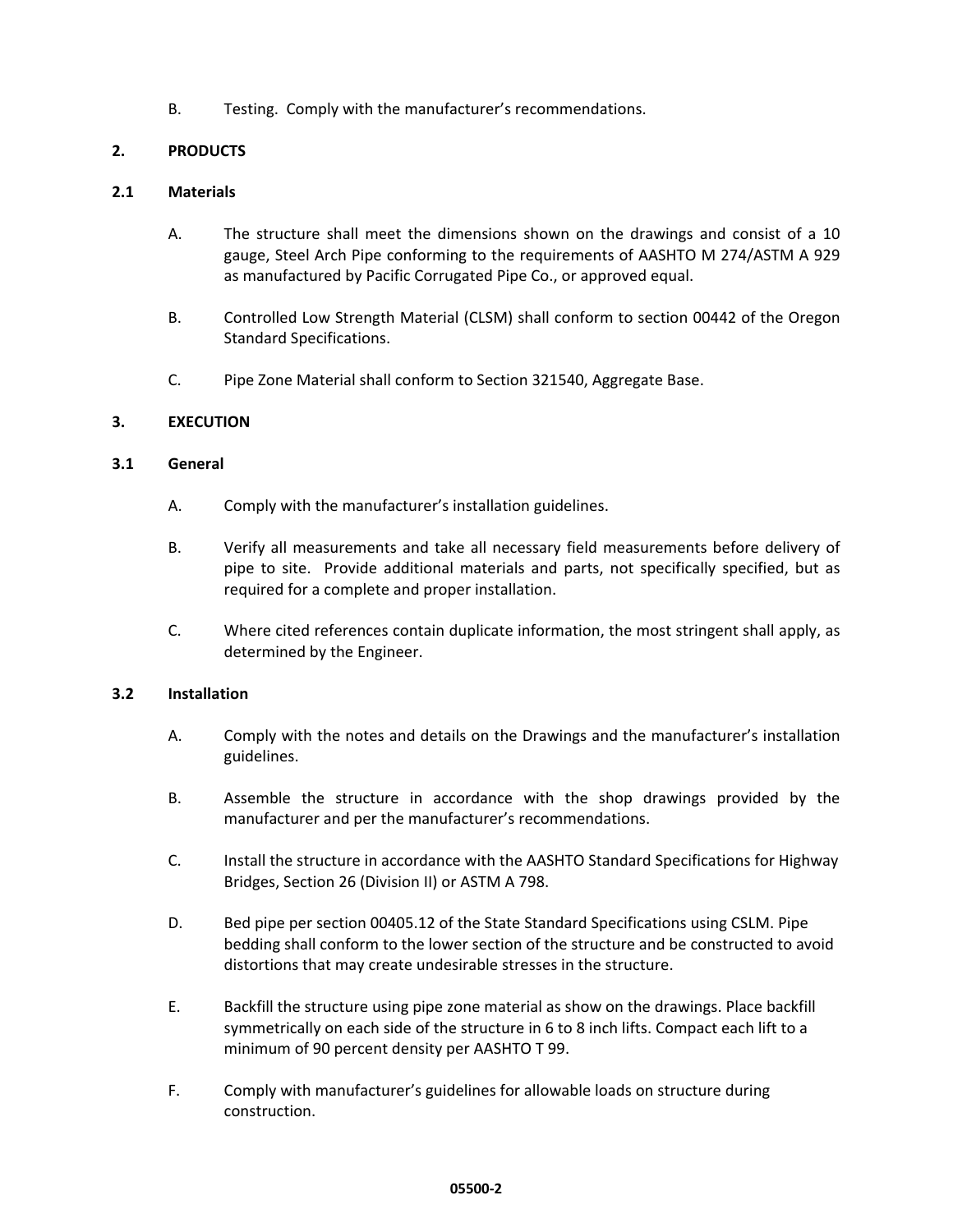G. Construction loads that exceed highway loads are not allowed on the structure.

#### **4. MEASUREMENT AND PAYMENT**

#### **4.1 Measurement**

A. Corrugated steel pipe will not be independently measured for payment.

#### **4.2 Payment**

- A. Corrugated Metal Arch Pipe will be paid for at the lump sum contract price for Corrugated Metal Arch Pipe, which price will be considered payment in full for furnishing all labor, materials, tools, equipment, and incidentals necessary for the complete installation of the culvert, including but not limited to delivery and installation of culvert, excavation and fill for culvert and roadway work, placement of pipe bedding, placement of structural backfill and miscellaneous work as shown on the Drawings as specified, and as directed by the Engineer.
- B. Payment will be made under:

Pay Item Pay Unit Corrugated Metal Arch Pipe Lump Sum

**END OF SECTION**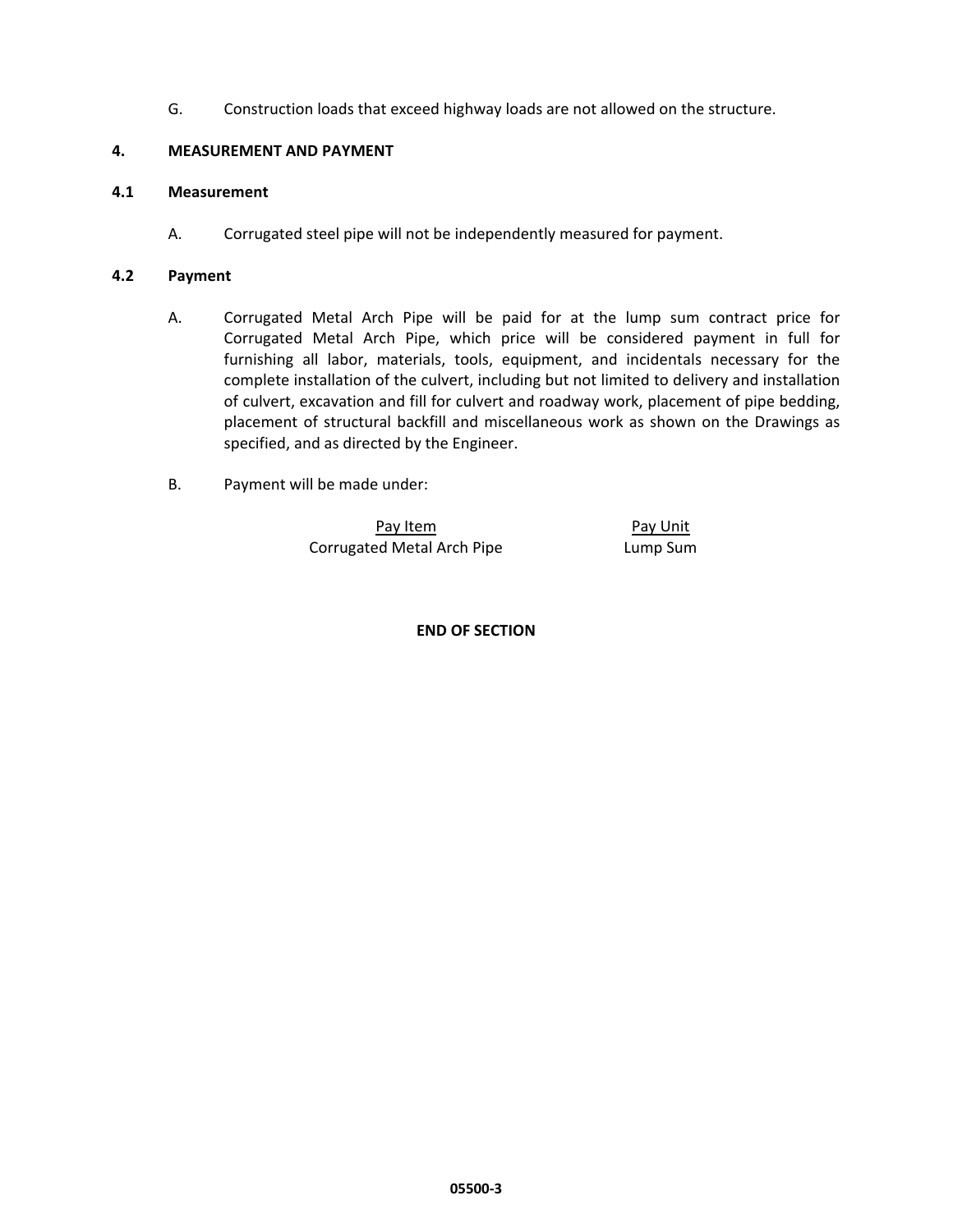# **INDEX SECTION 334200**

## **STORMWATER CONVEYANCE UTILITIES**

#### Paragraph

| 1. |     |  |
|----|-----|--|
|    | 1.1 |  |
|    | 1.2 |  |
|    | 1.3 |  |
|    | 1.4 |  |
| 2. |     |  |
| 3. |     |  |
|    | 3.1 |  |
|    | 3.2 |  |
|    | 3.3 |  |
|    | 3.4 |  |
| 4. |     |  |
|    | 4.1 |  |
|    | 4.2 |  |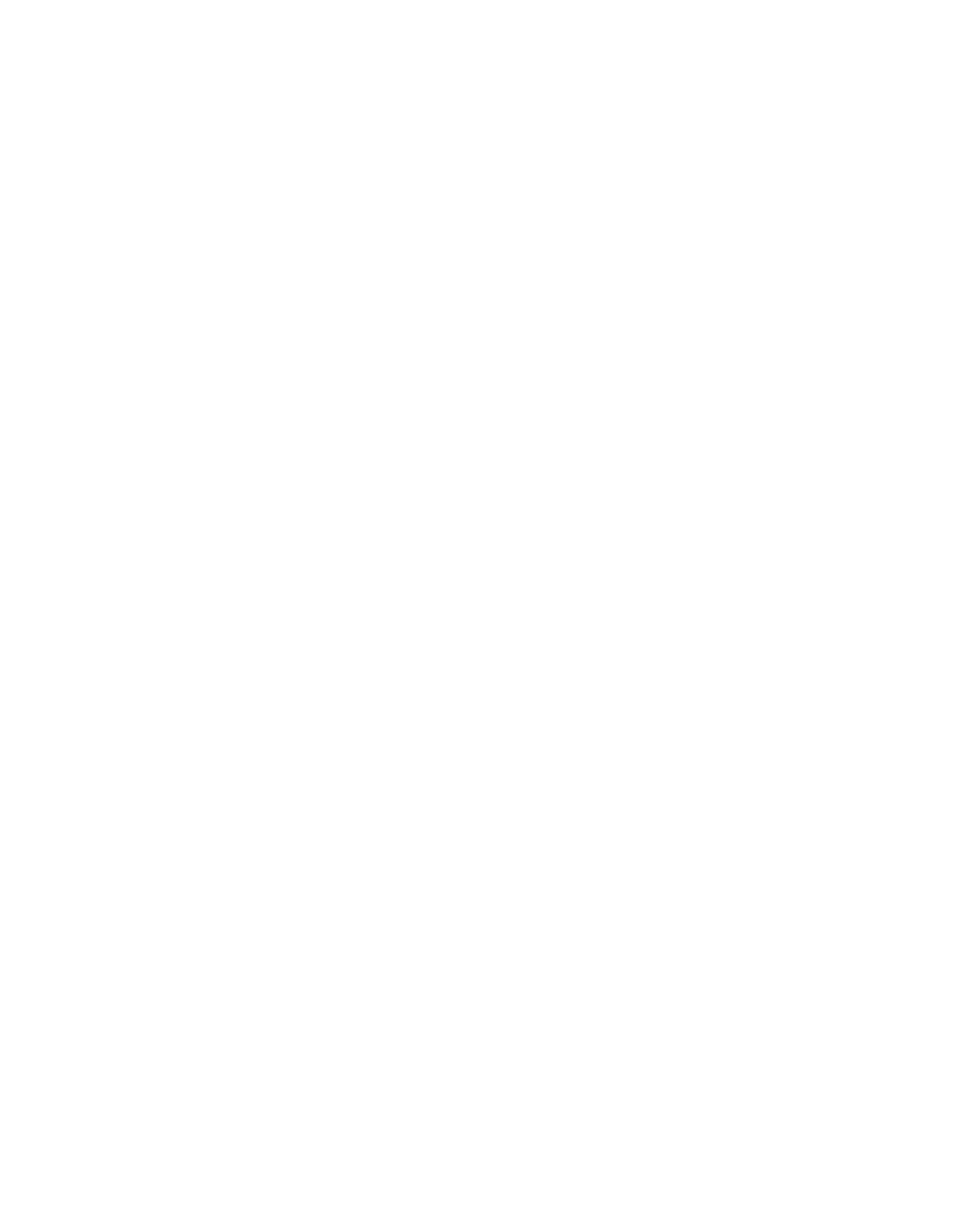### **SECTION 334200 STORMWATER CONVEYANCE UTILITIES**

#### **1. GENERAL**

#### **1.1 DESCRIPTION**

The work covered by this section consists of furnishing and installing the stormwater conveyance utilities as shown on the Drawings, as specified herein, or as otherwise directed by the Engineer.

#### **1.2 RELATED SECTIONS**

- 1. Section 312319, Dewatering
- 2. Section 312316, Stripping and Excavation
- 3. Section 312323, Engineered Fill
- 4. Section 354237, Rock Slope Protection

#### **1.3 REFERENCES**

A. Oregon Department of Transportation (ODOT) Standard Specifications for Construction, current edition

#### **1.4 SUBMITTALS**

- A. Submit to the Engineer, for review the following:
	- 1. HDPE Pipe. Manufacturer's catalog data and installation instructions for pipe materials. A Certificate of Compliance(s) for each type of plastic pipe furnished and proposed for installation. The certificate shall also certify that the plastic pipe and joints comply with the requirements of the specifications, and shall include the resin material cell classification, unit weight of pipe, average pipe stiffness, joint property requirements, and date of manufacture. Submit the manufacturer's certification or copy of plant audits and test results from the National Transportation Product Evaluation Program (NTPEP) for the current cycle of testing for each pipe diameter furnished and its conformance with AASHTO minimum requirements.
	- 2. Pipe slope anchors. Shop drawings of the pipe slope anchor assembly.
	- 3. Ditch Inlet. Manufacturer's shop drawings.

#### **2. PRODUCTS**

- A. Comply with the Drawings, and Section 00445 of the Standard Specifications.
- B. HDPE Pipe. Pipe shall be Type S, conforming to the provisions in Section 02410.60 of the Standard Specifications and this Section. Pipe shall be dual‐walled high‐density polyethylene (HDPE) pipe with a smooth (non‐corrugated) interior surface, and shall have a Manning's roughness coefficient of 0.035 or less.
- C. HDPE Pipe Fittings. Fittings shall be water tight fittings manufactured by the same manufacturer as the HDPE pipe.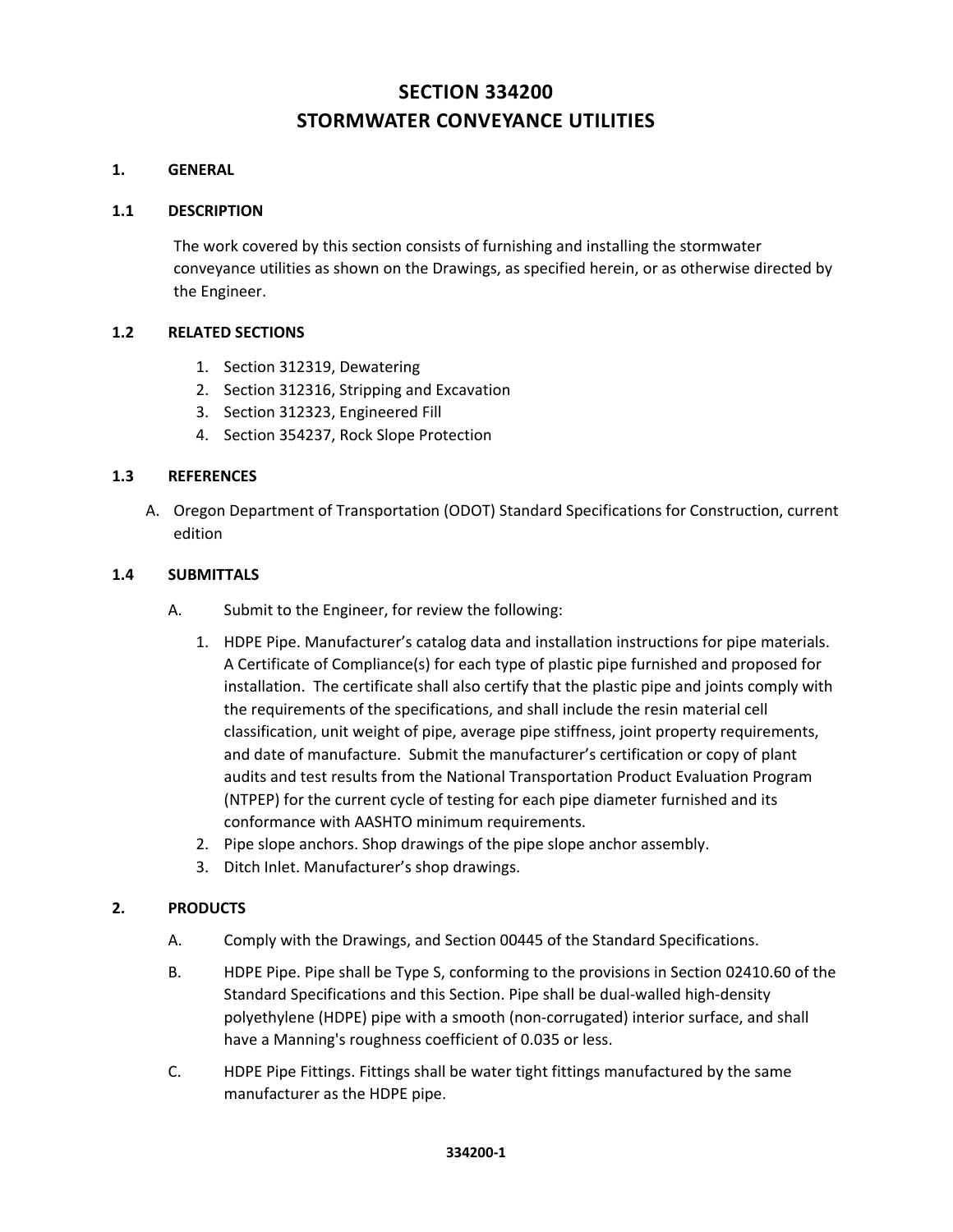- D. Pipe Slope Anchor. Pipe slope anchor assembly including the pipe stakes and hardware shall be galvanized after fabrication and shall conform to the dimensions and materials shown in Oregon Standard Drawing RD 330.
- E. Pipe bedding/pipe zone material shall conform with Section 321540, Aggregate Base.
- F. Ditch Inlet. Ditch Inlet shall conform to the dimensions and materials shown in Oregon Standard Drawing RD 370.

#### **3. EXECUTION**

#### **3.1 GENERAL**

A. The materials shall be installed in accordance with the manufacturer's recommendations, as shown on the Drawings, as specified herein, and in conformance with the provisions the Standard Specifications.

#### **3.2 PLASTIC PIPE.**

- A. Plastic pipe, fittings, gaskets, and other components shall be stored in a way that protects materials from the weather, heat sources, and corrosive liquids, in addition to protection from direct sunlight by storing in containers and/or covering with tarpaulins or other suitable materials. To minimize the potential for pipe shrinkage after installation, the temperature of pipe to be laid must not be more than five (5) degrees Fahrenheit higher than the ambient temperature of the trench. Should the Contractor not provide adequate cover of the pipe or install during changes in temperature the Engineer will not accept the pipe and the Contractor will be required to replace the pipe which is deemed unacceptable by the Engineer. The Contractor will bare all costs associated with the replacement and no additional compensation will be allowed for.
- B. Pipes shall be laid to the lines and grade shown on the Plans with the sections properly jointed, following generally accepted practices, the Manufacturer's recommendations, the Standard Specifications, these Special Provisions, and as directed by the Engineer. Care shall be taken not to damage pipe sections, joints, or gaskets during assembly. Contractor shall make use of pipe lubricant, installation stub, etc. and follow manufacture recommendations to ensure all pipe sections are pushed "home." A "come‐along" or other similar method should be used; construction equipment such as an excavator bucket, etc. must not have direct contact with the plastic pipe end sections unless an installation stub and large timber or other suitable cushioning medium is utilized. The Contractor shall clean the interior of the pipeline as work progresses and the pipeline shall be clear and free of debris and sediment before acceptance by the Engineer.
- C. Allowable joint deflection or longitudinal bending is dependent on pipe size and/or joint design, and shall not exceed the pipe manufacturer's published limits. No deflection in pipe shall be allowed without prior written acceptance by the Engineer.
- D. Where pipes are installed in manholes, drainage inlets, junction boxes or other structures, the connection shall be at least equal to that of the pipe joint performance requirements. Soil‐tight pipe joints are specified, the ends of the pipes shall be placed flush or cut off flush with the inside face of the structure, and be grouted in place with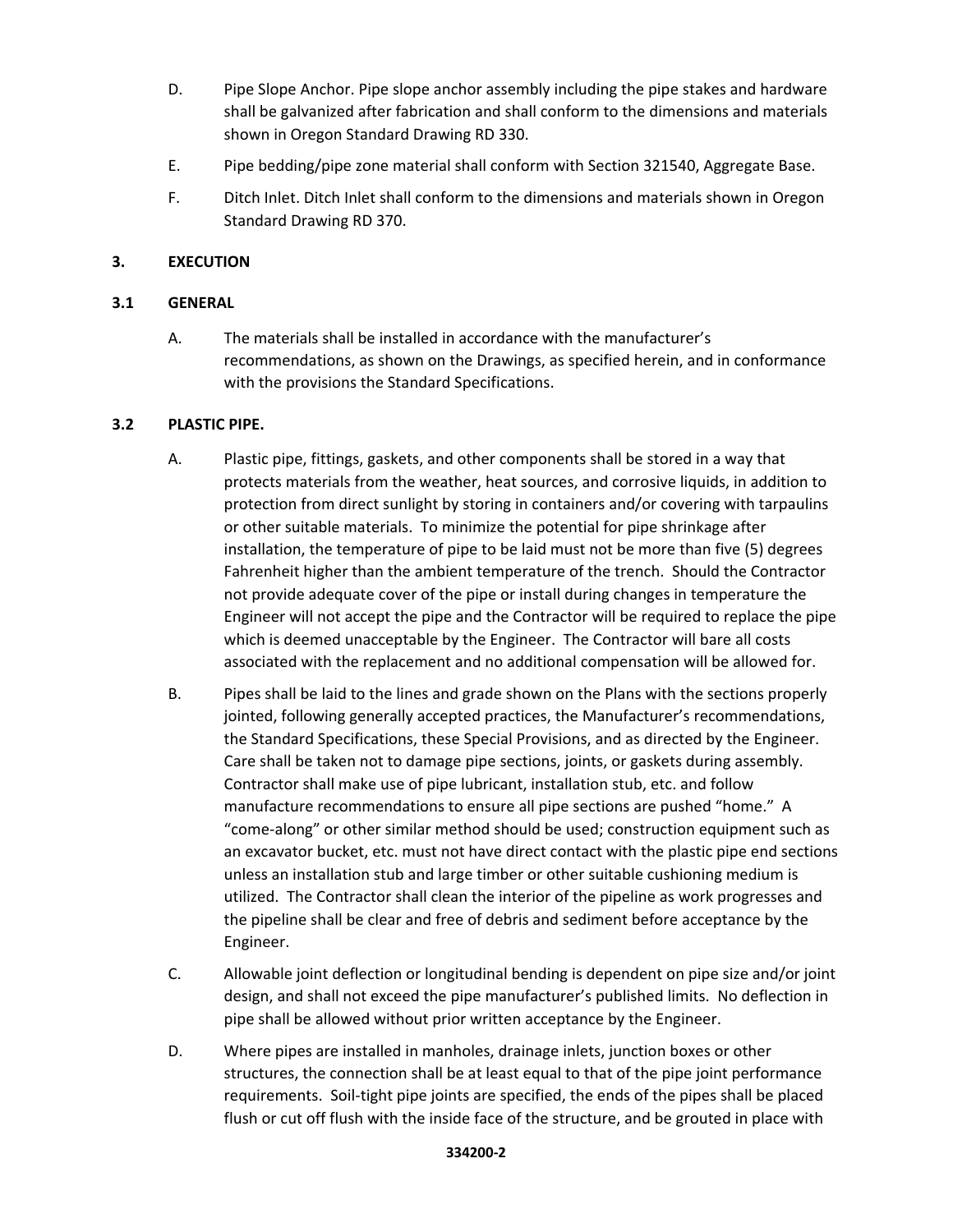hydraulic cement "non‐shrink" grout, unless otherwise directed by the Engineer. Performance of the pipe, fittings, and connections is highly dependent on proper installation procedures. Installation shall be in conformance with all manufacture recommendations, the Project Plans and applicable details, the Standard Specifications, these Special Provisions, and as directed by the Engineer. The costs for these connections (including all materials, adapters, gaskets, seals, band clamps, couplings, grout, concrete collars, etc.) shall be included in the associated bid item of work and no additional compensation will be allowed for. There will be no separate payment for the connections required for a complete construction of the project.

#### **3.3 PIPE SLOPE ANCHORS**

A. Pipe slope anchors shall be installed at a minimum of spacing shown on the Drawings.

#### **3.4 DITCH INLET**

A. Ditch Inlets shall be installed per State Standard Specification section 00470.40.

#### **4. MEASUREMENT AND PAYMENT**

#### **4.1 MEASUREMENT**

- A. Plastic (HDPE) Pipe shall not be separately measured for payment.
- B. Pipe slope anchors shall not be independently measured for payment.
- C. Ditch Inlet shall not be separately measured for payment.

#### **4.2 PAYMENT**

- A. Stormwater Conveyance Utilities will be paid for at the lump sum contract price, which price will be payment in full for furnishing all labor, materials, tools, equipment, and incidentals necessary to complete the installation of the stormwater conveyance features (pipes, pipe slope anchors, ditch inlet), as specified, as shown on the Drawings, or as directed by the Engineer.
- B. Payments will be made under:

Pay Item **Pay Unit** 

Stormwater Conveyance Utilities **Example 20 Fig. 2018** Lump Sum

#### **END OF SECTION**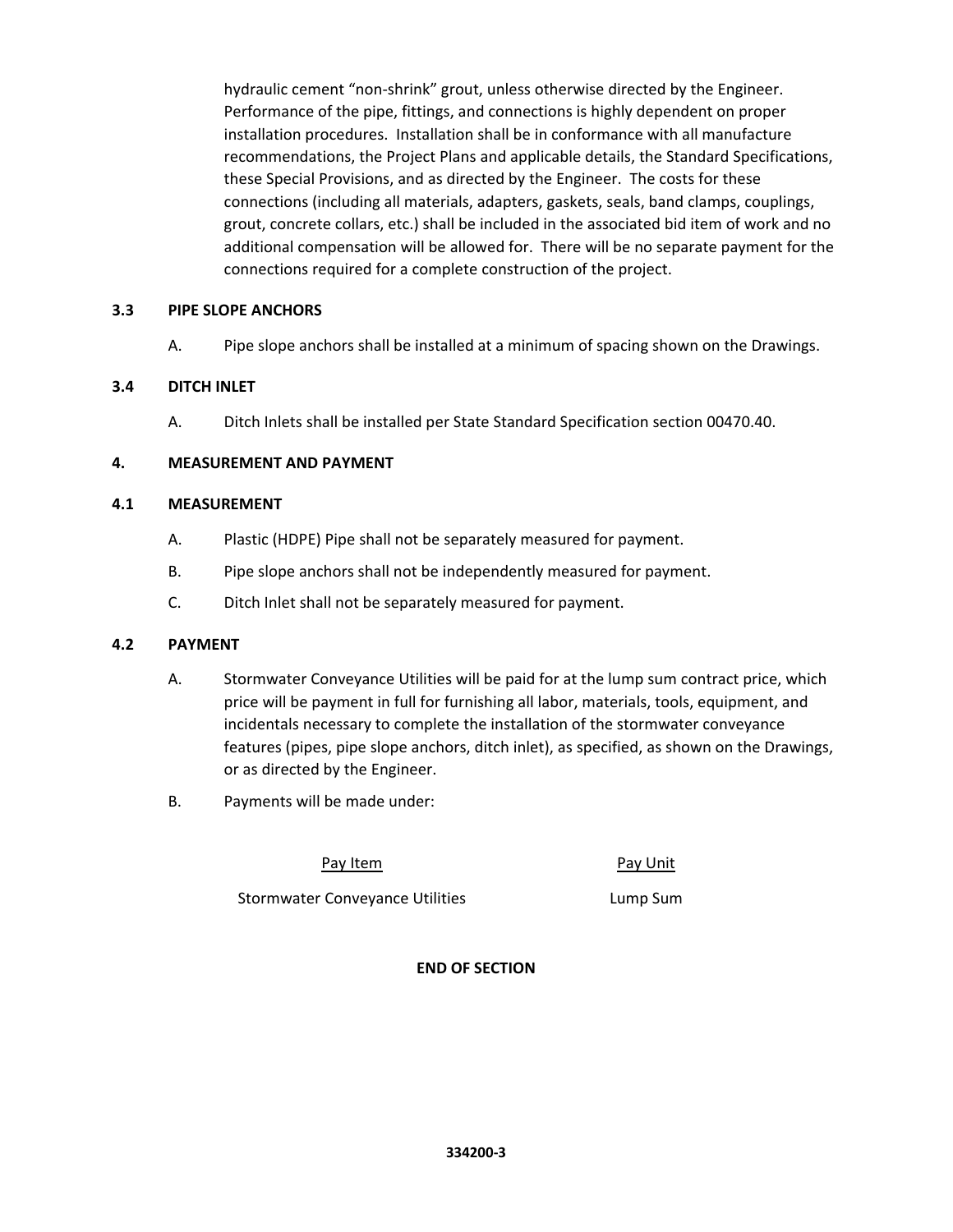### **INDEX SECTION 354237 ROCK SLOPE PROTECTION**

#### Paragraph

| $\mathbf{1}$     |     |  |
|------------------|-----|--|
|                  | 1.1 |  |
|                  | 1.2 |  |
|                  | 1.3 |  |
| $\overline{2}$ . |     |  |
|                  | 2.1 |  |
| 3.               |     |  |
|                  | 3.1 |  |
|                  | 3.2 |  |
|                  | 3.3 |  |
|                  | 3.4 |  |
|                  | 3.5 |  |
|                  | 3.6 |  |
|                  | 3.7 |  |
|                  | 3.8 |  |
| 4.               |     |  |
|                  | 4.1 |  |
|                  | 4.2 |  |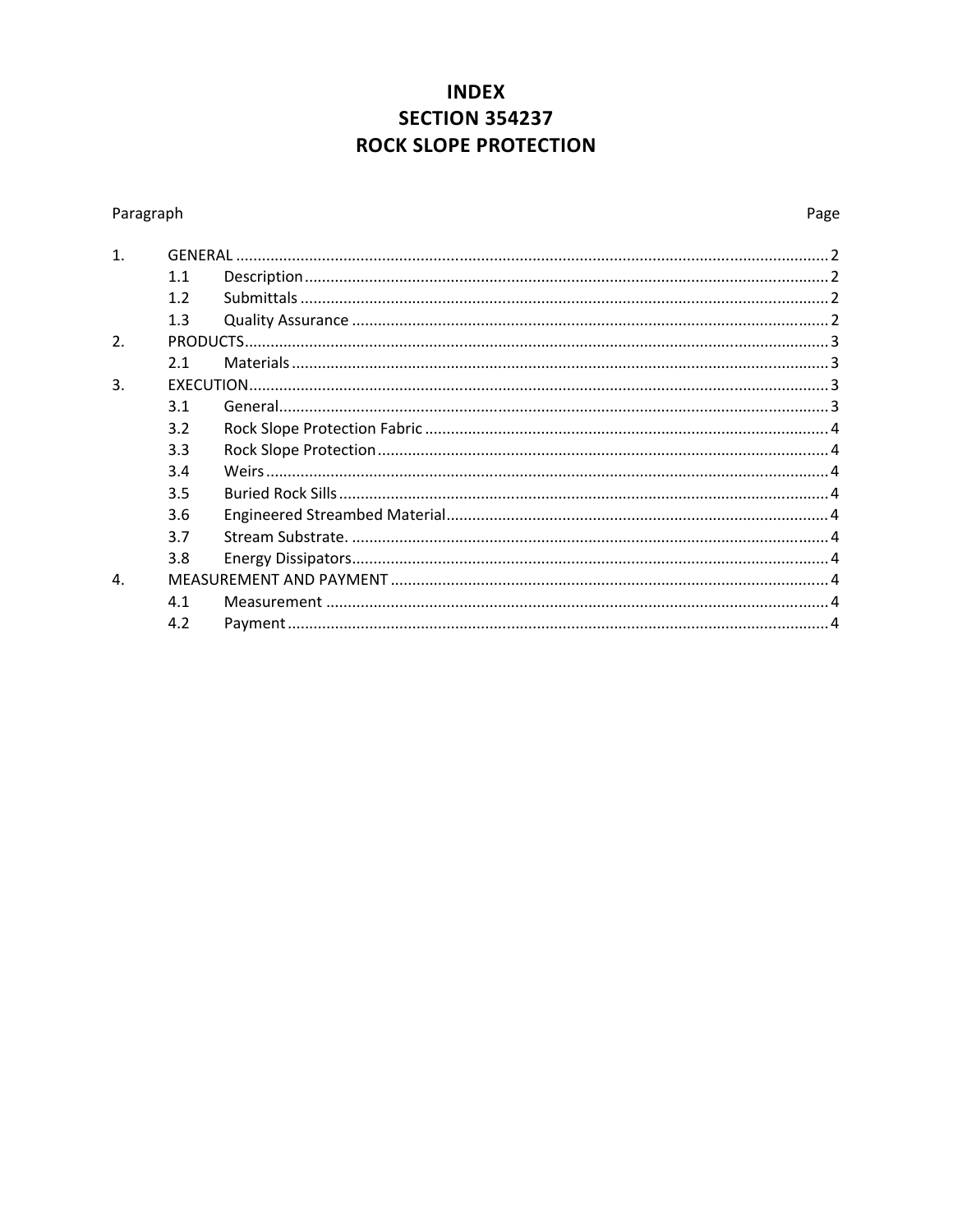### **SECTION 354237 ROCK SLOPE PROTECTION**

#### **1. GENERAL**

#### **1.1 DESCRIPTION**

- A. Work within this section shall include furnishing all labor, materials, tools, equipment, and incidentals, and for doing all the work involved in placing, Engineered Streambed Material, where shown on the Drawings, as specified herein, or as otherwise directed by the Engineer. Stone protection, rock slope protection, and riprap are interchangeable in these Specifications and Drawings.
- B. All loading, transport, temporary stockpiling, processing and mixing of stone materials to achieve designated gradations, washing, on‐site hauling, excavation, preparation of sub‐grade, placement, embedment, backfill, grading, compaction, finish grading, clean‐up, and off‐haul and disposal of excess materials needed to install all Rock Slope Protection work, where incorporated in the work, shall be considered as included in the applicable bid item unit price, and no additional compensation will be allowed.
- C. The location, alignment, angles, elevations, grades, slopes, dimensions, etc. of the proposed creek channel improvements, treatments, and structures as described in this section are shown on the Project Plans to provide a basis for construction and bidding purposes. The Engineer is expected to make minor revisions and provide direction in the field to fit any varying field conditions. The Contractor shall include all costs for working under the direction of the Engineer in his/her bid for this work, as no additional compensation will be allow therefore.
- D. The Contractor is hereby notified that the Engineer may direct the Contractor to place additional stone materials (not shown on the Plans) at select locations within the project work treatment areas to fit existing conditions at the time of construction. Any such additional stone materials and placement shall be considered as included in the unit prices paid for the designated stone materials as described elsewhere in these Technical Specifications and no additional compensation shall be allowed for.
- E. Related sections:
	- 1. Section 312316, Stripping and Excavation
	- 2. Section 312319, Dewatering
	- 3. Section 330527.33, Corrugated Metal Arch Pipe

#### **1.2 SUBMITTALS**

- A. Submit to the Engineer, for review, the following:
	- 1. A representative 5 cubic yard sample of each of the proposed Rock Materials specified herein shall be provided to the Engineer for approval, ten days prior to delivery of the remainder of material to the project site. The Engineer reserves to the right to reject said materials.
- B. Sampling and Testing Assistance. Any difference of opinion between the Engineer and the Contractor shall be resolved by dumping and checking the gradation of the two random truck loads of rock. Mechanical equipment, a sorting site and labor needed to assist in checking gradation shall be provided by the Contractor at no additional cost to the Client.

#### **1.3 QUALITY ASSURANCE**

A. Tolerances. Place rock to a vertical tolerance of minus 2 to plus 3 inches.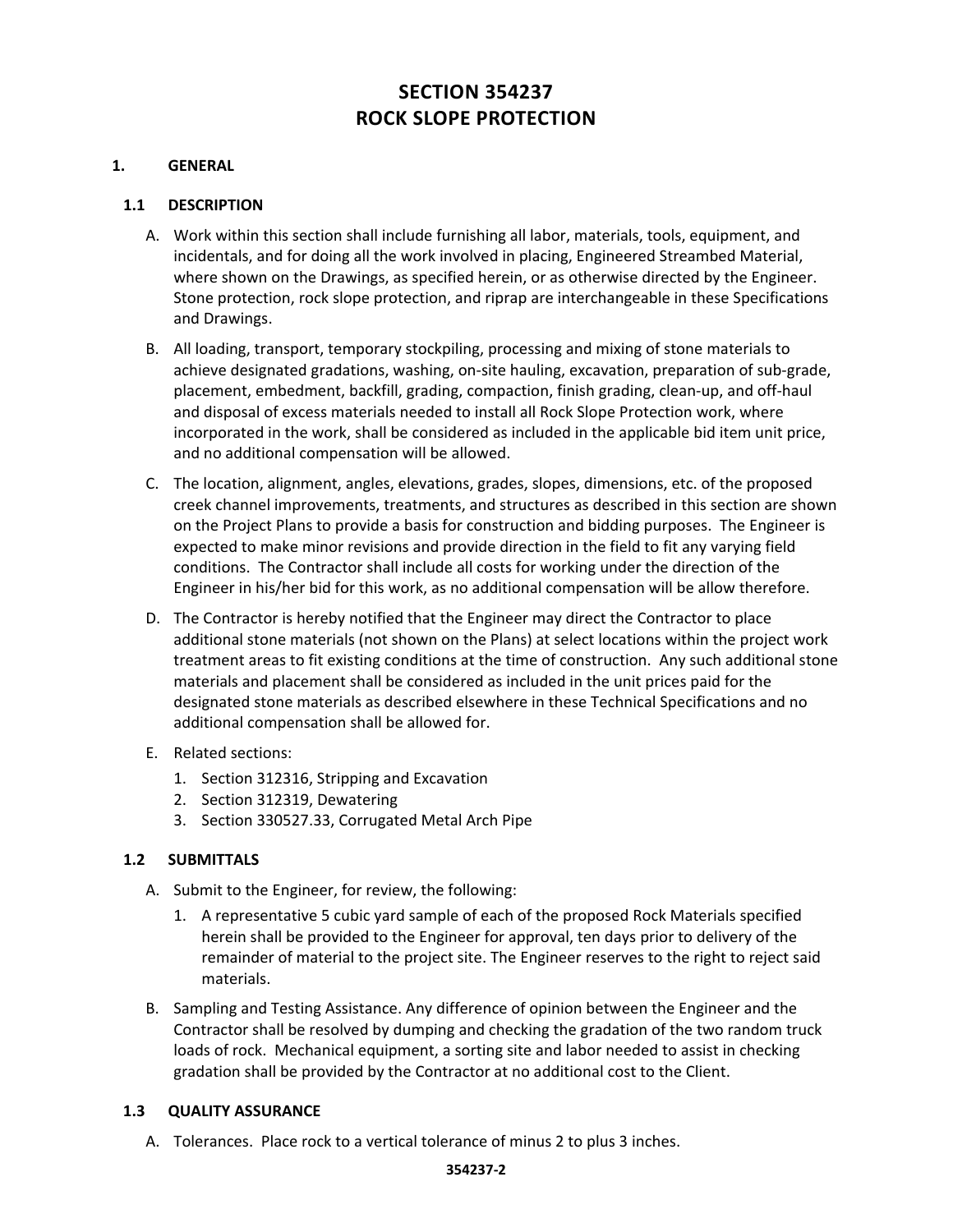B. Subgrade Preparation. Prior to placement of rock, Engineer shall verify subgrade preparation, and placement of fabric for rock. Where backing is shown on the Drawings, Engineer shall verify subgrade preparation and backing placement prior to placement of outer rock course.

#### **2. PRODUCTS**

#### **2.1 MATERIALS**

- A. Salvaged Rock Material. Native rock found on site may be salvaged for reuse, subject to compliance with the material requirements for the intended use, and subject to the approval by the Engineer. The Engineer may require the Contractor to provide testing (e.g. gradation curve, hardness, etc.) to ensure that materials are suitable for reuse. Salvaged creek bed material shall be placed on a hardened surface or other suitable material (i.e. steel plate, pavement, filter fabric) in order to protect the said material from contamination or mixing with other soils, earthen material and debris. The Engineer may, at his sole discretion, waive certain testing requirements to facilitate the Contractor's use of locally salvaged materials.
- B. Rock materials shall conform to Section 00390.11(b) of the State Standard Specifications. Stones shall be sound, durable, hard, resistant to abrasion and free from laminations, weak cleavage planes, and the undesirable effects of weathering. It shall be of such character that it will not readily disintegrate from the action of air, water, or the typical conditions experienced during handling and placing. All aggregate material shall be clean and free from deleterious impurities, including alkali, earth, clay, refuse, and adherent coatings.
- C. Engineered Streambed Material. Engineered Streambed, and consist of dense, hard, durable non‐friable stone free of organic debris and other deleterious substances. The rock shall have a minimum specific gravity of 2.5. Volcanic cinder material shall not be acceptable. The material shall be washed (at the point of supply) to reduce the percentage of fines (sieve #200 or less) and protected during all associated operations (i.e. loading, transport, stockpiling, on‐site hauling, placement, etc.) to minimize or eliminate the potential for contamination.

| D. Engineered Streambed Material shall conform to the gradation requirements of Table 1, below |
|------------------------------------------------------------------------------------------------|
|                                                                                                |

| <b>Table 1: Gradation requirements for</b><br><b>Engineered Streambed Material, inches or sieve</b><br>size |            |  |  |
|-------------------------------------------------------------------------------------------------------------|------------|--|--|
| Percent of Mix                                                                                              | Size Range |  |  |
| (by volume)                                                                                                 | (inches)   |  |  |
| 20                                                                                                          | 30-42      |  |  |
| 30                                                                                                          | 18-30      |  |  |
| 30                                                                                                          | $2 - 18$   |  |  |
| 12<br>$.08-2$                                                                                               |            |  |  |
| Ջ                                                                                                           | < .08      |  |  |

#### **3. EXECUTION**

#### **3.1 GENERAL**

- A. Rounded and smooth gravel, cobbles, and boulders shall not be placed on slopes steeper than 2:1 (horizontal: vertical) unless otherwise directed by the Engineer.
- B. All rock materials shall be placed in such a manner as to smoothly conform with adjacent graded areas. Smaller rock shall be chinked into the margins of larger rock placements, as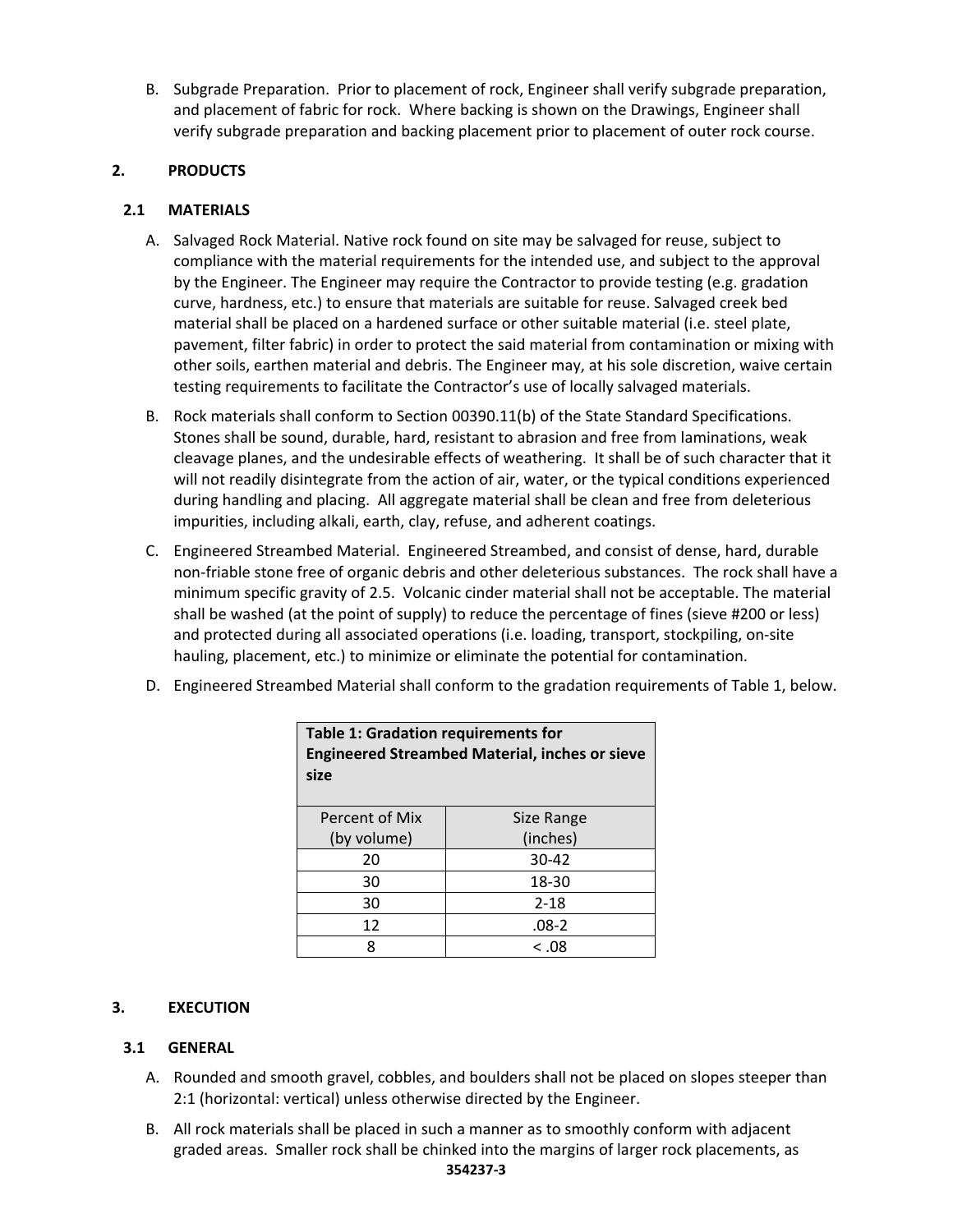necessary to conform to earthwork and prevent migration of fines from adjacent graded areas into the rock matrix.

#### **3.2 ENGINEERED STREAMBED MATERIAL**

- A. Engineered Streambed Material shall be placed to the lines, grades and depths shown on the Drawings, or as directed by the Engineer. Uniformly distribute large stones to produce the required gradation of rock. Prevent contamination of rock materials by excavation and/or earth materials. Subgrade shall be uniform with no soil clumps or rocks greater than two inches. Where the specified depth of placement exceeds twelve inches, the material shall be placed in lifts not exceeding twelve inches depth and water jetted after each lift is placed, as outlined below.
- B. Following placement of each ESM lift, rock surface shall be jetted with water to improve compaction and embed the fines within the mix. Jetting shall start at the upstream limits of placement and progress downstream. Jetting shall continue until water ponds at the surface, and until the turbidity levels of runoff produced from the jetting process have reached an acceptable level. All sediment‐laden runoff generated by the jetting operations shall be pumped to a settling tank or similar device to reduce turbidity to acceptable levels, in compliance with permit conditions, prior to discharge to the creek. Comply with Section 312319, Dewatering.
- C. In the event that the Engineered Streambed Materials are manipulated after placement, there is the potential for segregation by size class, which typically results in the larger fraction rising to the surface and fines being lost to the base of the lift. If in the opinion of the Engineer, there is excessive segregation of materials, the contractor shall remove all Engineered Streambed Materials, re‐mix to a uniform gradation, and replace as specified.

#### **4. MEASUREMENT AND PAYMENT**

#### **4.1 MEASUREMENT**

- A. Engineered Streambed Material. Engineered Streambed Material will be measured by the cubic yard of Engineered Streambed Material, based on the in‐place dimensions shown on the Drawings. Where the dimensions of any portion of the work are revised by the Engineer, or a portion of the work is eliminated, the change will be measured by the cubic yard.
- B. Volumetric measurements will be determined from the dimensions as shown on the Drawings or the dimensions constructed as directed by the Engineer. Materials placed in excess of these dimensions will not be included the measurement for payment. Surface areas will be measured to the horizontal limits parallel to the ground surface.
- C. Excavation and backfill for rock slope protection will not be separately measured for payment.

#### **4.2 PAYMENT**

- A. Engineered Streambed Material, measured as specified above, will be paid for at the contract unit price Cubic Yard, which price will be payment in full for furnishing all labor, materials, tools, equipment, and incidentals, and for doing all the work involved in placing the Engineered Streambed Material, complete in place, including subgrade preparation, processing work, excavation, and jetting, as shown on the Drawings, as specified herein, or as directed by the Engineer.
- B. No separate payment will be made for excavation and backfill incidental to slope protection work. All costs in connection with this work will be considered incidental to the cost of construction of the associated slope protection work. Where embankment is shown to be